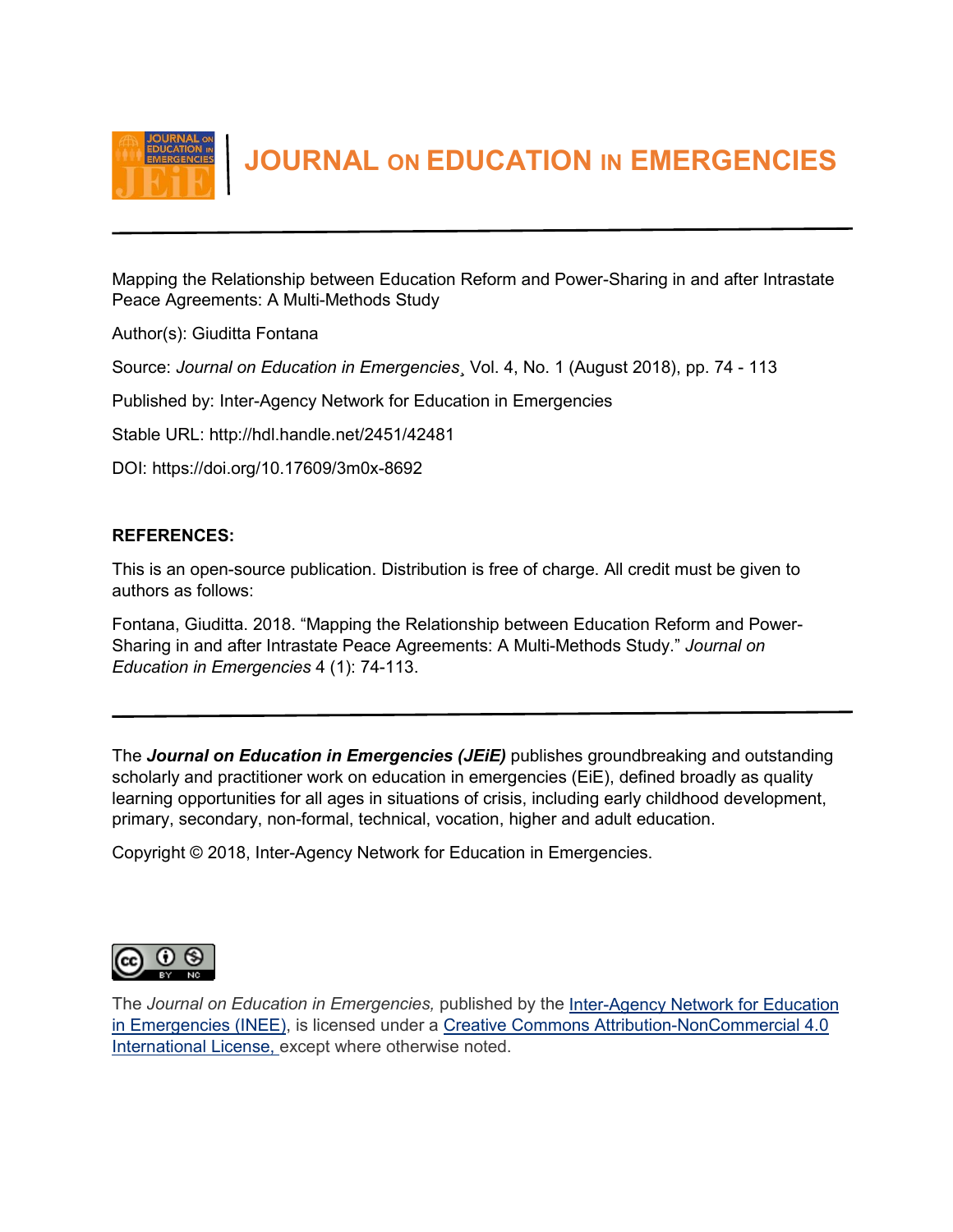# MAPPING THE RELATIONSHIP BETWEEN EDUCATION REFORM AND POWER-SHARING IN AND AFTER INTRASTATE PEACE AGREEMENTS: A MULTI-METHODS STUDY

**Giuditta Fontana**

## **ABSTRACT**

*To what extent does the adoption of consociational power-sharing affect the design and implementation of education reforms? This article maps this territory through rich and detailed interviews collected in Lebanon, Northern Ireland, and the Former Yugoslav Republic of Macedonia in 2012-2013. Insights from these interviews are corroborated by evidence from the first large-scale dataset of educational provisions in intrastate peace settlements (the Political Agreements in Internal Conflict [PAIC] dataset). There is strong evidence that the values and practices of powersharing affect the implementation of education reforms: they constrain syncretistic (integrationist or assimilationist) initiatives and enable pluralistic reforms. Analysis of the PAIC dataset also suggests a relationship between the adoption of powersharing and the inclusion of education reforms in peace agreements: pacts including power-sharing are more likely to also include pluralistic education reforms. Beyond their implications for the theory and practice of postconflict education reform, these findings inform research on peace agreements and on the factors conducive to successful power-sharing.*

Received November 17, 2017; revised March 26, 2018, May 15, 2018, and June 5, 2018; accepted June 7, 2018; electronically published August 2018.

*Journal on Education in Emergencies,* Vol. 4, No. 1 Copyright © 2018 by the Inter-Agency Network for Education in Emergencies (INEE). ISSN 2518-6833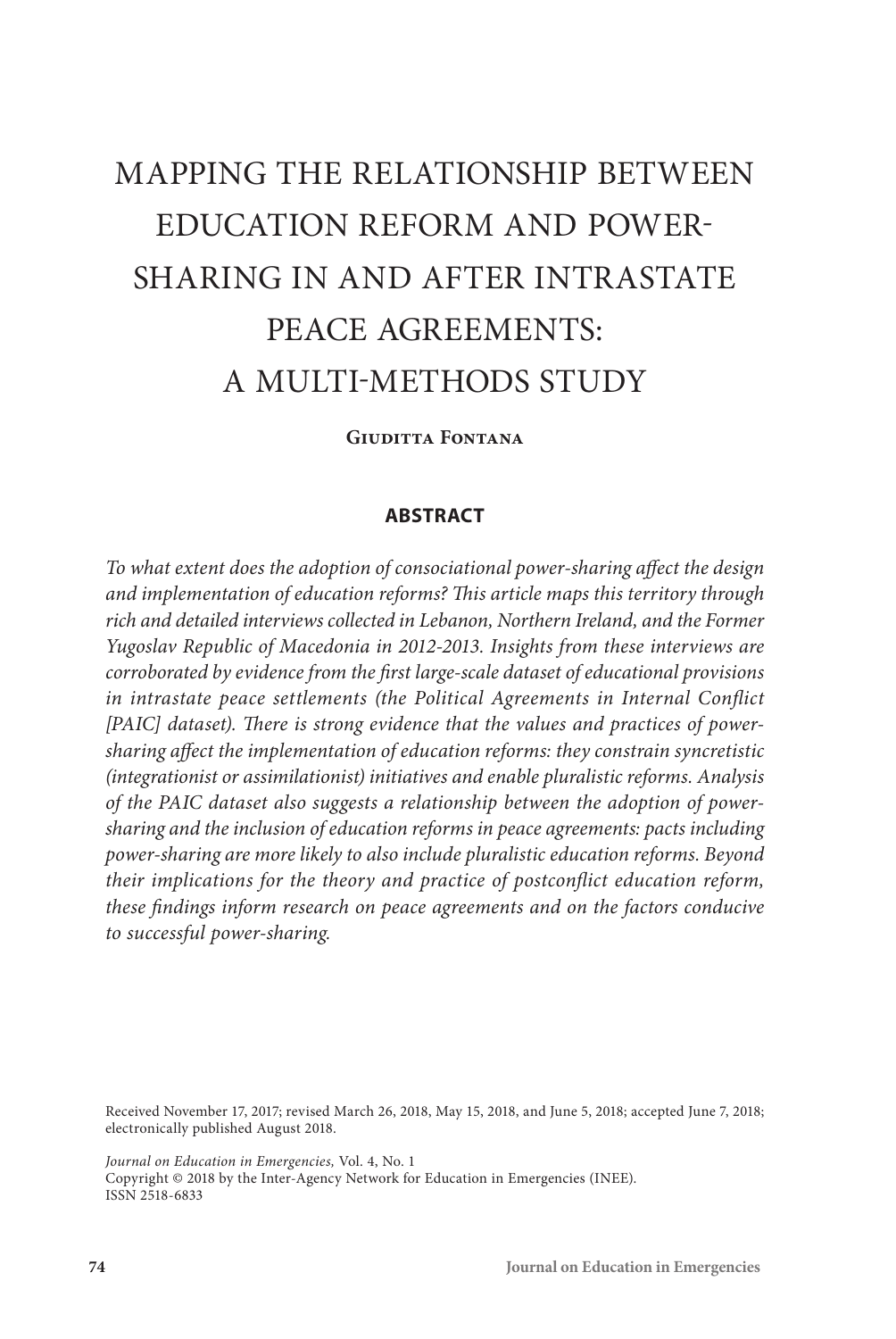# **INTRODUCTION**

This article contributes to the mapping of the uncharted territory of how education reform is addressed in peace agreements and how it is implemented after their ratification. In the context of increasing adoption of consociational power-sharing1 "almost as a panacea" (Binningsbø 2013, 89) for societies experiencing violent conflict (Bieber and Keil 2009; Hartzell and Hoddie 2003), this study addresses a fundamental question: To what extent does the adoption of consociational powersharing constrain the type of education reforms included in peace agreements, and their implementation?

Previous efforts to "turn from the world of best practice to the world of political feasibility" (Stedman, Rothchild, and Cousens 2002, 3) in the study of peace agreements and their aftermath have focused on the inclusion and implementation of core political and security provisions (Wallensteen and Eriksson 2009; Hampson 1996; Walter 2002; Stedman et al. 2002; Joshi, Quinn, and Regan 2015; Jarstad and Nilsson 2008) while overlooking the reform of social institutions, such as education.

Nevertheless, it is widely established that education systems reflect and reproduce conflict and inequality (Burde et al. 2017; Smith and Vaux 2003). Recent research and policy reiterate that education reform is instrumental in promoting the transition out of intrastate conflict (Burde et al. 2017; Dryden-Peterson 2016; GIZ 2014; Smith and Vaux 2003; UNICEF 2011). Several qualitative studies also suggest that constitutional structures affect education policy (Fontana 2016; King 2014; Shanks 2015). However, despite the growing body of research that explores the complexities of education reform in conflict-affected societies, important gaps remain in our understanding of the nexus between education, conflict, and peace-building (UNESCO 2016).

The existing comparative politics literature proposes how the adoption of consociational power-sharing (hereafter power-sharing) could impact education reform and how education reform may enhance the stability and legitimacy of power-sharing.<sup>2</sup> It suggests that education systems in societies adopting powersharing will gravitate toward pluralism, in which separate institutions serve

As the literature review explains, consociational power-sharing includes four institutional mechanisms: executive power-sharing, veto rights, proportionality, and communal autonomy (Lijphart 1977; McGarry and O'Leary 2006a, 2006b; O'Leary 2006).

<sup>2</sup> This article uses "power-sharing" and "consociational power-sharing" interchangeably, as further explored in the literature review, despite the existence of many types of power-sharing (for other types of power-sharing, see Binningsbø 2013).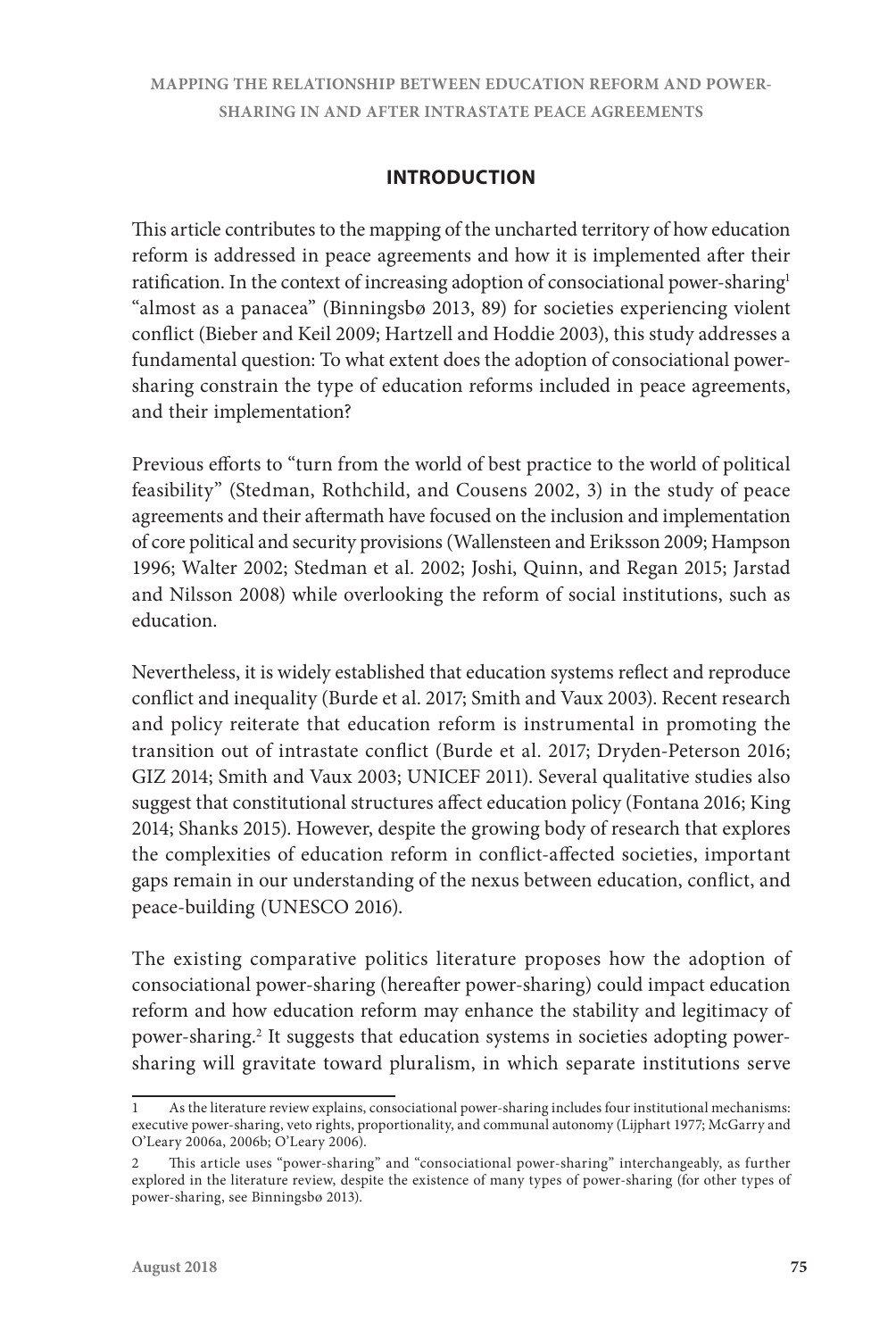different and homogeneous groups, rather than syncretism, which is characterized by single institutions and overarching narratives, whether imposed or consensual (Lijphart 1977, 2008).

This study tests such expectations. It draws from interview data collected in 2012- 2013 in three postconflict societies that have adopted power-sharing: Lebanon, Northern Ireland, and the Former Yugoslav Republic of Macedonia (hereafter Macedonia).3 These data complement cross-tabulations of the first large-scale dataset of education reforms in intrastate peace agreements (Fontana et al. 2018).

The rich and detailed data presented in this paper indicate that the majority of peace agreements include syncretistic education reforms, regardless of whether they also include power-sharing. However, agreements that do adopt powersharing are more likely to include pluralistic education reforms than those that do not. Moreover, there is strong evidence that the values and practices of powersharing affect the implementation of peace agreements: they constrain syncretistic education reforms while enabling pluralistic initiatives. These findings add to the literature on peace agreements and on comparative education by showing that the adoption of power-sharing affects both the design and the implementation of the education reforms included in negotiated settlements. They also provide important insights into conflict management; they suggest, for example, that pluralistic education policies establish the legitimacy and stability of both liberal and corporate varieties of power-sharing, at least in the short term.

The following section provides a brief theoretical overview that locates this article at the intersection of studies of peace agreements, comparative education, and power-sharing. The article then presents the selection of case studies and methods. The fourth section explores education reforms in intrastate peace agreements and the fifth investigates the implementation of educational initiatives after the establishment of power-sharing. The concluding section maps avenues for future research.

# **EDUCATION AND POWER-SHARING: WHAT WE KNOW**

Existing studies of intrastate peace agreements have identified a number of factors that influence their design, including the key issues at stake in the conflict, the presence of international mediators, the inclusiveness of the peace process, and

The data in these 75 interviews informed some previously published studies, which, however, do not employ the quantitative evidence drawn from the new dataset of Political Agreements in Internal Conflicts.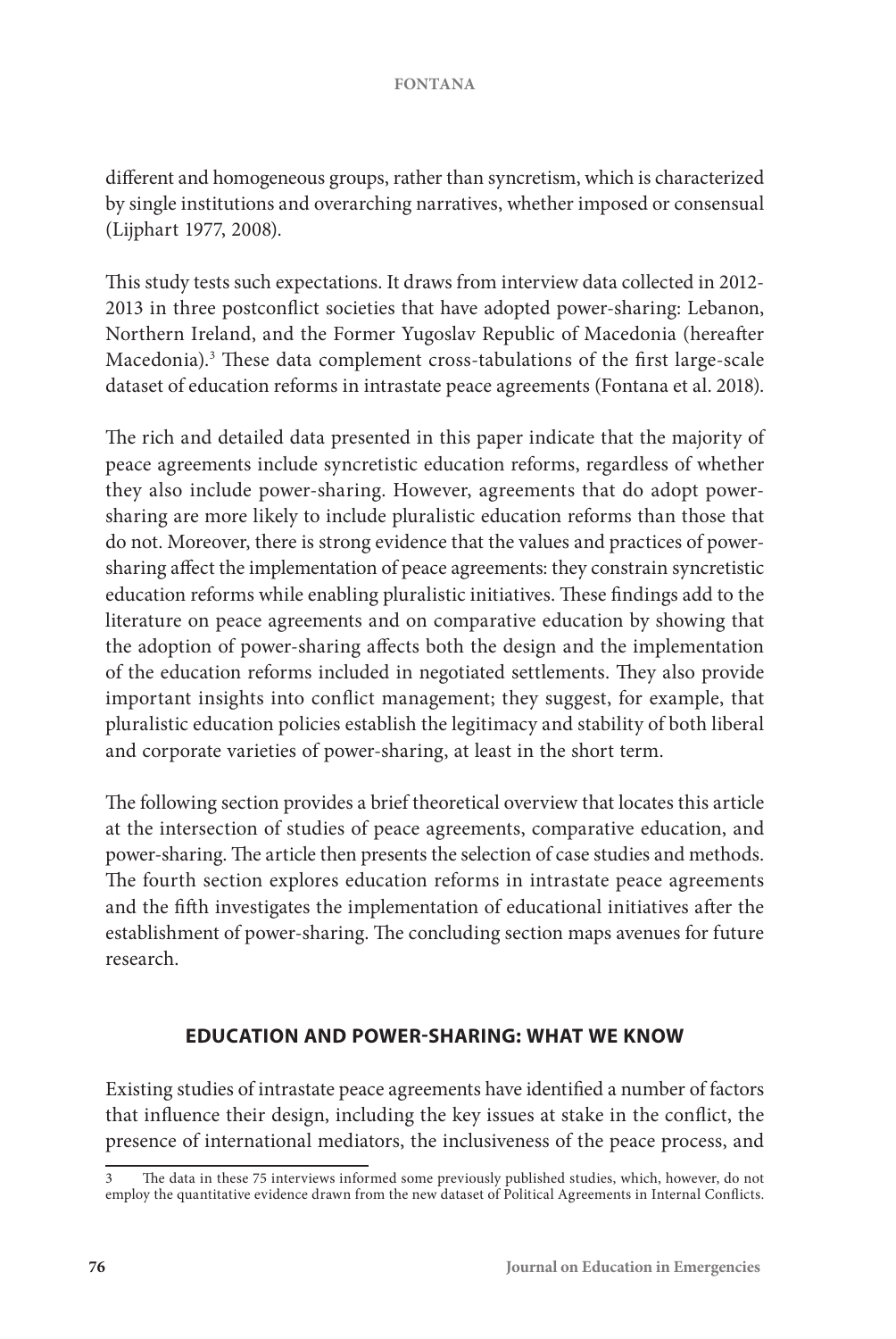the timing of the agreement (Wallensteen and Eriksson 2009). Similar factors also constrain the implementation of the political, military, and security provisions of peace agreements. Other factors that affect the implementation of negotiated pacts include the regional and international environment (Hampson 1996; Walter 2002; Stedman et al. 2002), the commitment of local actors and the presence of spoilers (Stedman et al. 2002), the strength of security guarantees (Walter 2002), and the quality of the peace agreements themselves (Stedman et al. 2002). However, previous studies have largely overlooked the inclusion and implementation of reforms other than core political and security provisions, including education system reforms.4

This omission has occured despite the fact that mechanisms like education reform are crucial to the long-term resilience of peace. International documents present the provision of formal education as important to the transition out of civil war (UNICEF 2011; World Education Forum 2000; see also Burde et al. 2011), and previous studies suggest that peace agreements are no exception (Dupuy 2008). While it would be simplistic to assume that a lack of education leads directly to violent conflict (Smith and Vaux 2003), it appears that a lack of schooling can exacerbate animosities and pave the way for them to escalate into violence, as a lower level of education is correlated with an increased willingness to resort to violence in interpersonal conflicts (GIZ 2014). Recent studies have also suggested that increased access to education helps maintain peace (Burde et al. 2017; Ishiyama and Breuning 2012).

The kind of education provided is equally important. Formal education may perpetuate a conflict, as it can entrench and compound socioeconomic inequality and frustration by denying access to schooling, which can lead to an unequally qualified citizenry and divergent employment opportunities (Davies 2004; Gallagher 2005; GIZ 2014; King 2014; Novelli and Higgins 2016; Smith and Vaux 2003; UNICEF 2011). It can also nourish the mutually exclusive and intolerant identities that can be mobilized in a conflict (Bush and Saltarelli 2000; Davies 2004; GIZ 2014; Gallagher 2004; Niens and Cairns 2005). In postconflict societies, schools may continue to produce and reproduce antagonistic narratives and identities even after the conclusion of a peace agreement, thereby nurturing conflict "even after the initial, objective causes have become irrelevant" (Taush, Schmidt, and Hewstone 2009, 75; see also King 2014; Burde et al. 2017).

<sup>4</sup> The Peace Accords Matrix (Joshi 2015) provides some data on the implementation of 51 provisions in 42 comprehensive peace accords, including educational provisions, but these data were not analyzed comparatively to date. Dupuy (2008) provides a snapshot of the education reforms in 144 peace agreements (1989-2005), but she does not differentiate between intrastate and interstate peace agreements.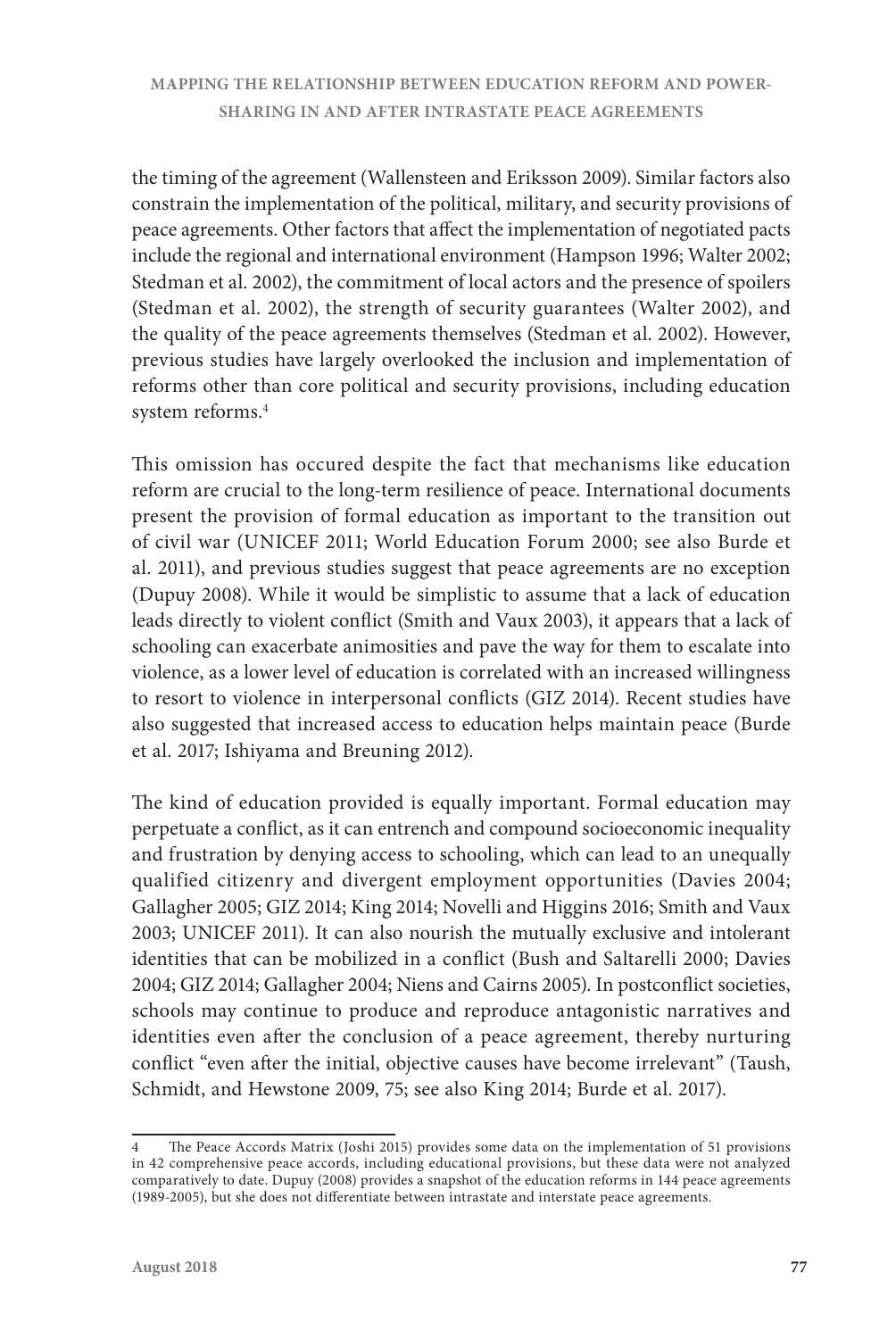While there is broad agreement that the potential of education is not fully exploited in promoting peace (GIZ 2004; Novelli, Lopes-Cardozo, and Smith 2017; Smith and Vaux 2003; UNESCO 2016), the field is only starting to produce systematic and empirically tested overarching theories (most notably Novelli et al. 2017). A variety of case studies and policy papers do identify potentially important education reforms. For example, beneficial changes to an education system's governance structures would address unequal access to education, promote mixing children from different backgrounds, and foster participatory and democratic decisionmaking (Niens and Cairns 2005; Paolini et al. 2004; Novelli et al. 2017; Burde et al. 2017). Reform of educational budgets and financing could make funding distribution more transparent and equitable (Bush and Saltarelli 2000; Smith and Vaux 2003), and the manifest and hidden curricula could be designed to teach minority languages and to educate students about plurality of identity, tolerance, the roots of conflict, and citizens' rights and relationship to the state (GIZ 2014; Paulson 2015; Williams 2014; Novelli et al. 2017; see also UNESCO 2011; UNICEF 2011). Choices made in the immediate aftermath of violent conflicts tend to solidify quickly (Davies 2004; Dryden-Peterson 2016; GIZ 2014), and these studies identify a favorable window of opportunity for the development of conflict-sensitive education systems in the immediate postconflict phase.

However, successive calls for educational programs rooted in comprehensive conflict analysis and for the identification of political and economic influences on the implementation of educational initiatives are only starting to be addressed (UNICEF 2011; UNESCO 2016). Little is currently known about how political influences affect the design and implementation of educational programs (Smith and Vaux 2003). This gap is surprising, as it is well established that curricula, school structures, and schooling practices tend to reflect and reproduce the core principles and hierarchies of a state, thereby helping to legitimize and embed political systems (Bourdieu and Passeron 1990; Easton 1969). At the same time, widespread consensus about the legitimacy and the very existence of a state and its political system are instrumental to long-term stability and to the prevention of violent conflict (Easton 1969; Green 1997).

The present study employs a novel dataset and in-depth interviews to examine the extent to which the nature of the political system established by a peace agreement (consociational power-sharing) affects the adoption of specific education reforms in that agreement, and their ultimate implementation.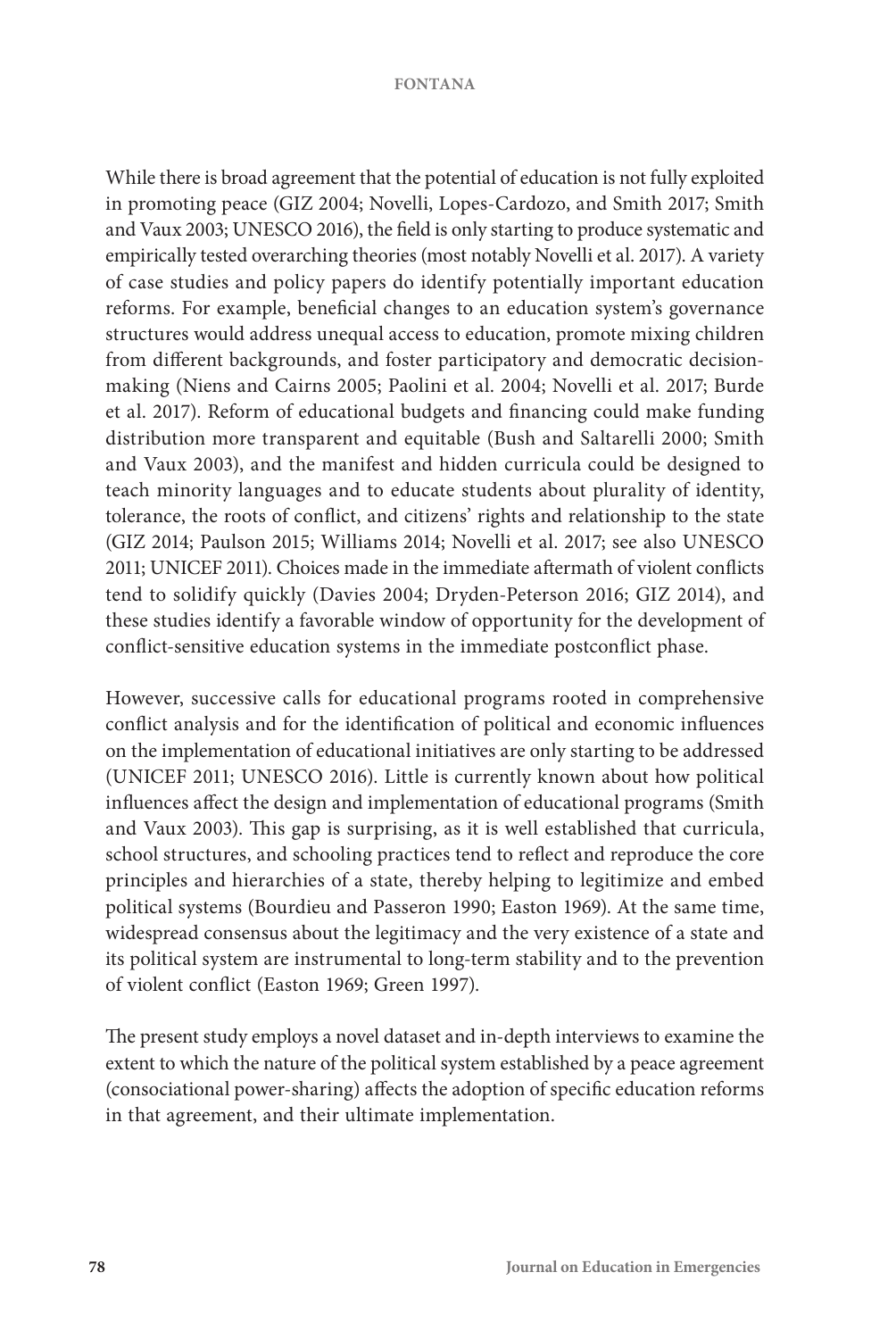Consociational power-sharing provides an ideal model for examining political constraints on education reforms for two main reasons. First, the existing literature generates some clear expectations about power-sharing's relationship with education reform (summarized in Table 1). Consociational power-sharing involves four basic institutional mechanisms: executive power-sharing (a grand coalition or cross-community government founded on the principle of joint consent); veto rights or weighted majority rule; proportionality in the electoral system, in the allocation of cabinet and parliamentary seats, and in the distribution of funding; and extensive autonomy for previously warring communities (Lijphart 1977; McGarry and O'Leary 2006a, 2006b; O'Leary 2006; for other types of powersharing, see Binningsbø 2013). Recent advances in the practice and theory of power-sharing have identified two main varieties: corporate power-sharing, which accommodates communities according to predetermined, permanent, and internally homogeneous communal identities (O'Leary 2006; Wolff 2011); and liberal power-sharing, which "rewards whatever salient political identities emerge in democratic elections" (McGarry and O'Leary 2007, 675). As Table 1 shows, in accommodationist political systems based on power-sharing (McGarry and O'Leary 1994), education reforms are expected to gravitate toward pluralism (with separate institutions serving different groups) rather than syncretism (with mixed institutions and overarching narratives) (Lijphart 1977, 2008; see also Smith and Vaux 2003). Previous case studies of education reforms after a conflict suggest that this is the case (Fontana 2016).

# *Table 1:* Education Reform and Power-Sharing. Expectations from the Literature

|                 |                | Present                                                                                                       | <b>Not Present</b>                                                                                                       |
|-----------------|----------------|---------------------------------------------------------------------------------------------------------------|--------------------------------------------------------------------------------------------------------------------------|
| Peace Agreement | Text           | Peace agreement(s) that include<br>power-sharing are more likely<br>to include pluralistic provisions.        | Peace agreement(s) that include<br>power-sharing are equally or<br>less likely to include pluralistic<br>provisions.     |
|                 | Implementation | Pluralistic provisions are more<br>likely to be implemented in<br>jurisdictions that adopt power-<br>sharing. | Pluralistic provisions are less or<br>equally likely to be implemented in<br>jurisdictions that adopt power-<br>sharing. |

**Relationship between multidimensional power-sharing and education reform**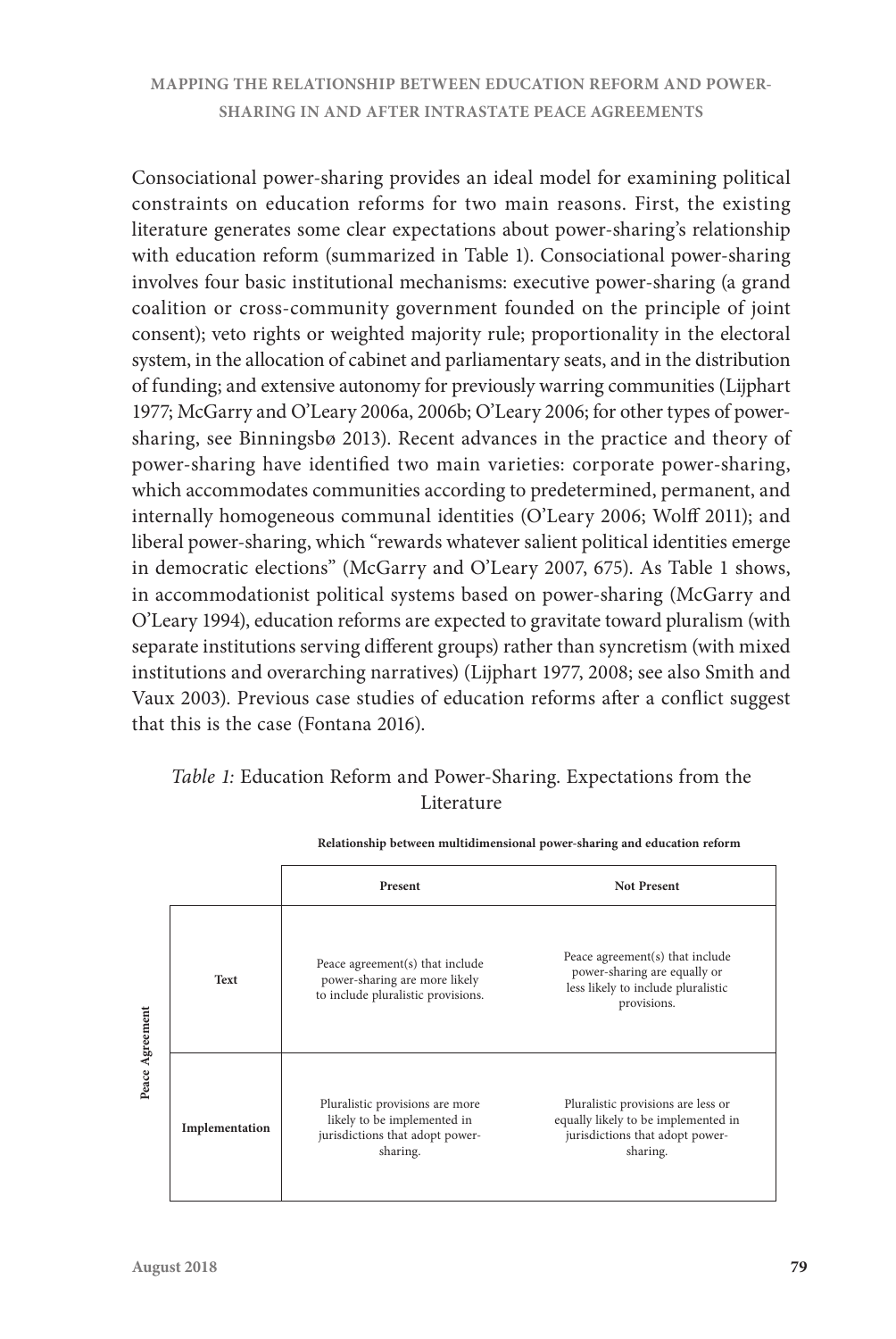Second, power-sharing is an increasingly common approach to the management of intrastate conflicts: the UN Peacemaker dataset (2018) confirms that about onethird of intrastate framework agreements finalized since the late 1990s contain provisions for political power-sharing, up from less than one-fifth of those finalized in the 1980s. Critics of power-sharing assert that it freezes and enhances the cleavages that underpin a conflict in the first place, thereby hampering longterm transition (Finlay 2010; Taylor 2006; Horowitz 2014; Binningsbø 2013). Proponents, however, argue that power-sharing, particularly its liberal variety, facilitates long-term conflict resolution and the emergence of overarching identities (Lijphart 1977; McGarry and O'Leary 2006a, 2006b; Hartzell and Hoddie 2003; Sisk 1996). Recent works have identified important determinants of the success of power-sharing as a conflict-management tool, including the quality of institutional regimes (Schneckener 2002), the balance of military forces (Mukherjee 2006), the determination of external actors and local elites (Bieber and Keil 2009), and the type of power-sharing adopted on the spectrum from liberal to corporate (Cammett and Maleski 2012; O'Leary 2006; Wolff 2011; McGarry and O'Leary 2007). These works have largely overlooked education's potential contribution to successful conflict management through power-sharing, despite the implicit expectation that "voluntary self-segregation" into separate and equal schools may reduce the potential for intergroup clashes, improve communal cohesion, and enhance elite legitimacy (Lijphart 1977, 2008, 70). This study employs a new largescale database and existing qualitative evidence to address this gap, and to identify implications for the broader research and practice into education and conflict.

## **METHODS**

This article focuses on formal education reforms explicitly codified in peace agreements that establish power-sharing; it considers all educational institutions from primary school to university. Other studies have looked at broader postconflict education reforms in societies that have adopted power-sharing (Fontana 2016; Shanks 2015), but none has focused on the specific clauses mapped by the agreements. Without underestimating the importance of informal education for peace-building processes, this paper focuses on formal education, as it reflects the principal concerns of the academic and policy community (GIZ 2014; Smith and Vaux 2003).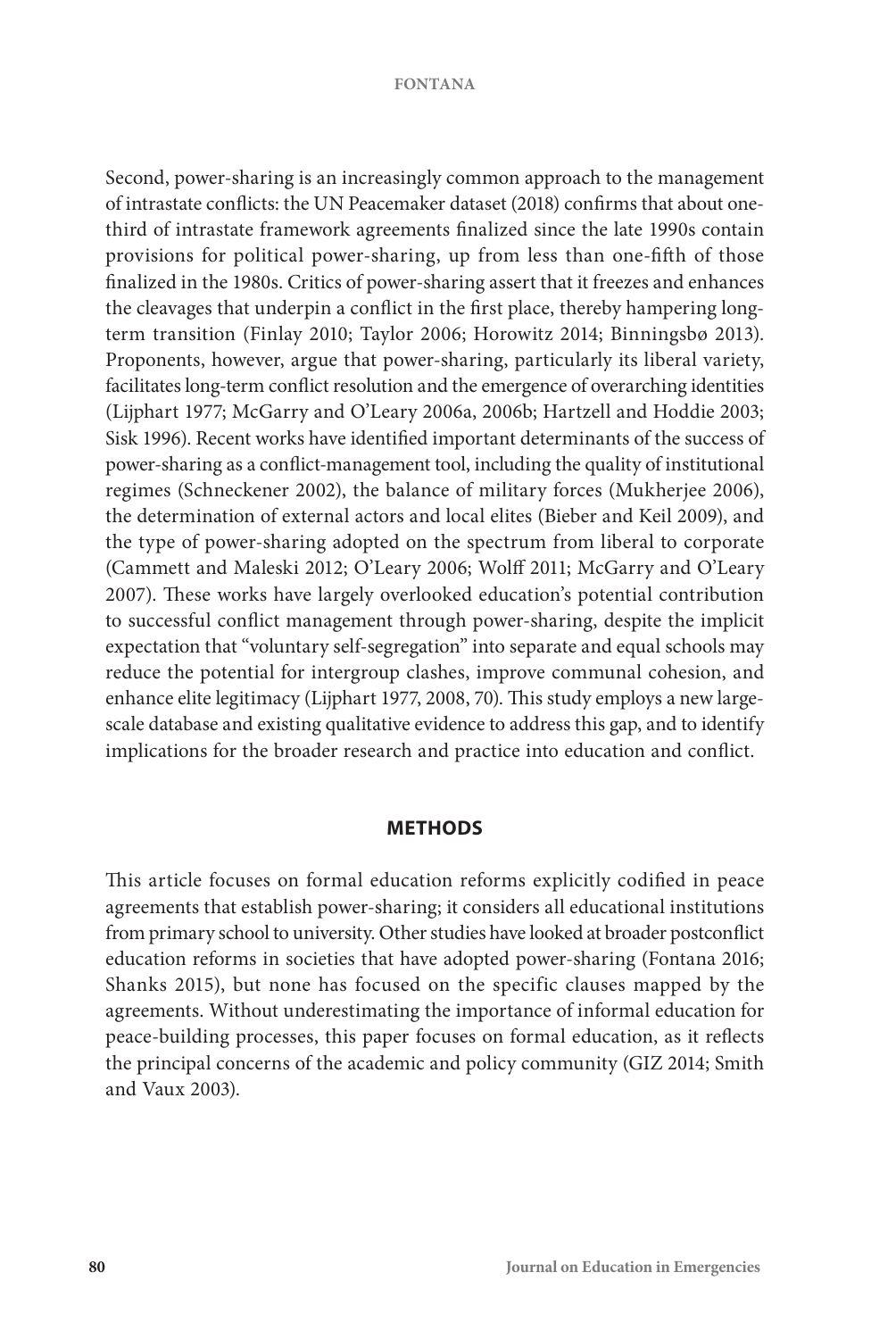## **Case Selection**

This study is grounded in the analysis of a large-scale dataset of intrastate agreements and complemented by qualitative evidence from Lebanon, Northern Ireland, and Macedonia. Education policies are notoriously slow to embed, so their implementation can only be investigated robustly where agreements have held for longer than ten years.<sup>5</sup> According to the Political Agreements in Internal Conflicts (PAIC) dataset, of the 17 peace processes that included multiple dimensions of power-sharing and extensive education reforms, only seven lasted longer than ten years.<sup>6</sup>

Lebanon's Taif Agreement (TA), Macedonia's Ohrid Framework Agreement (OFA), and Northern Ireland's Good Friday Agreement (GFA) are representative of these cases and of divided societies more generally in several respects.7 First, they are comprehensive agreements negotiated in the absence of a clear military victory. The three cases represent conflicts of different intensity and duration. Lebanon's 1975-1989 civil war resulted in more than 100,000 fatalities—more than 7 percent of the Lebanese population. As much as one-quarter of Lebanon's population was internally displaced or fled the country during the war (Makdisi and Sadaka 2002, 23). Northern Ireland's "Troubles" affected the region between 1968 and 1998, resulting in approximately 3,500 fatalities (Sutton 2018). Macedonia's ethnic conflict affected the country between February and August 2001, causing 150- 250 deaths and approximately 140,000 internally displaced persons (Ripiloski 2011, 100-101).

Second, these constituencies' ethnic, religious, and linguistic cleavages "are politically salient—that is, they are persistent markers of political identity and basis for political mobilisation" (Choudhry 2008, 5). In Lebanon, religious affiliation is paramount and political power is shared among 18 official religious sects. The

<sup>5</sup> The Peace Accords Matrix (Joshi 2015) traces the implementation of education reforms in 42 comprehensive peace accords and shows that—in contrast to political and military reforms that are typically implemented immediately—education reforms are typically implemented between three and seven years after the conclusion of the agreement (when they are implemented at all). The survival of an agreement for ten years would provide an opportunity to implement and embed some education reforms.

The seven cases in question are Angola's 2006 Memorandum of Understanding on Peace and National Reconciliation in the Cabinda Province; Bangladesh's 1997 Chittagong Hill Tracts Peace Accord; El Salvador's peace process (Chapultepec Peace Agreement, New York Act II, Mexico Agreement, New York Act, Acuerdo Complementarion del 22 de Diciembre de 1992 Acuerdo de la Reunion Tripartita, Timetable for the Implementation of the most Important Agreements Pending, Acuerdo Complementario del 5 Frebrero de 1993); Lebanon's Taif Agreement; Macedonia's 2001 Ohrid Framework Agreement; Niger's Accord établissant une paix définitive entre le Gouvernement de la République du Niger et l'Organisation de la Résistance Armée (O.R.A.); and Northern Ireland's Good Friday Agreement.

<sup>7</sup> Northern Ireland's "Agreement Reached in the Multiparty Negotiations" is also known as the Belfast Agreement and, perhaps most accurately, as the British-Irish Agreement. See O'Leary (1999).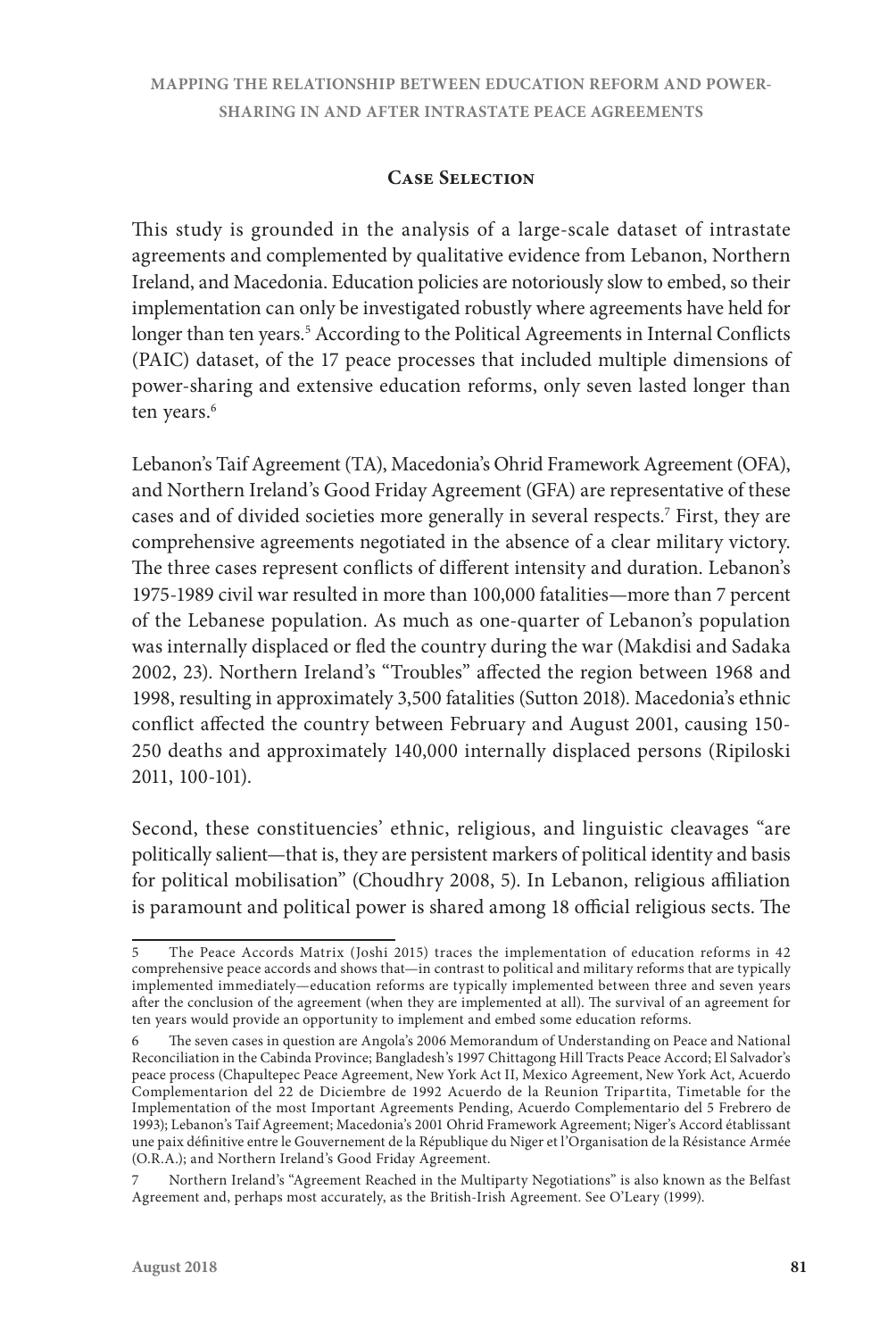salience of the Muslim-Christian divide (crucial until the end of the civil war) was recently overshadowed by mounting Sunni-Shia tensions (Beydoun 2007; Knudsen and Kerr 2013). In Northern Ireland, confessional affiliation overlaps with national and political cleavages, which creates two triadic identities: Protestant-Unionist-British and Catholic-Nationalist-Irish. In Macedonia, language and ethnicity (the primary markers of identity there) overlap with religious differences between Macedonians and Albanians (Republic of Macedonia State Statistical Office 2002). Consequently, the conflicts in Lebanon, Northern Ireland, and Macedonia can all be broadly identified as identity based.

Third, these cases represent different varieties of power-sharing: Lebanon is a case of corporate power-sharing, while Macedonia and Northern Ireland approximate liberal power-sharing. Including cases along the full liberal-corporate spectrum speaks to the debate about the long-term societal impact of different varieties of power-sharing (Horowitz 2014; McGarry and O'Leary 2006a, 2006b; Taylor 2006).

Finally, the substantial educational provisions in the TA, OFA, and GFA encompass the breadth of tools available for the reform of formal education in the aftermath of intrastate conflicts, from expanding access to reforming curricula to altering educational governance. These characteristics make Lebanon, Northern Ireland, and Macedonia particularly suitable to a study of political constraints on education reform and make the present findings relevant beyond the three case studies.

## **Research Methods**

Cross-tabulations of the PAIC dataset were used to place the qualitative evidence in a wider comparative context to determine whether a relationship exists between two dimensions of intrastate peace agreements, multi-dimensional powersharing and different types of education reform. The PAIC dataset includes 293 negotiated agreements concluded between 1989 and 2016 with the intent to end or ameliorate a violent conflict through institutional reform. It includes both partial and comprehensive agreements but excludes simple ceasefires, prenegotiation documents, procedural agreements, and unilateral declarations (for more details and descriptive statistics, see Fontana et al. 2018). In this sense, the PAIC dataset expands on existing efforts to map education provisions included in peace agreements but focuses explicitly on intrastate conflict (cf. Dupuy 2008).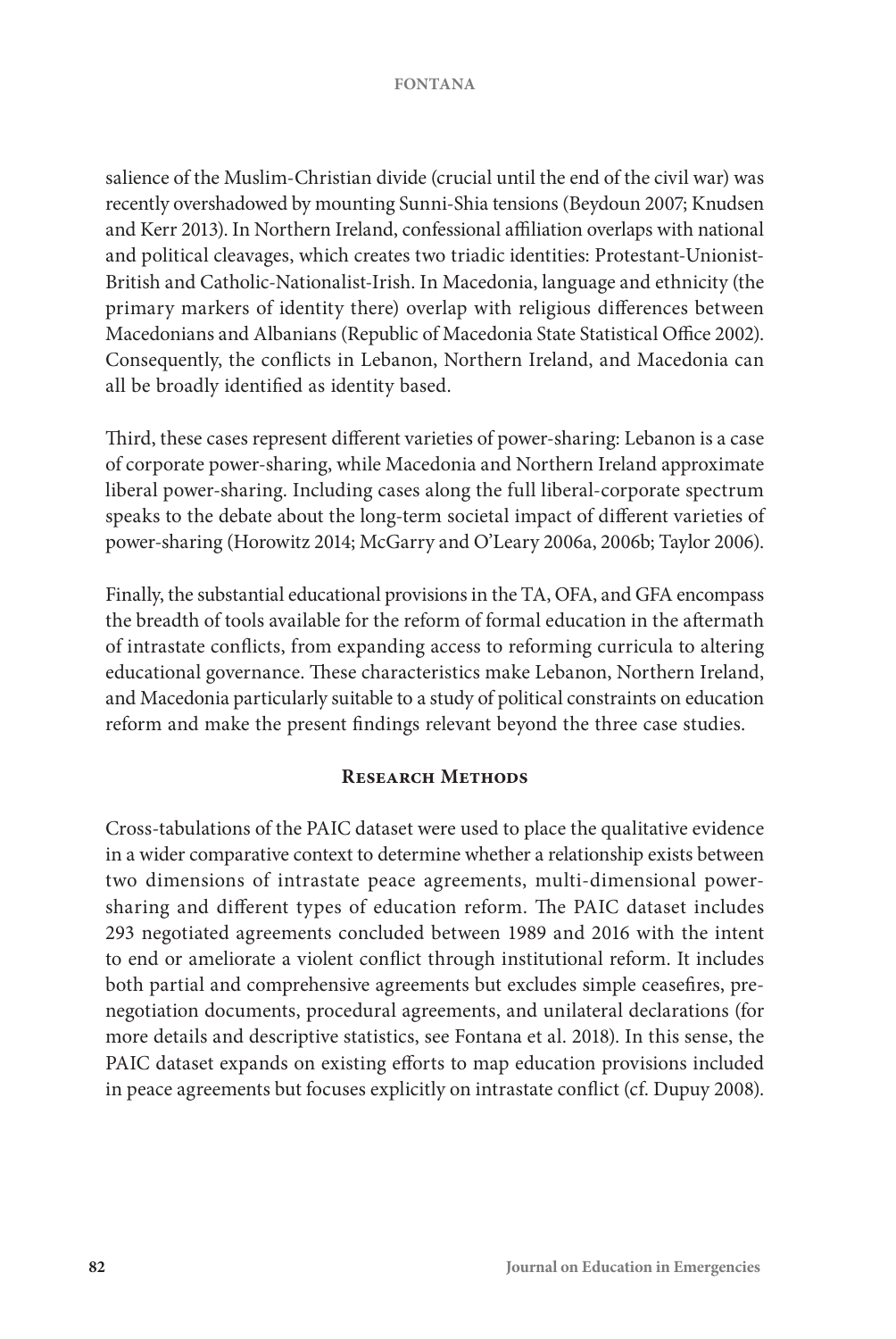To create the dataset, the available intrastate peace agreements (including the TA, GFA, and OFA) were read and coded into binary categories along the two dimensions of interest. In the power-sharing dimensions, those including multiple dimensions of power-sharing were coded 1 and those not including multiple dimensions were coded 0. In the education reform dimension, those including education reform were coded 1 and those excluding education reform were coded 0. The educational clauses were then coded into two further categories: syncretistic (S) and pluralistic (P). This coding follows previous categorizations of educational provisions and wider political systems (see, e.g., Smith and Vaux 2003; McGarry and O'Leary 1994; for a comprehensive overview of the PAIC coding protocol, see Fontana et al. 2018). After coding, the agreements were divided into four groups: those including no education reforms (0), those including only syncretistic education reforms (1S), those including only pluralistic reforms (1P), and those including both pluralistic and syncretistic reforms (1B). Using Excel, cross-tabulations for power-sharing and varieties of education reform were created for these data (see Table 2 for results).

Rather than taking the promises of peace agreements at face value, the second part of this article uses qualitative evidence to investigate the extent to which postconflict education policies in Lebanon, Northern Ireland, and Macedonia were either constrained or enabled by the core values and practices of power-sharing. The fine-grained analysis of education reforms implemented after the TA, GFA, and OFA was completed through 48 semi-structured interviews carried out by the author during research visits to the three countries in 2012-2013. Interviewees included government members, political party spokespersons, bureaucrats in the education ministries and management organizations, scholars and curriculum writers, officers in international organizations, members of NGOs, and journalists. They included members of all the main communities and political parties, as well as international observers (see Appendix 2 for more details).

The author listened to the recorded interviews and field notes, transcribed the interviews, and read the transcript multiple times to identify overarching and cross-case themes within a list of broader categories based on the existing literature on education and conflict (Miles and Huberman 1994). The author manually coded the interviews and analyzed them in parallel with the data collection. Quotations included in this article were chosen during a final read through the transcripts. This process was very time intensive, but it gave the author a full appreciation of the rich and complex data collected during fieldwork (Basit 2003).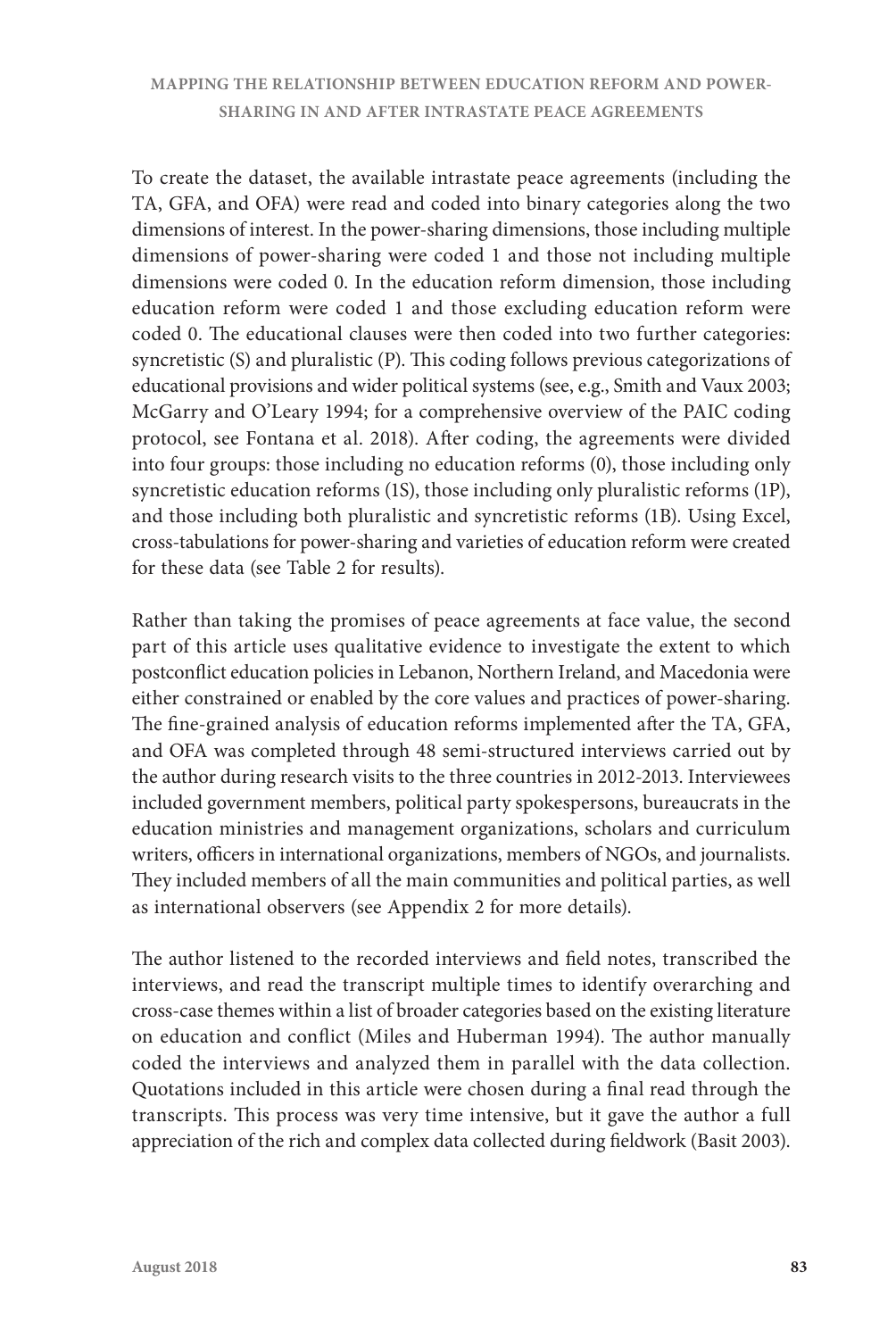# **EDUCATION REFORM IN PEACE AGREEMENTS**

According to the PAIC dataset (Fontana et al. 2018), just over a quarter of all the intrastate peace agreements concluded globally between 1989 and 2016 addressed education reform (about 28 percent). The dataset also shows that peace agreements that included multiple dimensions of power-sharing were considerably more likely also to address education policy (50 percent).<sup>8</sup> In contrast, less than onequarter of the agreements that included less than two power-sharing provisions also addressed education reforms (23.4 percent). The data suggest a relationship between the inclusion of constitutional reforms broadly identifiable as powersharing and the mapping of education reforms. In other words, the PAIC dataset confirms that education reform is a useful complement to power-sharing (cf. Fontana 2016).

On the one hand, the evidence suggests that there is no statistically significant difference in the breadth and depth of education reform between agreements that include multiple dimensions of power-sharing and those that do not (see Appendix 1). On the other hand, the data indicate that power-sharing is associated with different types of educational prescriptions, on a spectrum from syncretistic to pluralistic initiatives. Most agreements that include education reforms include a majority of syncretistic provisions, regardless of their constitutional arrangements. However, agreements that prescribe multiple dimensions of power-sharing are substantially more likely to prescribe both syncretistic and pluralistic reforms than their counterparts (see Table 2). In other words, when agreements include extensive power-sharing they are also more likely to include pluralistic educational provisions.

|                                         | None<br>$\bf{0}$ | Syncretistic<br>1S | Pluralistic<br>1P | Both<br>1B | Total |
|-----------------------------------------|------------------|--------------------|-------------------|------------|-------|
| No Multi-dimensional<br>Power-Sharing 0 | 183              | 42                 |                   | 13         | 239   |
| Multi-dimensional<br>Power-Sharing 1    | 27               | 14                 |                   | 12         | 54    |
| Total                                   | 210              | 56                 | 2                 | 25         | 293   |

*Table 2:* Number of Intrastate Peace Agreements Concluded between 1989 and 2016, Including Education Reforms and Power-Sharing

8 A peace agreement includes multiple dimensions of power-sharing if it addresses at least two out of the five categories of political, military, legislative, civil service, and economic power-sharing, as recorded in the PAIC dataset (Fontana et al. 2018).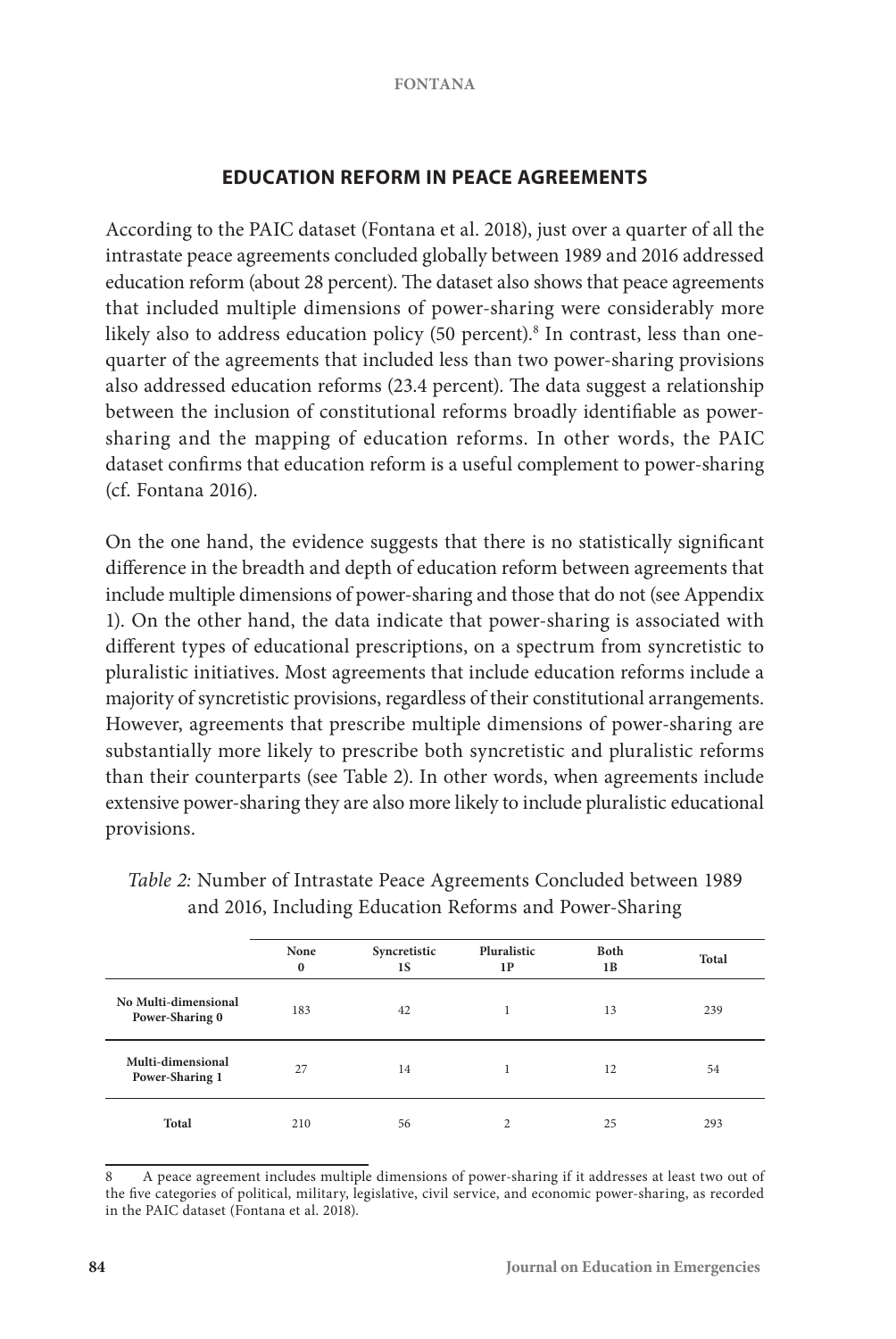A fine-grained analysis of the TA, GFA, and OFA corroborates the findings above. As mentioned, the agreements created to manage the conflicts in Lebanon, Northern Ireland, and Macedonia are examples of intrastate peace agreements that include multiple dimensions of power-sharing and extensive education reforms and have lasted longer than ten years. As such, they are ideal cases for testing the relationship between power-sharing and education reform in conflictaffected places. As Table 3 shows, the three agreements contain a number of pluralistic provisions that directly address the demands of the conflicting parties. This evidence corroborates the hypothesis that there is a relationship between the inclusion of power-sharing and the nature of education reforms in peace agreements. However, the TA, OFA, and GFA also map a number of syncretistic reforms (as do most peace agreements in the PAIC dataset; cf. Table 2). Finegrained qualitative research helps make sense of provisions that contradict the pluralistic governance arrangements.

|                                     | Syncretistic                                                                               | Pluralistic                                                                                     |  |
|-------------------------------------|--------------------------------------------------------------------------------------------|-------------------------------------------------------------------------------------------------|--|
|                                     | Strengthen state control over private schools and<br>textbooks                             |                                                                                                 |  |
| Taif                                | Review and develop curricula to strengthen national<br>belonging, fusion, and openness     | Freedom of education<br>Freedom of religious                                                    |  |
| Agreement                           | Unify the textbooks for history and citizenship education                                  | education                                                                                       |  |
|                                     | Provide free and compulsory elementary education                                           | Protection of private<br>education                                                              |  |
|                                     | Reform and strengthen vocational education                                                 |                                                                                                 |  |
|                                     | Reform and aid the Lebanese University                                                     |                                                                                                 |  |
| Good Friday<br>Agreement            | Facilitate and encourage integrated education                                              | Freedom of education<br>Freedom of religious<br>education<br>Protection of private<br>education |  |
|                                     | Uniform standards for academic programs                                                    | Mother-tongue<br>education in primary<br>and secondary school                                   |  |
| <b>Ohrid Framework</b><br>Agreement | Positive discrimination for members of non-majority<br>communities in university enrolment | State funding for<br>university education                                                       |  |
|                                     | Macedonian language teaching for all pupils (Article 48)                                   | in languages spoken<br>by 20 percent of the<br>population                                       |  |

| Table 3: Syncretistic and Pluralistic Educational Provisions in the TA, GFA, |
|------------------------------------------------------------------------------|
| and OFA                                                                      |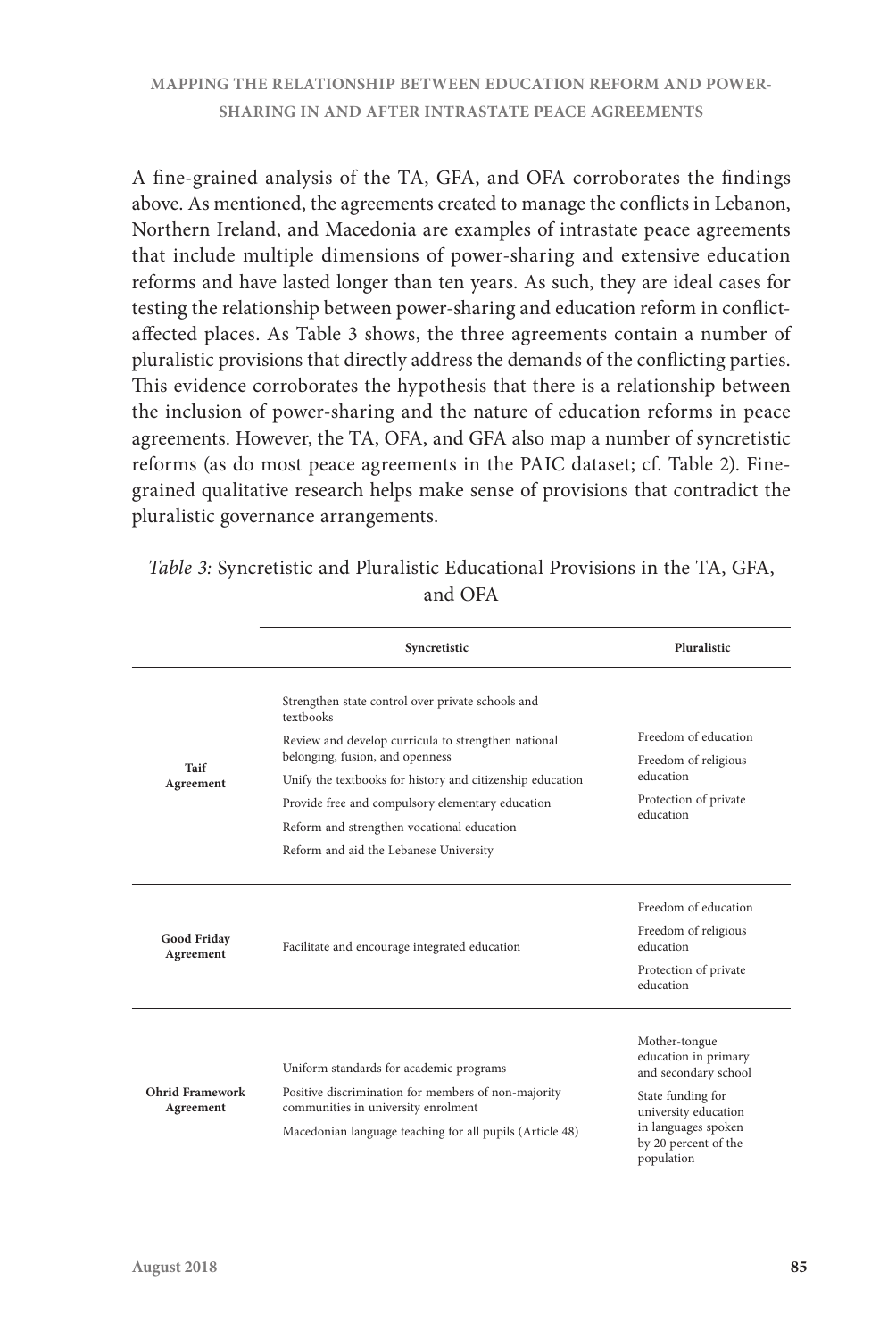Macedonia's experience suggests that education reforms may signal a shifting intercommunal balance of power. The OFA's pluralistic reforms were clear concessions to the Albanian insurgency, which during the 2001 conflict had explicitly demanded mother-tongue instruction at all education levels (Ripiloski 2011; Karajkov 2005; Rosūlek 2011). As the drafter of the Strategy for Integrated Education put it,

> if I'm to exaggerate a little bit, most reforms prescribed by the Ohrid Agreement were already in the make. Minus language, which the Macedonians would never have agreed [to] . . . never, never, over the prime minister's dead body. He said it like that. (Interview 15)

The agreement also leans in a syncretistic direction by entrenching the right to learn the official state language (Macedonian) at all levels of education and establishing quotas for the number of ethnic minority students attending Macedonian-language universities (Ohrid Framework Agreement [OFA] 2001). This compromise between the demands of ethnic Albanians and those of ethnic Macedonians echoes the accommodationist rationale of power-sharing and explains the inclusion of both pluralistic and syncretistic reforms in the OFA (see Table 3).

Lebanon's TA also includes both syncretistic and pluralistic reforms to accommodate a shifting balance of intercommunal power. Muslims there had long advocated for the unification of history and civic education curricula and textbooks under state supervision (Interview 40). They largely blamed the private religious schools for promoting widely "different identities" (Interview 19). A Druze member of the advisory committee on history books drew a direct connection between the fragmented education system and the Lebanese civil war: "The main source of disturbance . . . was the huge diversity of public and religious schools . . . This created difference in the moral and ethical outlook of the Lebanese." The temporary weakness of the divided Christian communities at the end of the civil war provided an ideal opportunity to advance this integrationist aim, thus the TA called for schools to "strengthen national belonging, fusion, spiritual and cultural openness" through unified history curricula and textbooks and envisaged the establishment of state control over private schools. However, these syncretistic aims were tempered by clear concessions to the Christian communities and their longstanding advocacy for educational pluralism. Thus, as outlined in Table 3, the TA provides for the protection of "freedom of education," "freedom of religious education," and "private education" (Taif Agreement [TA] 1989).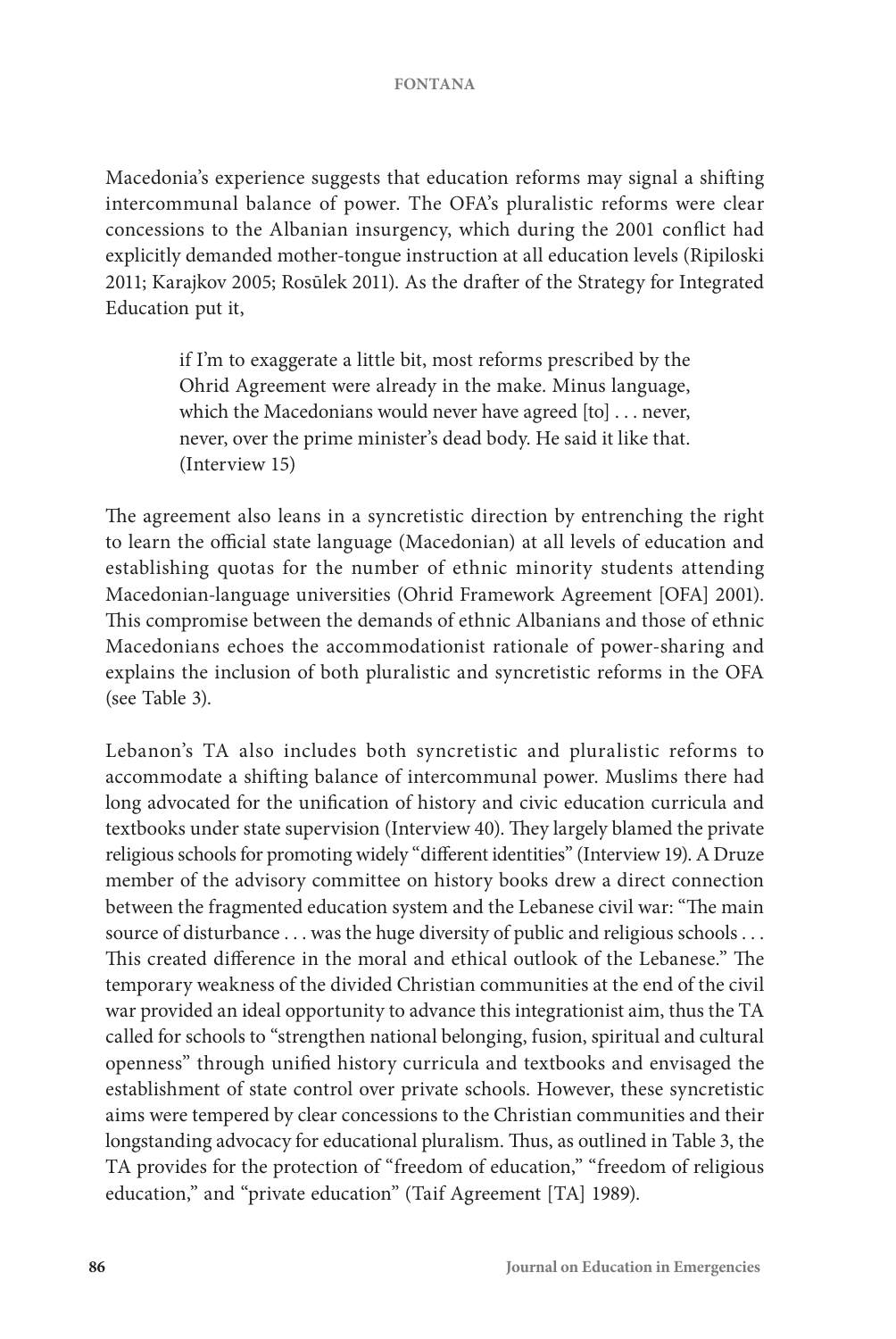Education is more marginal to the GFA, with a brief syncretistic pledge to "facilitate and encourage" integrated education (The Agreement Reached in the Multi-Party Negotiations [GFA] 1998), promoted primarily by smaller mixed negotiating parties (BBC 2017). In contrast, the GFA's pluralistic support of Irishmedium schools responded to the demands of Irish Nationalists (see Table 3).

In sum, analysis of the PAIC data shows that when peace agreements include education reforms they are most likely to be syncretistic. However, the agreements that include multi-dimensional power-sharing are more likely to also include pluralistic reforms. This finding partially corroborates the existing literature's identification of a relationship between power-sharing and educational provisions that potentially leads to "voluntary self-segregation" across liberal and corporate cases of power-sharing (Lijphart 2008, 70).

The qualitative analysis above also suggests that compromises between negotiating parties explain the uneasy coexistence of syncretistic and pluralistic provisions in the same text. Education reforms are subject to the same bargaining processes as other communal interests during peace negotiations. As a consequence of the hard compromises involved in the establishment of power-sharing, education clauses in the three peace agreements analyzed reflect the aggregation of the diverse interests of previously warring groups, rather than their genuine synthesis.

# **POLITICAL CONSTRAINTS ON POSTCONFLICT EDUCATION REFORM**

Stedman et al. (2002) suggest that peace agreements that have inconsistencies are less likely to be implemented. As seen in Table 3, the education reforms mapped in the TA, GFA, and OFA are rather inconsistent. For example, the TA vows to protect private education while at the same time establishing state control over all private schools. Analysis of the interviews collected in Lebanon, Northern Ireland, and Macedonia confirms that implementation of the education reforms postulated in the TA, GFA, and OFA is patchy.<sup>9</sup> This section traces the implementation of selected education reforms in Lebanon, Macedonia, and Northern Ireland in order to identify common patterns across the three case studies.

<sup>9</sup> This article focuses only on the education reforms codified in the TA, GFA, and OFA. Other studies have looked at education policy more generally (Fontana 2016).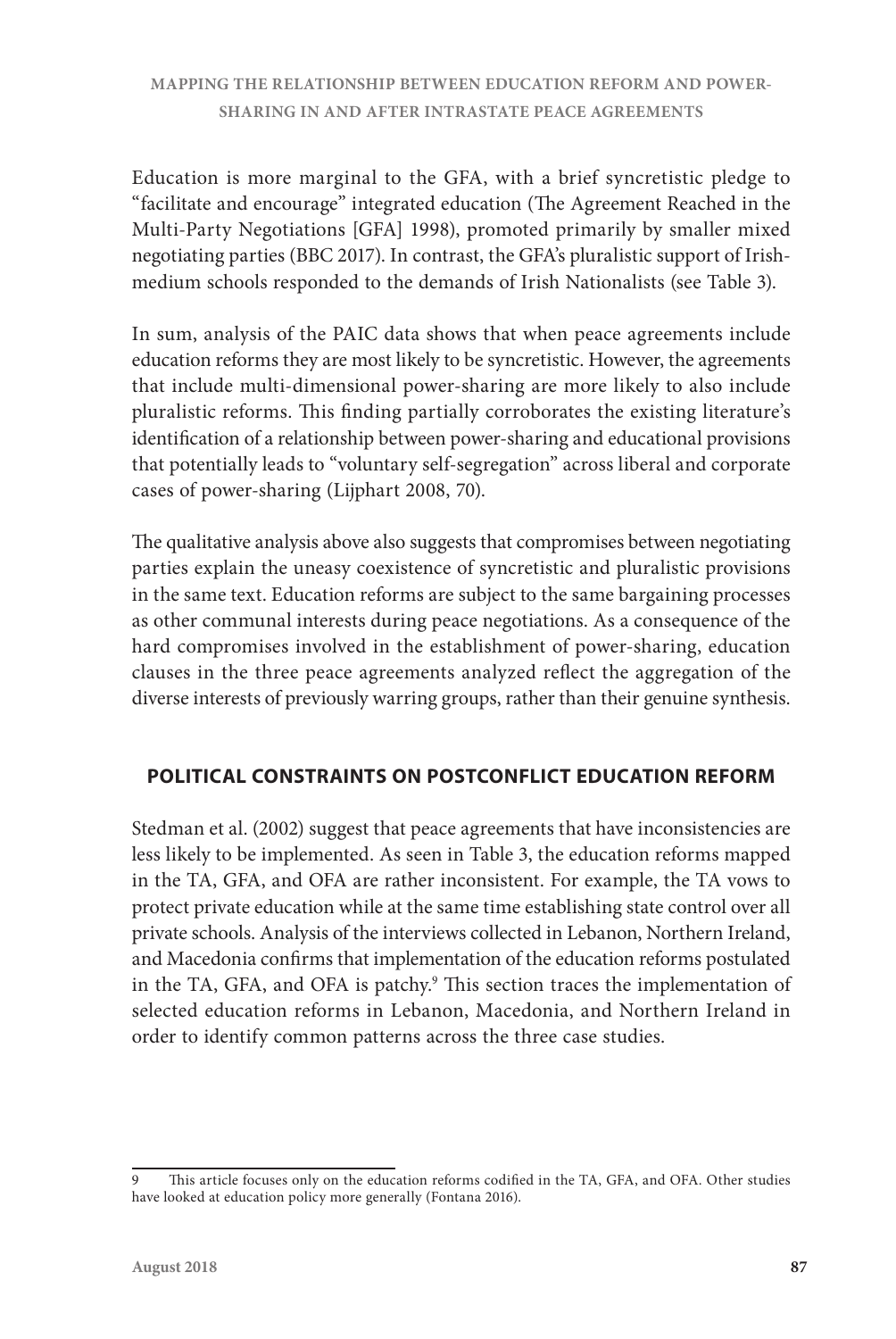## **The Implementation of Lebanon's Taif Agreement**

In Lebanon, education reforms remain among the many unfulfilled promises of the TA. Whereas pluralistic provisions were largely implemented, this was not the case for the syncretistic clauses, including clauses that called for the drafting and dissemination of a unified history curriculum and textbook. A politician and member of the advisory committee on history books recalled that "before the Taif agreement the history book was biased [in favor of the Maronites], since the Lebanese president back then had many privileges." He went on to explain that unified history books were key to "developing the national spirit in the Lebanese" (Interview 35). A former education minister similarly reflected that the TA's education reforms aimed to disseminate "common principles . . . such as freedom, respect for others' opinions, forgiveness, openness to others, equality, understanding of democracy . . . [and] the meaning of citizenship." The minister asserted that a unified history curriculum would "help the Lebanese understand their history on the right foundations and not . . . [based on] political points of view" (Interview 41).

However, Lebanon to this day lacks a unified history curriculum, and different schools teach about the past based on more than 28 textbook series (Abouchedid, Nasser, and Blommestein 2002; Abouchedid and Nasser 2000). A former director of the Centre for Educational Research and Development (CERD) reflected that persisting political controversies over the history curricula are ultimately "about [politicians] having their share in history and being presented positively" (Interview 19). History textbooks consider history only up to Lebanese independence in 1943, effectively amplifying the institutional silence over Lebanon's recent past, its civil wars, and its current political configuration. A local expert reflected that:

> that gaping hole has allowed different interpretations of history and competing interpretations of that history to come in. And . . . because they're being taught in a void, you have generations that . . . are learning a history that is . . . the perspective of their particular community and not the perspective of other communities. (Interview 23)

What explains the sidelining of the TA's promise for unified history textbooks? The interviewees explained it primarily by referring to the values and norms of the politics of power-sharing. The promotion of "national fusion" (TA 1989) through education clashed directly with the logic of a pluralist political system founded on the autonomy of equal communities. Conversely, as Interview 23 underscores,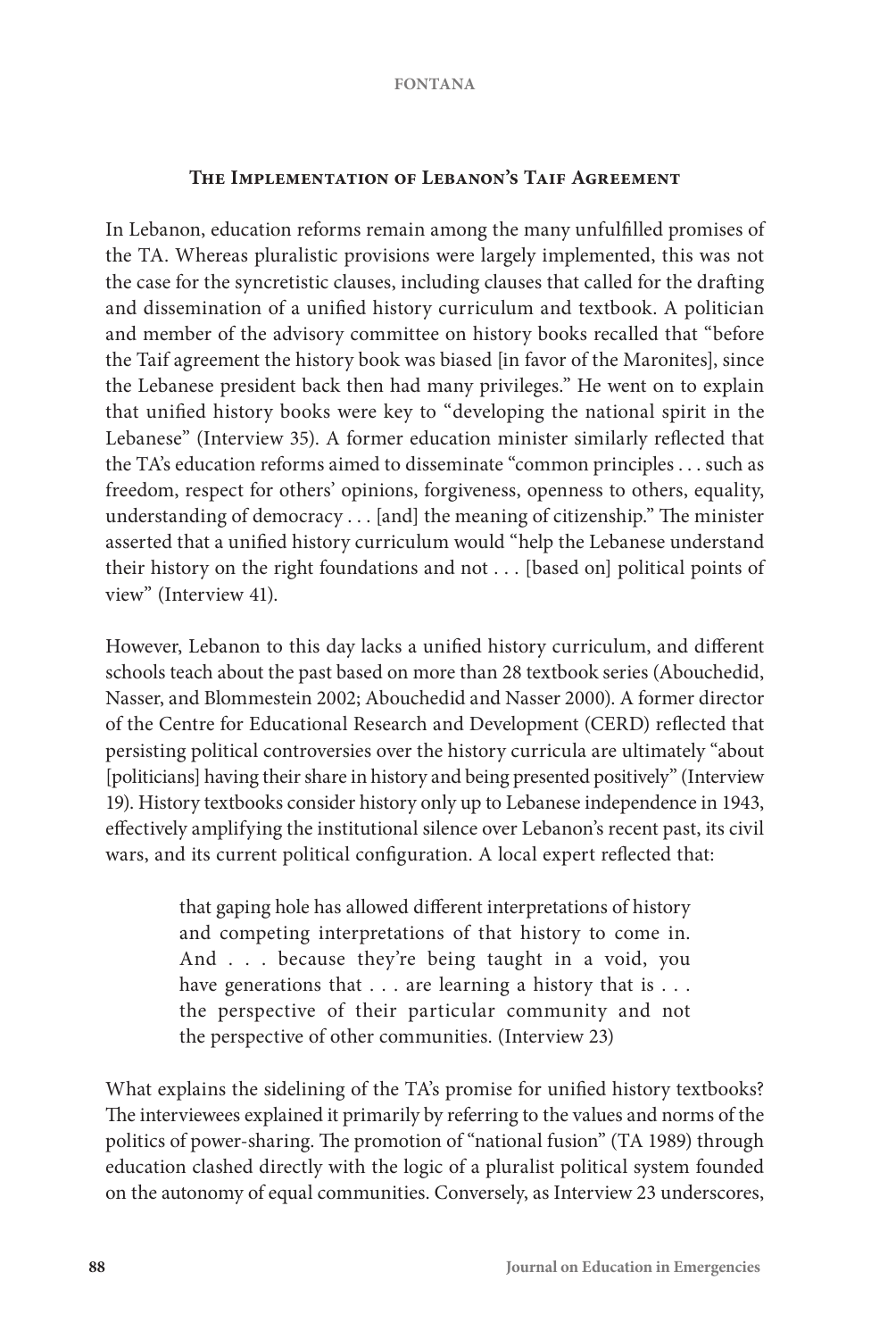the institutional silence over Lebanon's recent past legitimizes the autonomous histories of previously warring communities and furthers the socialization of children into separate and potentially antagonistic narratives. Abouchedid et al. (2002) demonstrate that teachers and textbooks portrayed past events such as the French Mandate differently, depending on their communal affiliation. Thus the pluralistic education system strengthens the previously warring political and religious communities of Lebanon (Interview 19; Interview 21). Interview 23 traced this process clearly:

> Because there's this gaping hole, it's opened the door for these different communities to teach that particular history of Lebanon in the way they see fit . . . So the result is . . . [that] we asked them [3,000 14-year-old students] two questions: who is your favourite political leader and who is your favourite historical leader. These kids could not tell the difference for the most part between what is a historic leader or a historic figure, and what is a political leader . . . And the answer would be depending on their sectarian affiliation.

The sidelining of the TA's syncretistic educational provisions appears to contribute to the entrenchment of the equality and autonomy of Lebanon's communities, thereby embedding the core values that underpin power-sharing.

More implicitly, the evidence collected in Lebanon points to the decision-making structures and core practices of power-sharing as an important constraint on the implementation of syncretistic education reforms. In the aftermath of conflict, the inclusive structures of power-sharing were reproduced at most levels of the administration, including by committees in charge of education reforms. For example, committees that included representatives of all the main Lebanese religious and political groupings were tasked with producing the common history curriculum and drafting a unified textbook in 1999-2001 (Frayha 2004; Interview 19). As a former director of CERD admitted, "I'm not proud of it, it's not pure academia" (Interview 19). In other words, he suggested that consensual and inclusive curriculum-drafting procedures may undermine the academic rigor of the textbooks. However, another former CERD director reflected that only a curriculum and textbooks that emerge with the consensus of all previously warring groups would be acceptable in every school (Interview 21).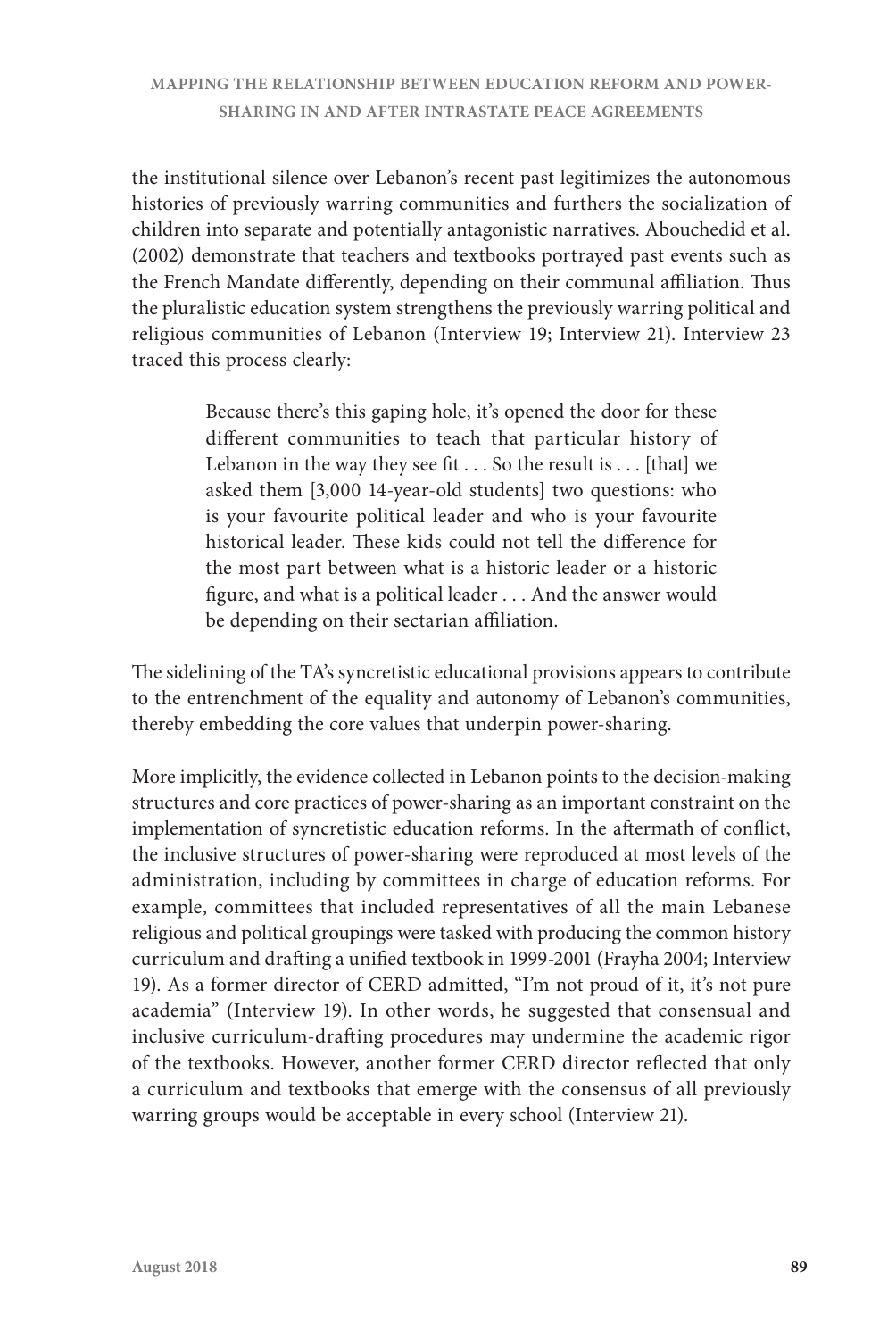Inclusivity was not sufficient. When the first common history textbooks were printed and distributed in 2001, controversy ensued over the portrayal of the events of 636 A.D. as an "Arab conquest" (Interview 19; Interview 35). As the then education minister said in an interview, "This is wrong; there was Arab existence in Lebanon, it was not a conquest" (Interview 34). Others who participated in the drafting process note that members of the drafting committee deeply disagreed about the interpretation of some past identity-sensitive events. A senior officer of CERD is one crucial example: "When I say that Jesus Christ was crucified, the Muslims don't accept it, the Quran is different." These controversies resulted in the withdrawal of all textbooks and of the common curriculum.

A new draft history curriculum was presented to the Lebanese cabinet in 2011. As in other societies that have adopted corporate power-sharing, the Lebanese cabinet is a grand coalition of representatives from all the main religious and political groups. One member of the advisory committee on history books reported that "every minister wanted to add points to the book to support his sect" (Interview 35). Negotiations broke down over the proper designation of the mass demonstrations following Rafic Hariri's assassination, which led to Syria's withdrawal from Lebanon in 2005 (*Daily Star* 2012). Tensions spilled over into violent street demonstrations. Unable to mediate an agreement, Prime Minister Najib Mikati declared a moratorium on the history curricula and textbooks (*Daily Star* 2012).

In both instances, the curricula and textbooks were expected to be formulated through inclusive and consensual institutions that enabled representatives of each community and political party to safeguard their core identity-forming narratives. Debates within these consensual institutions mirrored wider clashes over the identity of the Lebanese people and the contributions Lebanon's various communities made to the state, reflected shifting political cleavages, and, ultimately, explained the deadlock over Lebanon's history curriculum.

Lebanon's experience confirms the expectations expressed in the literature (Lijphart 2008). In this case of corporate power-sharing, power-sharing affected the implementation of education reforms through its core political values and decision-making practices. It did so by entrenching consensual and inclusive decision-making practices and (implicitly and explicitly) reaffirming the equal legitimacy of communal narratives of the past.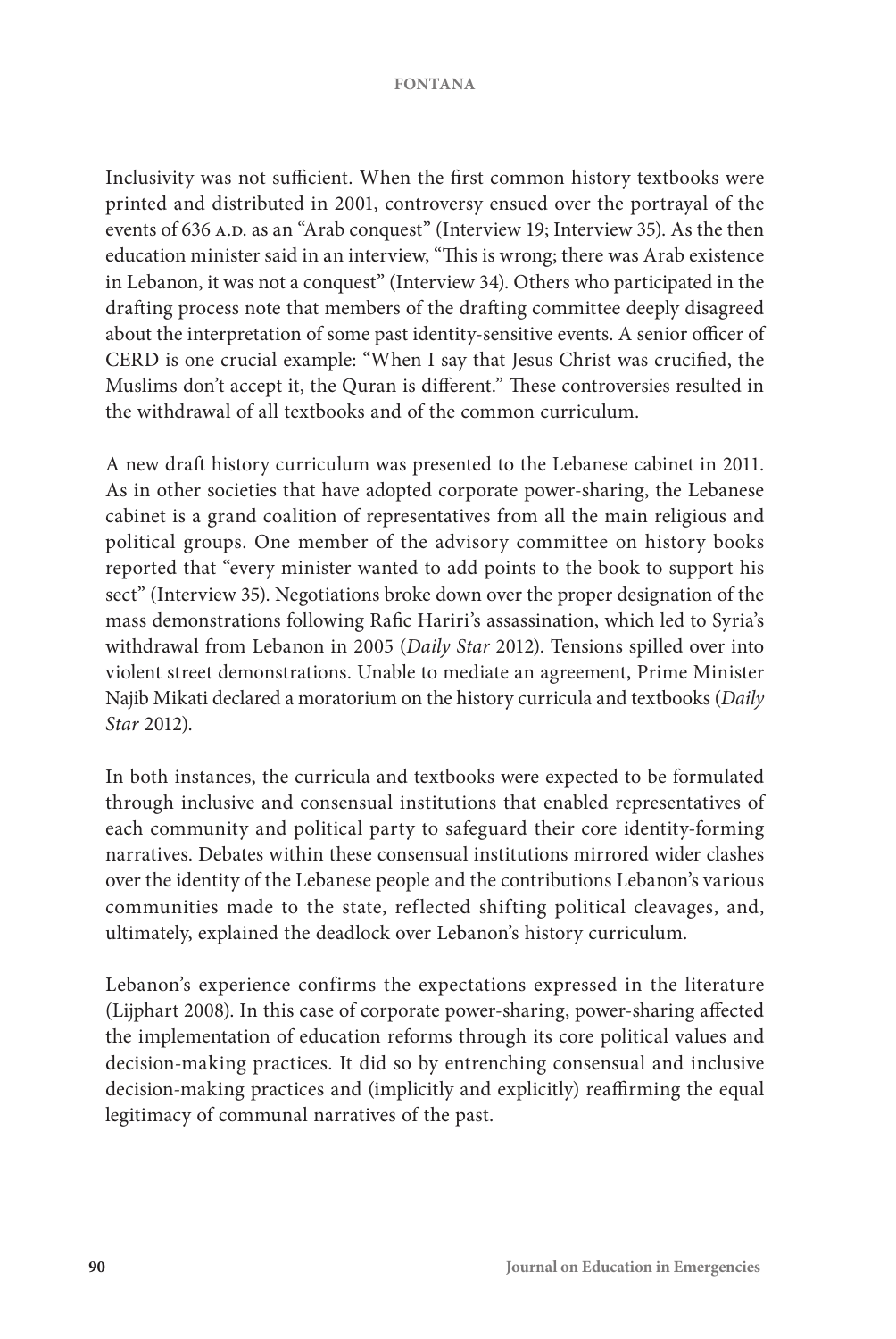## **The Implementation of Macedonia's Ohrid Framework Agreement**

If the attempt to formulate unified history curricula and textbooks in Lebanon epitomizes the difficulty in furthering a syncretistic agenda in a society adopting power-sharing, the implementation of the OFA's educational provisions exemplifies the ease in promoting pluralistic initiatives, even in a case of liberal power-sharing.

The OFA provided for the expansion of mother-tongue education in primary and secondary schools, and for state funding for Albanian-language university education (OFA 2001). These reforms were implemented swiftly and successfully. For example, by 2004, two state universities, the South East European University and the University of Tetovo, were teaching in the Albanian language. Combined with the introduction of quotas for students of ethnic minority background in Macedonian-language universities, this led to a threefold increase in the proportion of ethnic Albanian students in the state's universities between 2001 and 2004 (Ragaru 2008). Successive power-sharing governments also expanded access to education for students of minority backgrounds by making secondary education free and compulsory and lowering the threshold for the number of children required to open an Albanian-language class (Interview 45; Myhrvold 2005). A former education minister also recalls that, "in order to attract more students we provided better opportunities . . . We built some buildings for the secondary schools in Tetovo, in Skopje. That infrastructure was lacking for secondary education" (Interview 46).

These initiatives were concrete testimony of the new political equality between ethnic Macedonians and ethnic Albanians. However, the expansion of Albanianlanguage education and the creation of a full educational pathway in the Albanian language helped turn previously mixed-ethnicity schools into "parallel, nonintersecting communities" (Myhrvold 2005, 18; Organization for Security and Cooperation in Europe [OSCE] 2010). Oversubscription and some violent incidents encouraged schools to create separate shifts and satellite buildings for students studying in the two languages, and to separate students on the basis of their language of instruction (Lyon 2011; OSCE 2010). An official in an international mission explained the process, reflecting on its relationship with the wider politics of power-sharing:

> What we're finding is that we have schools that suddenly receive a petition from parents or teachers or students asking for the shifts to be organized by language . . . What are the reasons behind this? Preemptive strike, because maybe there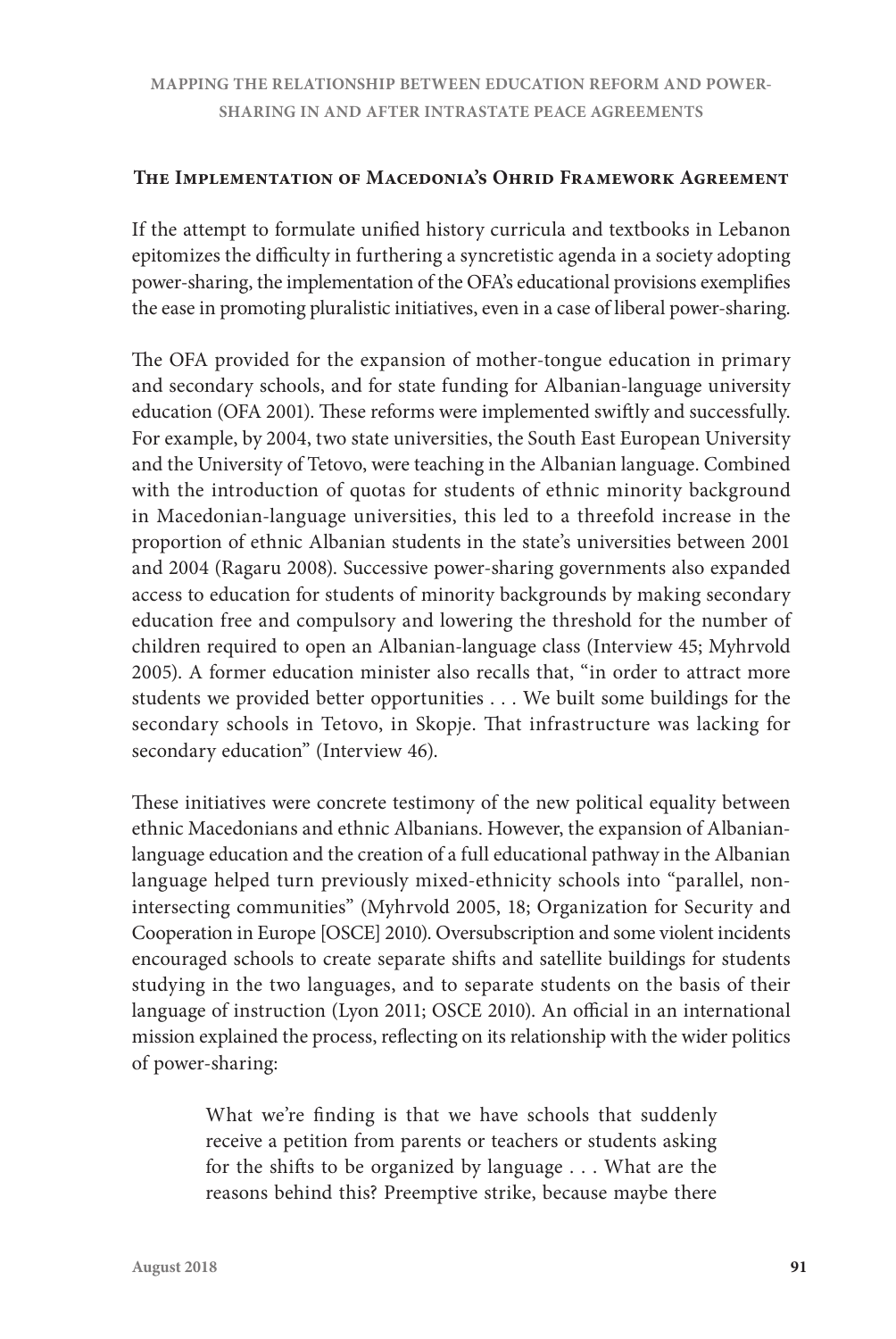might be a fight . . . The concept is separate but equal. It's not reconciliation, dialogue, and cooperation . . . There was a fight in a school yard, we don't talk about it, we don't discuss it, we don't bring the parents, we don't bring anyone in. We have video cameras, we have a security guard, and we separate the kids. So, yes, the fights might stop, but what kind of society are we creating that it fears dialogue . . . fears debate . . . fears confronting even something as silly as a school fight? . . . Many of these school fights aren't even ethnic-based. (Interview 24)

The number of monolingual schools also expanded: the proportion of Albanian children studying in monolingual schools grew from about 65 percent in 2000 to about 70 percent in 2008 (UNICEF 2009). Thus, the implementation of the OFA's pluralistic provisions has served to entrench and legitimize the cultural autonomy of the Albanian community in Macedonia while reproducing the "concept [of] separate but equal" (Interview 24).

In fact, the OFA and Macedonia's constitution guarantee the right to learn Macedonian at all levels of education. However, children studying in Albanian, Serbian, and Turkish do not start Macedonian lessons until fourth grade, and then for only two hours per week. There is broad agreement that ethnic Albanians' declining competence in the state language is potentially detrimental to their long-term employment prospects: one interviewee reflected that this is because "[minorities] don't have their own economy" (Interview 38). Several other interviewees echoed this perspective, warning that mass unemployment can in turn destabilize interethnic relations (Interview 11; Interview 25; Interview 26).

In an attempt to implement the teaching of Macedonian outside the inclusive, consensual structures of postconflict power-sharing, the education minister announced in 2009 that every child would learn Macedonian beginning in first grade. He justified this unilateral decision by referring to a new, internationally sponsored strategy for integrated education. In fact, the drafter of the strategy reflected that introducing Macedonian instruction in first grade "was a little political stunt by the minister who made a major mistake . . . [He] hit a tsunami of resistance" (Interview 15). An education expert at the Open Society Foundation echoes this observation: "The bomb fell. In the middle of the school year the minister decided that the Albanians should learn Macedonian and . . . it was disaster" (Interview 37).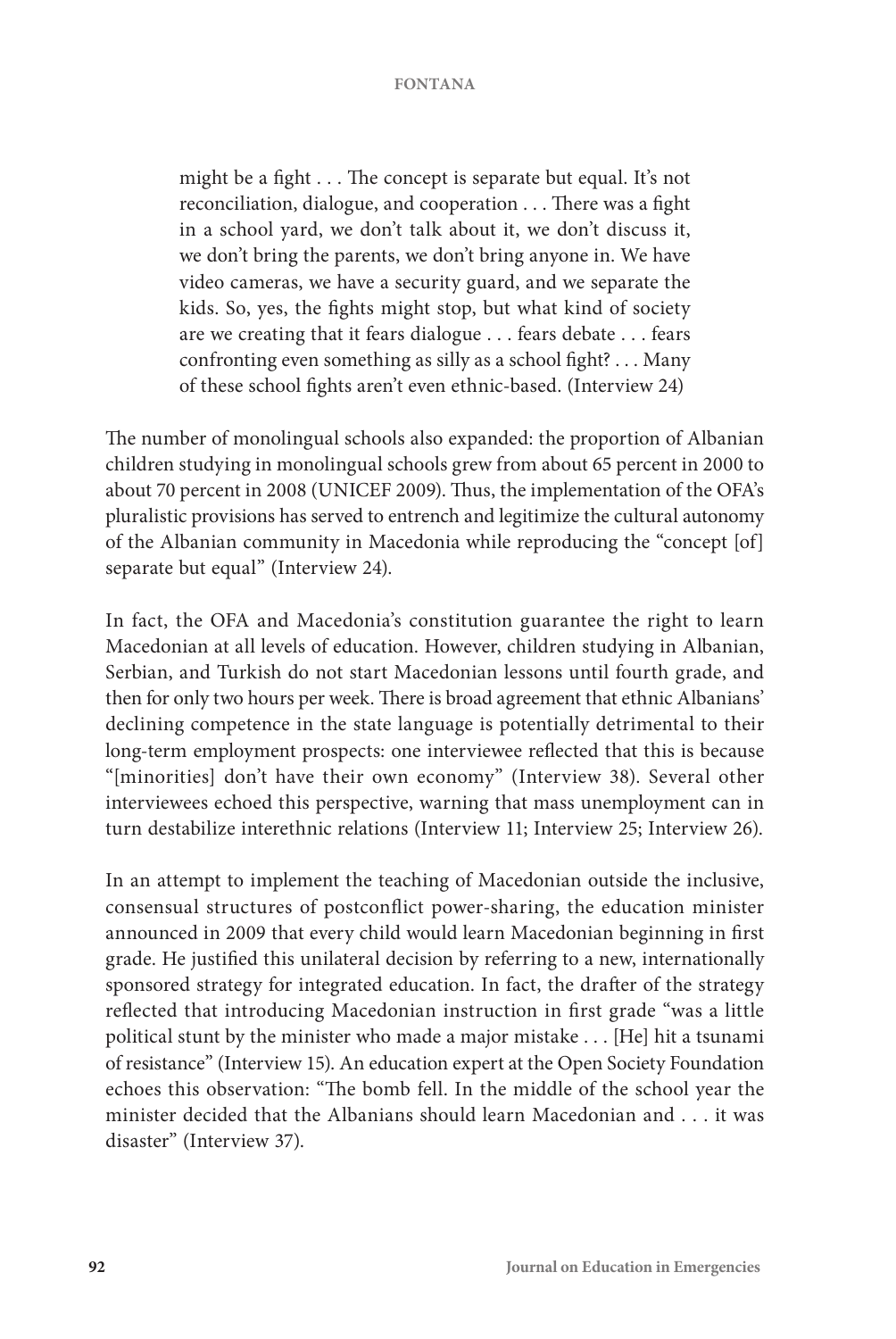As an official in an international organization put it, when it comes to language learning, "nobody wants to be . . . given orders" (Interview 26). Ethnic Albanians interpreted the initiative as a "pure provocation based on ethnic dominance" (Interview 12). Parents and teachers protested and promoted a boycott of the Macedonian language classes. A government crisis developed between the ethnic Macedonian majority party and its ethnic Albanian coalition partner, while the ethnic Albanian opposition appealed to the constitutional court.

Koneska also asserts that "the problem was not in the contents of the measure, but in the manner in which it was being 'rammed through'" (2014, 152). Specifically, the avoidance of inclusive and consensual institutions rang alarm bells among the ethnic Albanian community, as it appeared that education reforms were being used to change the rules of the political system. Indeed, by July 2010 the constitutional court issued a verdict declaring that all education reforms (including the introduction of Macedonian language classes) were subject to double-majority approval in Parliament (Marusic 2010) and that the minister's decision was unconstitutional.

This overview of the implementation of the educational clauses in the OFA suggests that, as in Lebanon, power-sharing constrained the implementation of syncretistic education reforms while enabling the implementation of pluralistic provisions. More specifically, the attempt to implement the OFA's provision for Macedonian-language instruction outside the new administrative structures of power-sharing were interpreted as a challenge to the political order and were contested both on the street and in court.

# **The Implementation of Northern Ireland's Good Friday Agreement**

The GFA's commitment to "encourage and facilitate" integrated (Catholic/Irish/ Nationalist-Protestant/British/Unionist) education stemmed primarily from pressure from smaller mixed political parties, like the Women's Coalition, at the negotiating table (BBC 2017). Research findings on the social impact of integrated education are largely positive (McGlynn et al. 2004; McGlynn 2007; Paolini et al. 2004; Hansson, Bones, and McCord 2013; Niens and Cairns 2005). Moreover, demographic and financial pressures have been a further impetus for the promotion of integrated schools. The 2006 Independent Strategic Review of Education suggested that a single integrated education system could lead to savings of up to £79.6 million in the Northern Ireland education budget (Hansson et al. 2013), and by 2011-2012 the education department found that Northern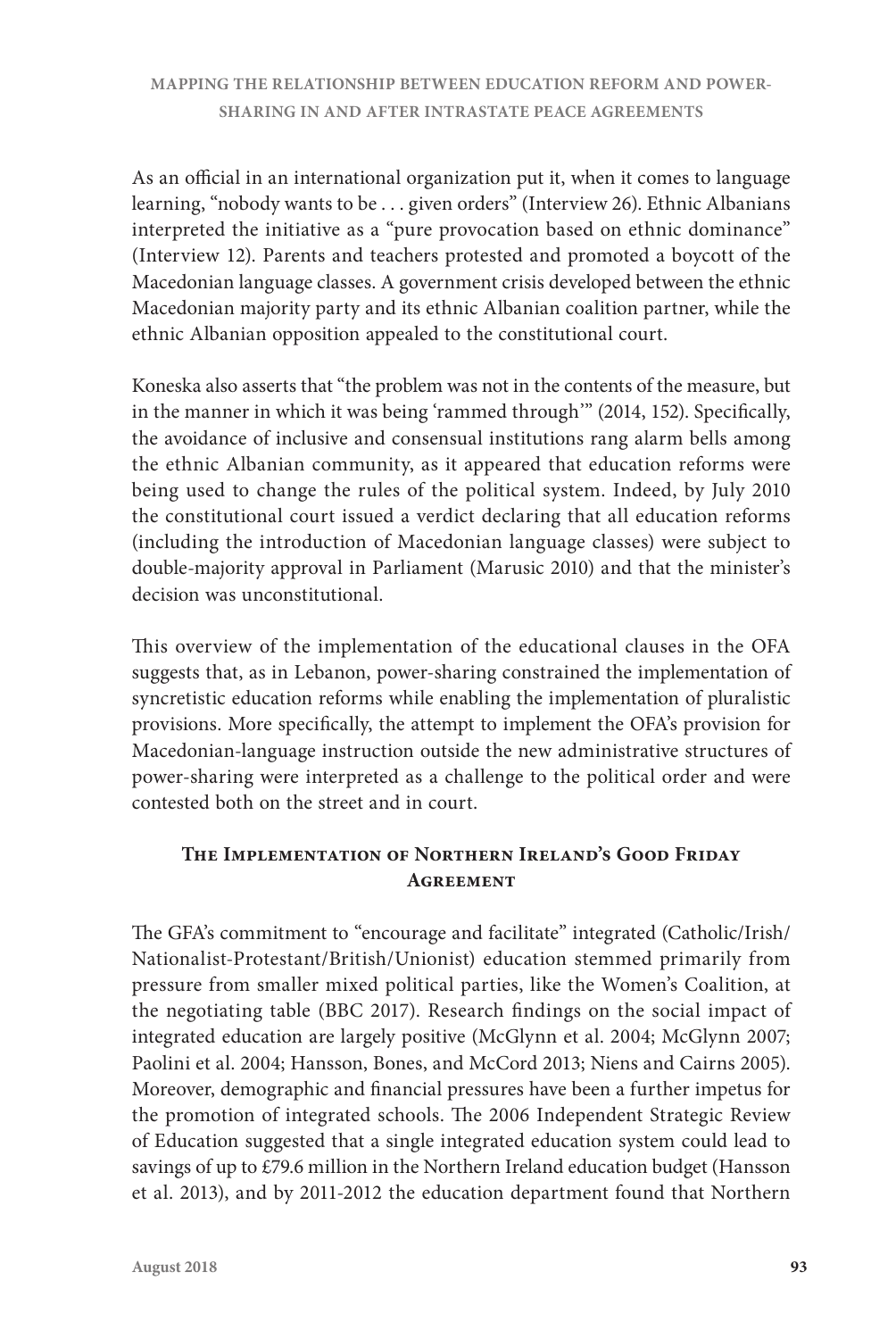Ireland's schools were not operating at full capacity: there were 82,472 empty spaces (Hansson et al. 2013; Torney 2012).

However, when asked about education reform since the conclusion of the GFA, a politician and member of the education committee in Stormont argued that there was a lot of "fiddling about with" education (Interview 28). Another politician reflected that "the systems haven't changed much" (Interview 29), and a third argued that, "fundamentally, I think that most people on the street, if they were asked that question, would say that very little has changed in education since 1998" (Interview 27). The president of the Integrated Education Fund reflected on this issue:

> It's almost like there's a whole lot of issues within the Good Friday Agreement that have never been fulfilled. And those are the issues we have to get, because they are what I would call grassroots issues. Like education . . . I think people were so grateful at the time just to get peace on our streets that it was accepted. (Interview 30)

The available data corroborate the interviewees' perspectives: Irish-language schooling has expanded but there has been no significant increase in integrated education (Hansson et al. 2013; Interview 31; Interview 39). In fact, integrated education has remained only one of four equally funded education sectors and, according to a local expert, it's "a small sector that's very closed within itself" (Interview 36).

As in Lebanon and Macedonia, the reproduction of inclusive decision-making practices at all levels of the educational administration partly explains this. Immediately after conclusion of the peace agreement, the Northern Ireland Department of Education established a working group called Towards a Culture of Tolerance: Integrating Education. One of the members recalls that the committee was inclusive, comprising representatives of the three main education sectors (state controlled, Catholic maintained, and integrated), local authorities, and education experts (Interview 36). A member reports that a deadlock ensued at the first meeting, when the representatives of the Council for Catholic Maintained Schools called for the promotion of tolerance through existing school sectors rather than through the expansion of integrated schools (Gallagher 2005). The terms of reference of the working group were amended accordingly, resulting in loss of momentum and a limited long-term impact (Gallagher 2005). As in Lebanon and Macedonia, the inclusive institutional structures and decision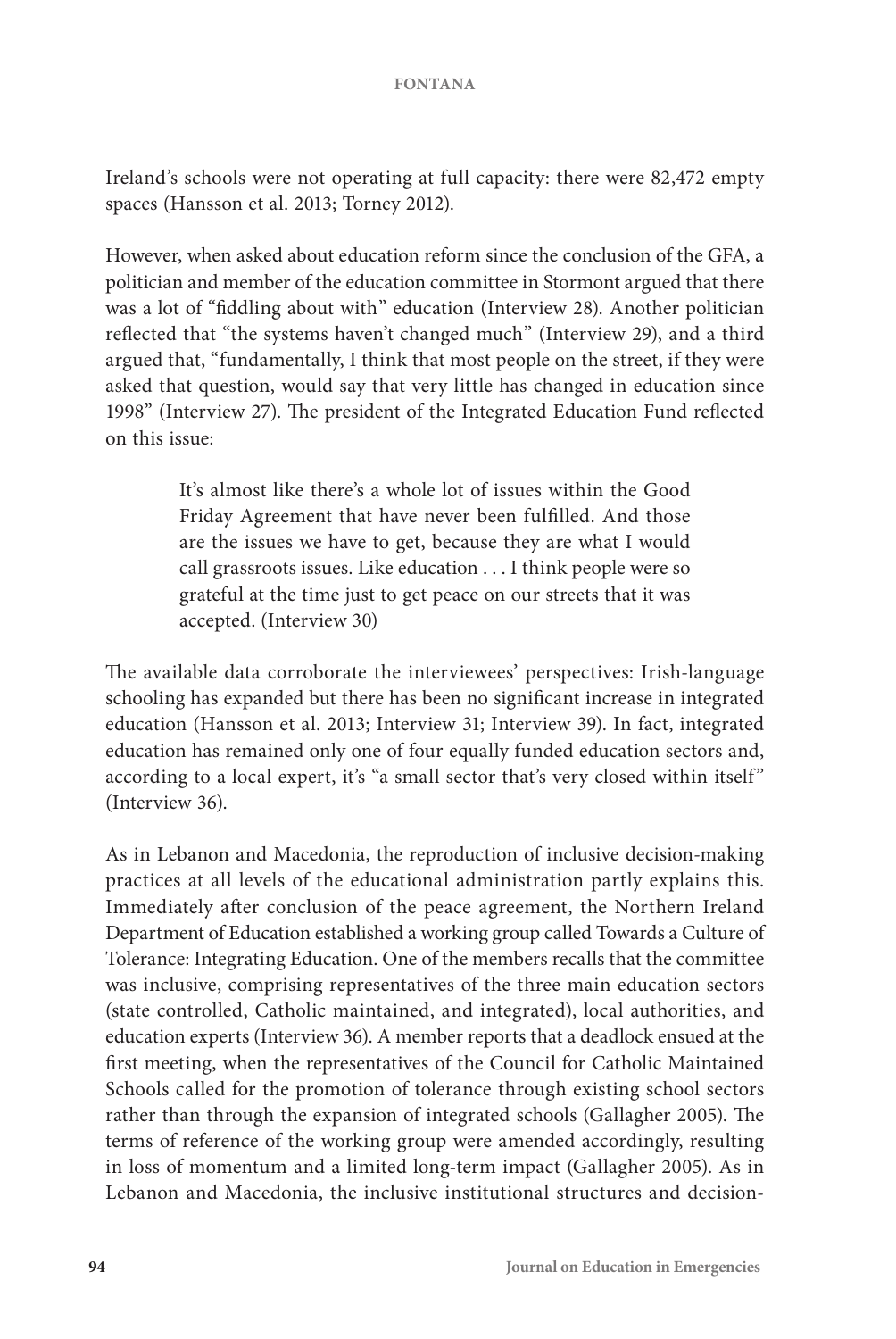making patterns established with power-sharing made it essential to gain the consensus of all the affected communities for any education initiative.

The core political values of communal equality and autonomy also help to explain the partial implementation of the GFA's educational provisions. An expert reflected on the puzzle that "all the surveys show that most parents want to send their children to integrated education or integrated schools but in reality [they] don't [send them to these schools]" (Interview 8). A senior official at the Education and Skills Authority said that "actually, when it comes to the decisions that the parents make, the vast majority continue to decide to educate their children in the school type which would represent their family background" (Interview 33). A politician reflected that this is because parents treasure the particular school sectors that "uphold their positive sense of identity" (Interview 27).

In fact, the integration movement's success in creating a broad consensus over the desirability of "educating children together" (O'Connor 2002, 64) precipitated attempts to portray all education sectors as catering to a mixed student population. For example, immediately following the signing of the GFA, the Catholic Bishops of Northern Ireland affirmed for the first time that "Catholic schools are open to children of all denominations," adding that "the presence of children from other denominations is seen as an enrichment of the education experience" (2001, 8). The Protestant/Unionist community in turn has maintained that controlled schools are non-denominational and open to all. As a Unionist politician and chair of the education committee put it, "I've maintained that the controlled sector is the vehicle that should be used for making shared education" (Interview 43). Other prominent political representatives have attacked separate education as "a benign form of apartheid" (*Belfast Telegraph* 2010).

Despite paying lip service to the syncretistic ambitions of the GFA, the main thrust of Northern Ireland's education policy has been toward the enhancement of communal autonomy and equality in education (Interview 42). Successive election manifestos and government programs have confirmed a preference for "education policies that plan for separate development rather than structural change" (Hansson et al. 2013, 66). A 2014 high court ruling suggested that the implementation of initiatives like area planning and the entitlement framework created "a presumption in favour of the status quo" and accused the education department of failing to fulfill its statutory duty to "encourage and facilitate" integrated education (Northern Ireland Courts and Tribunal Services 2014). In this context, Northern Ireland's schools continue to reproduce and crystallize the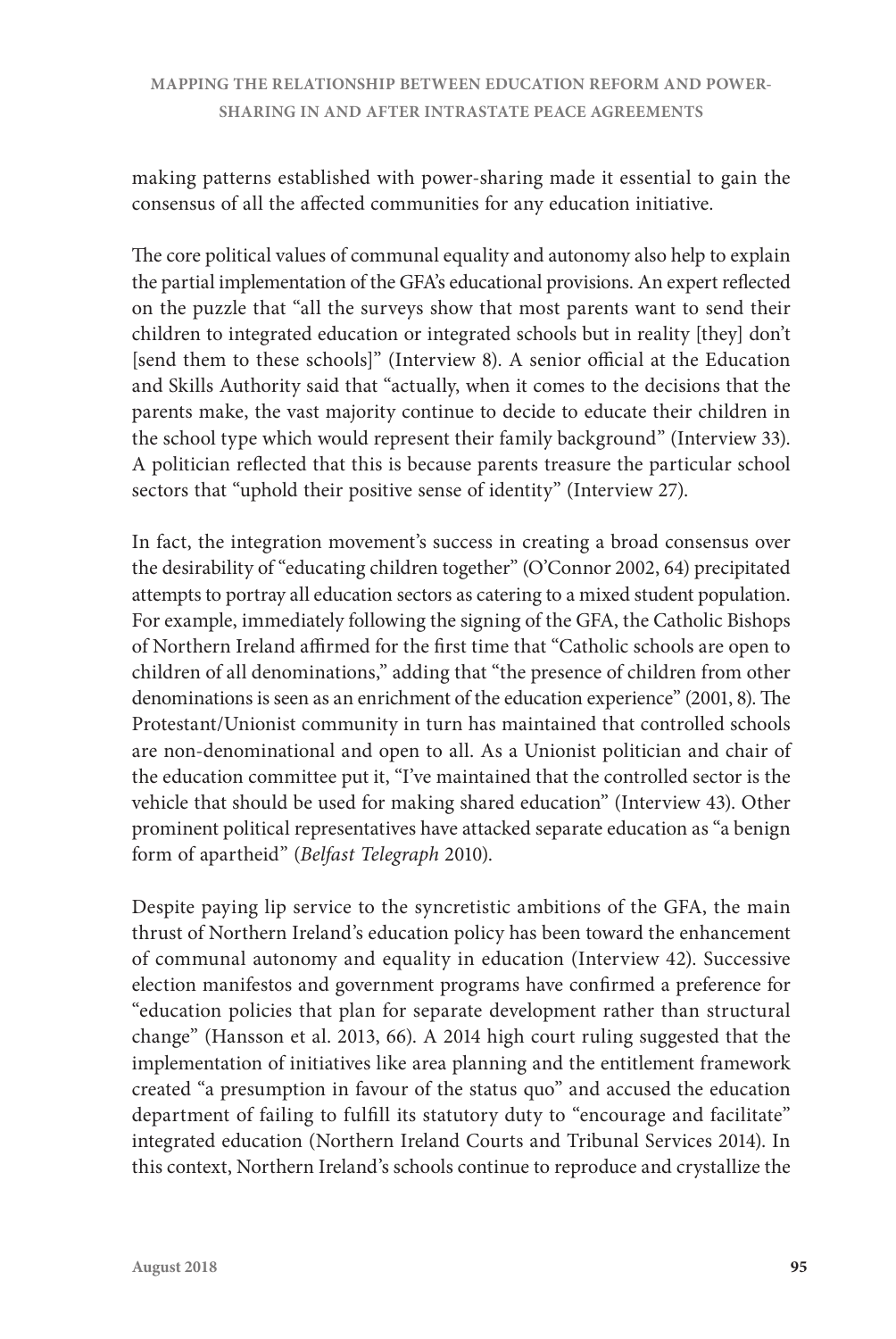boundaries between the ethnic and confessional communities that participated in the conflict and now share political power.

## **The Implementation of Education Reforms**

This brief overview of the implementation of the educational provisions codified in the peace agreements of Lebanon, Northern Ireland, and Macedonia corroborates the implicit expectations presented in the literature (Lijphart 2008). Power-sharing constrains the implementation of syncretistic education reforms while enabling the implementation of pluralistic provisions. Most education provisions in the TA, GFA, and OFA pointed in a syncretistic direction (as shown in Table 2). However, the core political values of power-sharing, particularly communal equality and autonomy, and its inclusive and consensual decision-making practices affected the implementation of education initiatives, sidelining syncretistic provisions while enabling pluralistic ones in cases of both corporate and liberal powersharing. Wider studies of postconflict education policy suggest that this is also the case for provisions not explicitly codified in the peace agreements (Fontana 2016; Shanks 2015).

The establishment of political power-sharing in Lebanon, Northern Ireland, and Macedonia was paralleled by the reproduction of inclusive and consensual patterns of decision-making at all levels of the state administration. Walsh (2014) proposes that the legitimacy of decision-making and advisory bodies in postconflict societies is enhanced if their members represent the main communities that participated in conflict and that now share power. An analysis of education reform in constituencies that adopted power-sharing shows that inclusive committees and provisions for communal vetoes provide important safeguards that no reform will be enacted without the acquiescence of the previously warring parties it affects. Attempts to implement the peace settlements that bypassed the inclusive and consensual administrative structures were interpreted as a challenge to the new political order and were opposed outright, as in Macedonia. However, the inclusive and consensual approach to education reform did not foster swift decision-making or full implementation of the peace agreements, and syncretistic reforms such as Lebanon's unified history curriculum were sidelined.

Successive power-sharing governments also refrained from implementing policies that would take the wind out of the new political system's sails. Reforms were fully implemented when they complied with the core values of equality and autonomy that underpin legitimate power-sharing. This underscores the importance of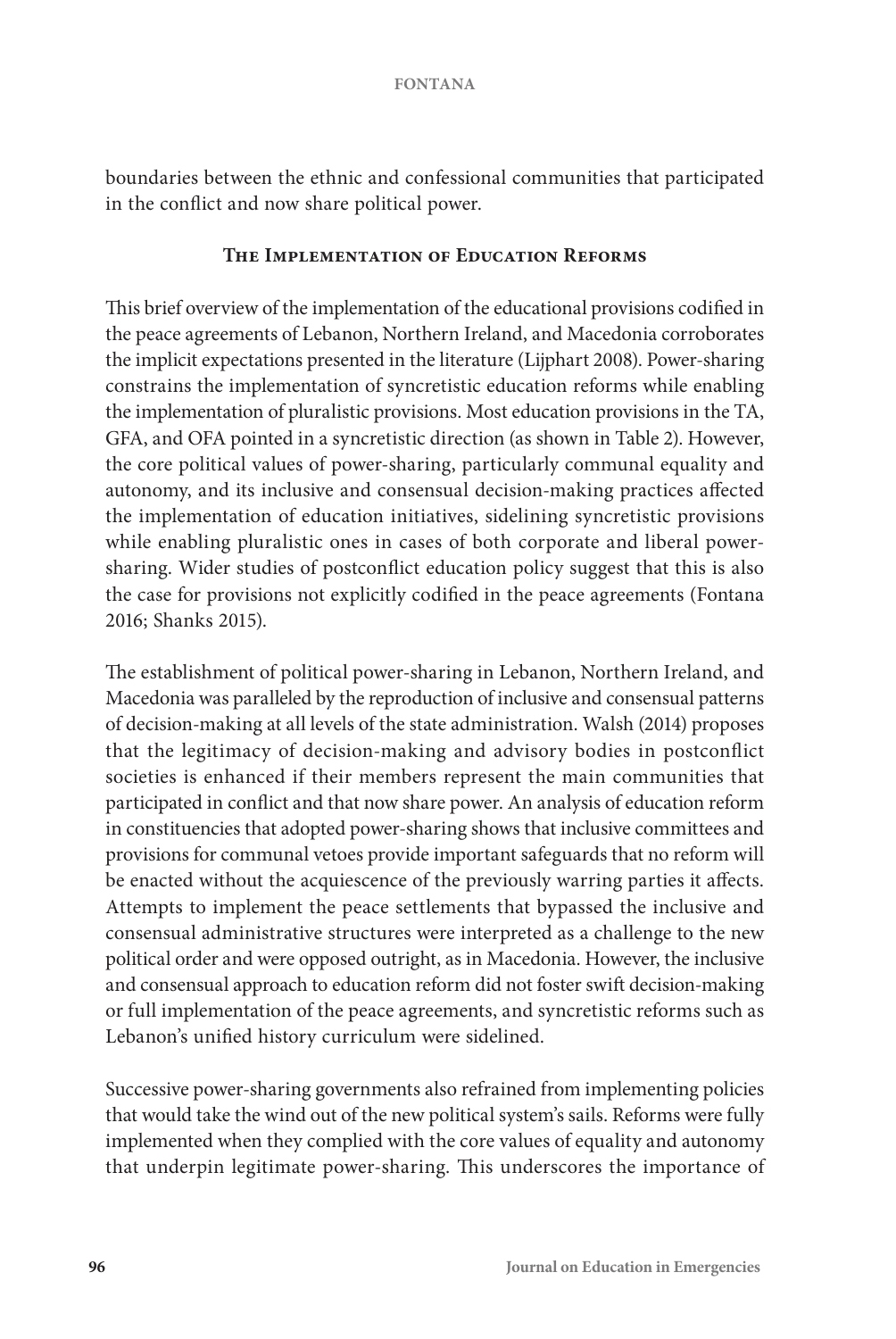considering education reform in its broader political context in order to design effective interventions.

Finally, Lebanon is an example of corporate power-sharing, while Macedonia and Northern Ireland approximate liberal power-sharing. The literature suggests that corporate power-sharing is more likely to entrench and reproduce conflictual identities than its liberal counterpart, which "rewards whatever salient political identities emerge in democratic elections, whether these are based on ethnic or religious groups, or on subgroup or transgroup identities" (McGarry and O'Leary 2007, 675). This study suggests that, while liberal power-sharing allows for more flexibility in electoral outcomes, it may still "have legitimized difference to the extent that [it] left little space for the articulation of any discourse of a common good" (Gallagher 2005, 431) in other fields, including the reform of education systems.

# **CONCLUSION**

A growing body of literature is tackling the complex process of education reform in the aftermath of civil wars (Burde et al. 2017; Novelli et al. 2017). However, few studies have examined the complex relationship between education reform and constitutional and political structures (cf. Fontana 2016; Shanks 2015). To help map this uncharted territory, this article has examined the reforms of formal education explicitly codified in peace agreements that establish power-sharing. It explored the question, to what extent does the adoption of power-sharing constrain the type of education reforms included in peace agreements and their implementation?

The literature on power-sharing suggests that the expectation was that pluralistic educational provisions would be paramount while syncretistic reforms would be marginalized (Lijphart 1996, 1977). This article tested this expectation through a cross-tabulation of the educational clauses codified in all the intrastate peace agreements concluded between 1989 and 2016 and a qualitative investigation of the peace agreements in Lebanon, Northern Ireland, and Macedonia, and of their implementation.

This study found that peace agreements prescribing multiple dimensions of powersharing are more likely to include education reforms, which suggests that this combination (power-sharing with education reform) may provide legitimacy and stability, particularly after identity-based conflicts. Analysis of the PAIC dataset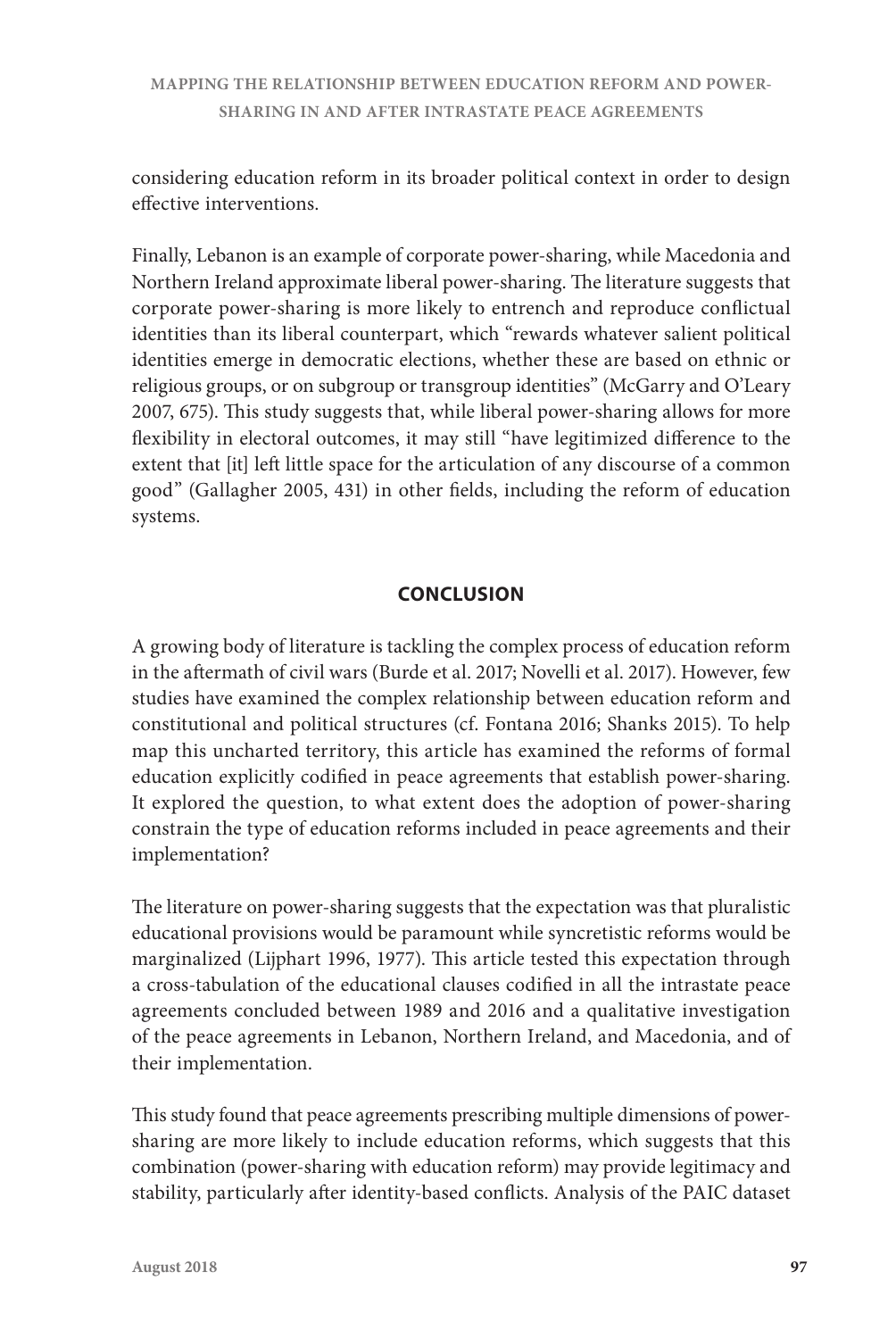also suggests that peace agreements that include extensive power-sharing are more likely to include pluralistic educational provisions than those that do not (cf. Lijphart 1977).

The qualitative analysis of the TA, GFA, and OFA refined the findings from the cross-tabulation of the PAIC dataset and underscored the fact that peace negotiations embed both pluralistic and syncretistic provisions in the same pact. The uneasy coexistence of syncretistic and pluralistic education reforms in the same peace agreement implies that there is ongoing disagreement about how schools can best support conflict transformation among conflicting parties. In this sense, peace agreements reflect the aggregation of the diverse interests of previously warring groups rather than their genuine synthesis. This finding has important implications, as the literature suggests that vague and inconsistent pacts are less likely to be implemented (Stedman et al. 2002). However, future studies are needed to shed light on the factors leading to the inclusion of specific power-sharing and education reforms in peace agreements, including the nature and characteristics of conflict, the relative strength of conflicting parties, and the extent of foreign involvement. Research that explores the extent to which specific contradictions constrain the implementation of postconflict education reforms is also needed.

This article confirms the expectations expressed in the power-sharing literature (Lijphart 1977). The implementation of education reforms does not depend on the prominence of education in the broader peace agreement. Both the TA and the OFA devoted considerable time to education policy, but the TA's prescriptions were all but neglected. Implementation also does not result from positive international pressure. For example, there was broad donor support for the introduction of Macedonian language learning from first grade, but this proposal was sidelined due to Albanian resistance. Finally, implementation does not depend on whether the reforms embody broad intercommunal consensus or are supported mainly by one community (Koneska 2014). Both the introduction of common history textbooks in Lebanon and the expansion of Albanian-language education in Macedonia drew strong support from one community (the Muslims and Albanians, respectively) and equally strong objections from others (the Christians and Macedonians, respectively). The latter was implemented, the former was not.

The qualitative evidence shows that syncretistic education reforms were severely restricted in all cases, whereas pluralistic education reforms were most likely to be implemented in societies that adopted both liberal and corporate powersharing. Both varieties of power-sharing affected this implementation by altering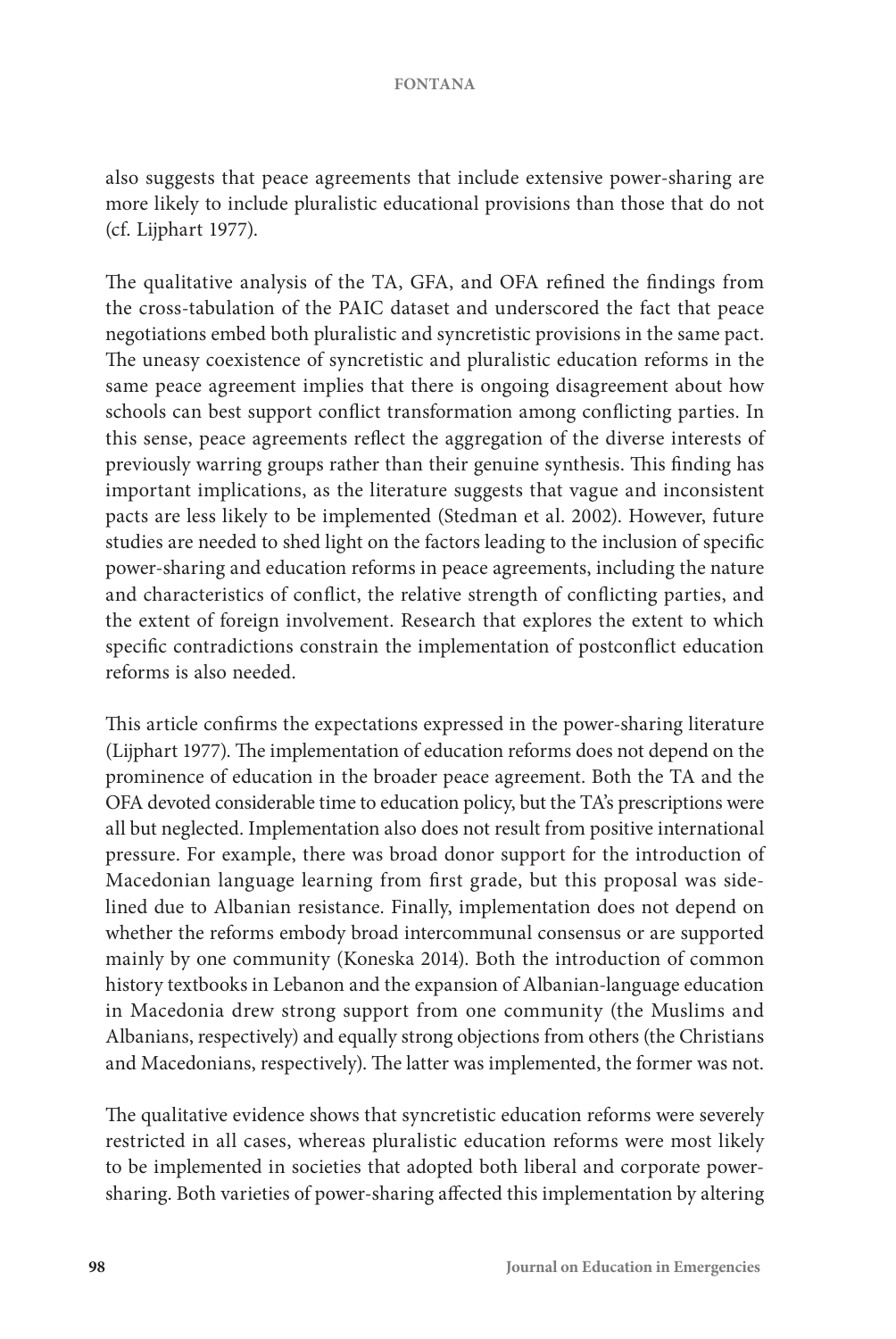decision-making structures (i.e., by making reform bodies broadly inclusive of representatives of the previously warring communities) and by entrenching some core political values (particularly communal equality and autonomy). It will be essential to explore the complex interaction of these two factors in future research.

This study has three main implications for the literature and for practice. First, it represents a step forward in understanding the complex relationship between politics and education reforms (Smith and Vaux 2003; UNESCO 2016). If education reforms are to be subject to the same bargaining process as other communal interests, more attention should be devoted to their formulation during the negotiating phase and to their ultimate implementation. Moreover, the quantitative and qualitative evidence suggest that the adoption of certain constitutional structures affects the design and implementation of education reforms in places affected by conflict. Thus, the idiosyncrasies of different political systems should be considered in order to maximize the impact of educational initiatives.

Second, this work adds to the broader study of the design and implementation of peace agreements, which has overlooked the implementation of reform of social institutions. It confirms that the inconsistency of peace agreements complicates the implementation of specific reforms, and that the type of political system established at the end of a conflict can constrain the implementation of syncretistic educational provisions. This finding may be applied beyond the niche of education policy and should be further explored.

Finally, this study suggests that education fosters the legitimacy and stability of power-sharing by producing and reproducing its key political principles (cf. Fontana 2016). The PAIC dataset shows that agreements that include powersharing are more likely to include education reforms. The qualitative evidence suggests that, rather than purposefully transforming the narratives and identities at the heart of violent conflict, formal education helps to crystallize the boundaries between the national, ethnic, linguistic, and confessional communities that participated in a conflict and are subsequently sharing political power. Unlike electoral prescriptions, education policies are remarkably similar across liberal and corporate cases of power-sharing. As suggested by the power-sharing literature, this may foster the short-term stability, legitimacy, and resilience of powersharing (Lijphart 1977). However, education policies' long-term impact should be investigated more critically.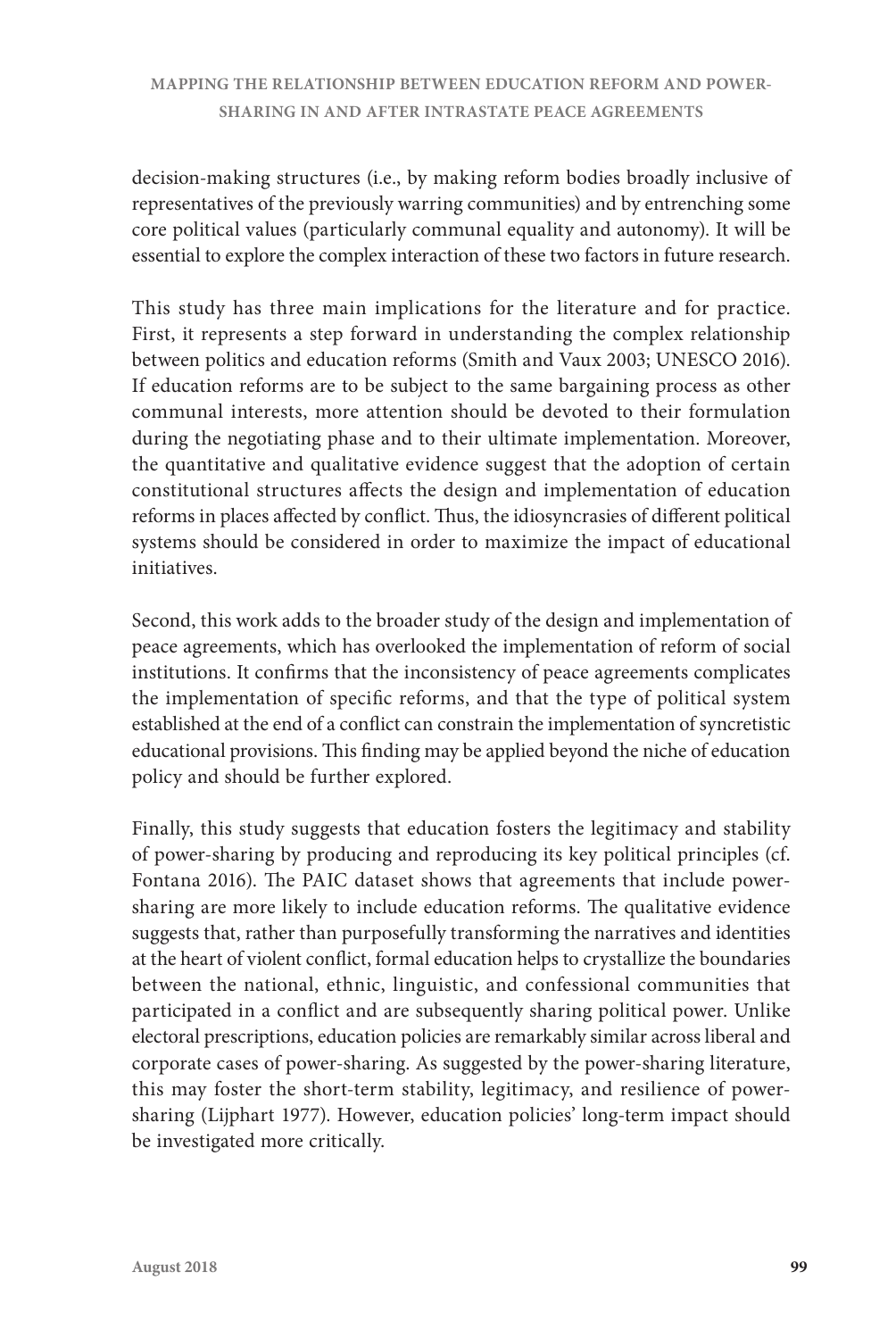#### **ACKNOWLEDGMENTS**

I would like to thank Professor Stefan Wolff, Dr. Nicolas Lemay-Hebert, Dr. Martin Ottman, Dr. Dawn Walsh, the anonymous reviewers, and the *JEiE* editors for their helpful comments on previous drafts of this paper.

#### **REFERENCES**

- Abouchedid, Kamal, Ramzi Nasser, and J. Van Blommestein. 2002. "The Limitations of Inter-Group Learning in Confessional School Systems." *Arab Studies Quarterly* 24 (4): 61-82.
- Abouchedid, Kamal, and Ramzi Nasser. 2000. "The State of History Teaching in Private-Run Confessional Schools in Lebanon." *Mediterranean Journal of Educational Studies* 5 (2): 57-82.
- Basit, Tehmina. 2003. "Manual or Electronic?" *Educational Research* 45 (2): 143-54.
- BBC. 2017. *Wave Goodbye to Dinosaurs.* Documentary. Directed by E. O'Neill.
- *Belfast Telegraph.* 2010. "Peter Robinson Calls for End to School Segregation." October 16, 2010.
- Beydoun, Ahmad. 2007. "Movements of the Past and Deadlocks of the Present." In *Breaking the Cycle,* edited by Youssef Choueiri. London: Stacey International, 3-19.
- Bieber, Florian, and Sören Keil. 2009. "Power-Sharing Revisited." *Review of Central and Eastern European Law* 34, 337-60.
- Binningsbø, Helga Malmin. 2013. "Power Sharing, Peace and Democracy." *International Area Studies Review* 16 (1): 89-112.
- Bourdieu, Pierre, and Jean-Claude Passeron. 1990. *Reproduction in Education, Society and Culture.* London: Sage.
- Burde, Dana, Amy Kapit-Spitalny, Rachel Wahl, and Ozen Guven. 2011. *Education and Conflict Mitigation.* New York: USAID.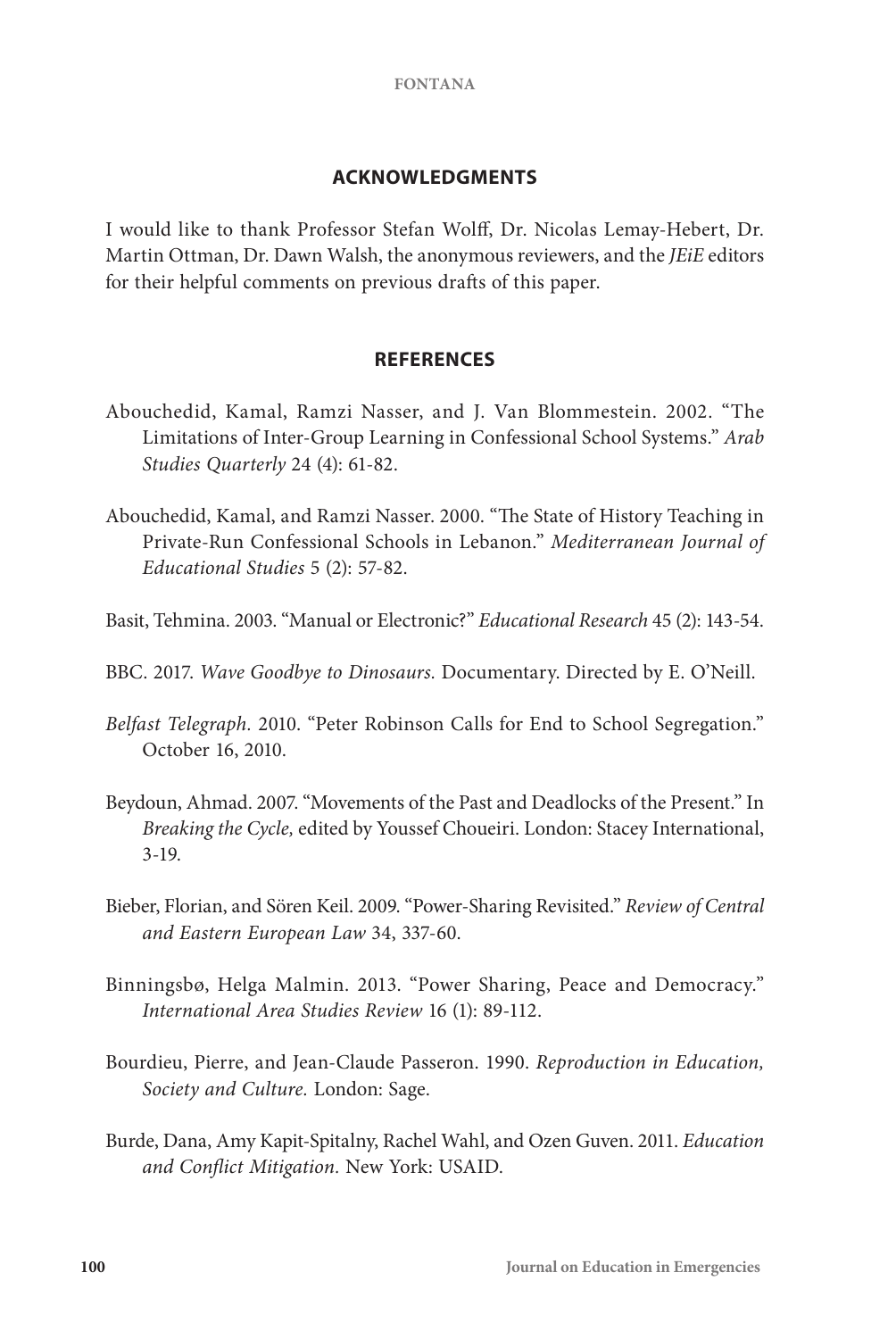- Burde, Dana, Amy Kapit, Rachel L. Wahl, Ozen Guven, and Margot Igland Skarpeteig. 2017. "Education in Emergencies." *Review of Educational Research*  87 (3): 619-58.
- Bush, Kenneth, and Diana Saltarelli, eds. 2000. *The Two Faces of Education in Ethnic Conflict.* Siena, Italy: UNICEF.
- Cammett, Melani, and Edmund Maleski. 2012. "Power Sharing in Postconflict Societies." *Journal of Conflict Resolution* 56 (6): 982-1016.
- Catholic Bishops of Northern Ireland. 2001. *Building Peace, Shaping the Future.* http://onlineccms.com/index.php/publications/ccms-annual-reports-andpolicy-documents/ccms-policy-and-guidance-documents/building-thepeace-shaping-the-future.
- Choudhry, Sujit. 2008. *Constitutional Design for Divided Societies.* Oxford, UK: Oxford University Press.
- *Daily Star.* 2012. "Mikati: History Curriculum No Place for Narrow Interests." February 28, 2012. http://www.dailystar.com.lb/News/Local-News/2012/Feb-28/164870-mikati-history-curriculum-no-place-for-narrow-interests.ashx.
- Davies, Lynn. 2004. *Education and Conflict.* London: Routledge.
- Dryden-Peterson, Sarah. 2016. "Policies for Education in Conflict and Post-Conflict Reconstruction." In *The Handbook of Global Education Policy,* edited by Karen Mundy, Andy Green, Bob Lingard, and Antoni Verger. Malden, MA: John Wiley & Sons, Ltd., 189-205.
- Dupuy, Kendra. 2008. "Education in Peace Agreements, 1989-2005." *Conflict Resolution Quarterly* 26 (2): 149-66.
- Easton, David. 1969. *Children in the Political System.* New York: McGraw-Hill.
- Finlay, Andrew. 2010. *Governing Ethnic Conflict.* London: Routledge.
- Fontana, Giuditta. 2016. *Education Policy and Power-Sharing in Post-Conflict Societies.* Switzerland: Palgrave Macmillan.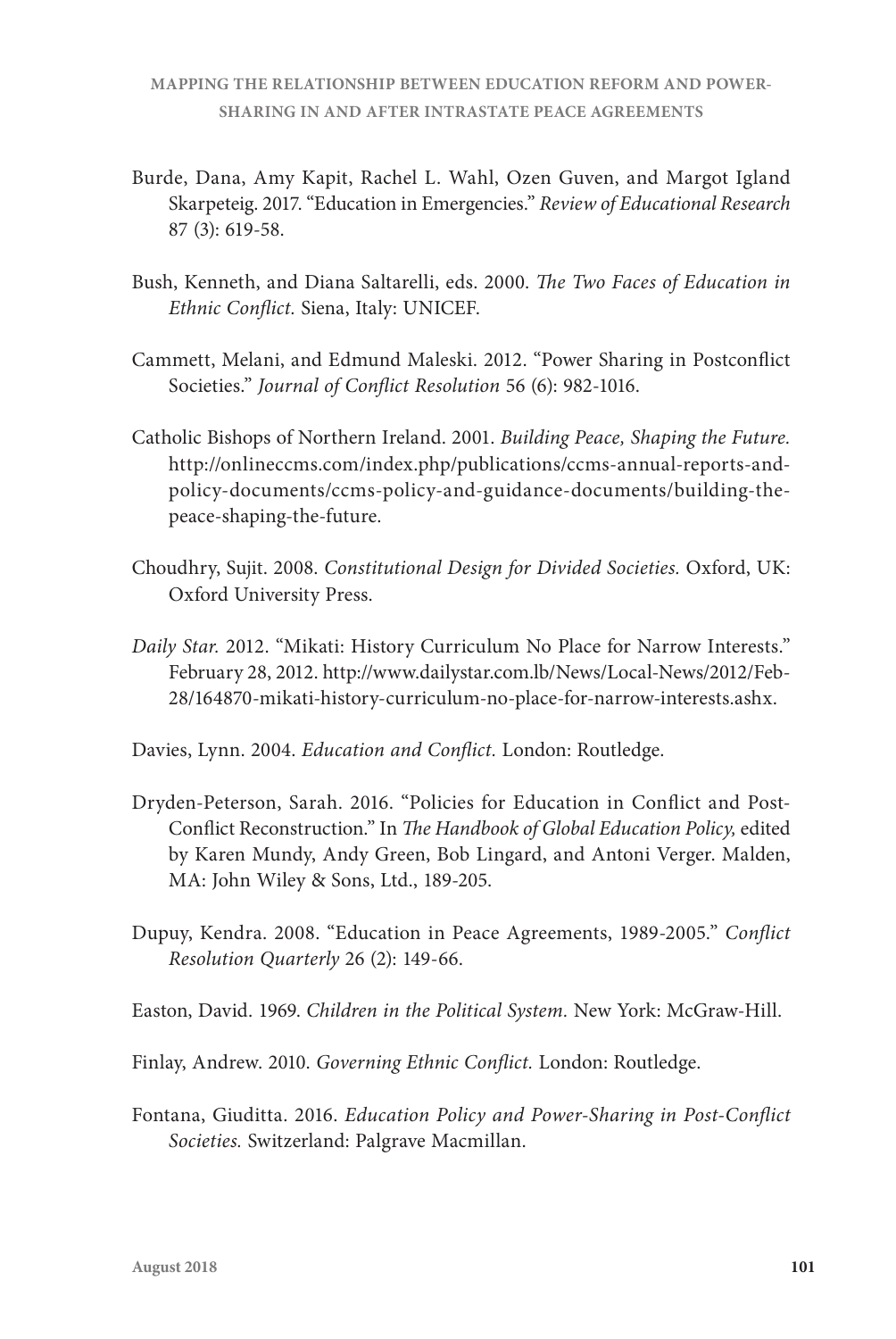- Fontana, Giuditta, Argyro Katsonaki, Dawn Walsh, Stefan Wolff, and Christalla Yakinthou. 2018. "The Dataset of Political Agreements in Internal Conflicts." Paper presented at ISA Annual Convention, San Francisco, CA, April 4-7, 2018.
- Frayha, Nemer. 2004. "Developing Curriculum as a Means to Bridging National Divisions in Lebanon." In *Education, Conflict and Social Cohesion,* edited by Sobhi Tawil and Alexandra Harley. Geneva, Switzerland: UNESCO, 159-203.
- Gallagher, Tony. 2004. *Education in Divided Societies.* Basingstoke, UK: Palgrave.
- Gallagher, Tony. 2005. "Balancing Difference and the Common Good." *Compare* 35 (4): 429-42.
- GIZ. 2014. *Education and Conflict.* https://www.giz.de/fachexpertise/downloads/ giz2014-en-education-conflict.pdf.
- Green, Andy. 1997. *Education, Globalisation and the Nation State.* London: Macmillan.
- Hampson, Fen Osler. 1996. *Nurturing Peace* Washington, DC: United States Institute of Peace.
- Hansson, Ulf, Una O'Connor Bones, and John McCord. 2013. *Integrated Education.* Belfast, NI: Integrated Education Fund.
- Hartzell, Caroline, and Matthew Hoddie. 2003. "Institutionalising Peace." *American Journal of Political Science* 47 (2): 318-32.
- Horowitz, Donald L. 2014. "Ethnic Power-Sharing." *Journal of Democracy* 25  $(2): 5-20.$
- Ishiyama, John, and Marijke Breuning. 2012. "Educational Access and Peace Duration in Post Conflict Countries." *International Interactions* 3 (1): 58-78.
- Jarstad, Anna K., and Desirée Nilsson. 2008. "From Words to Deeds." *Conflict Management and Peace Science* 25, 206-23.
- Joshi, Madhav. 2015. *Peace Accords Matrix.* https://peaceaccords.nd.edu/.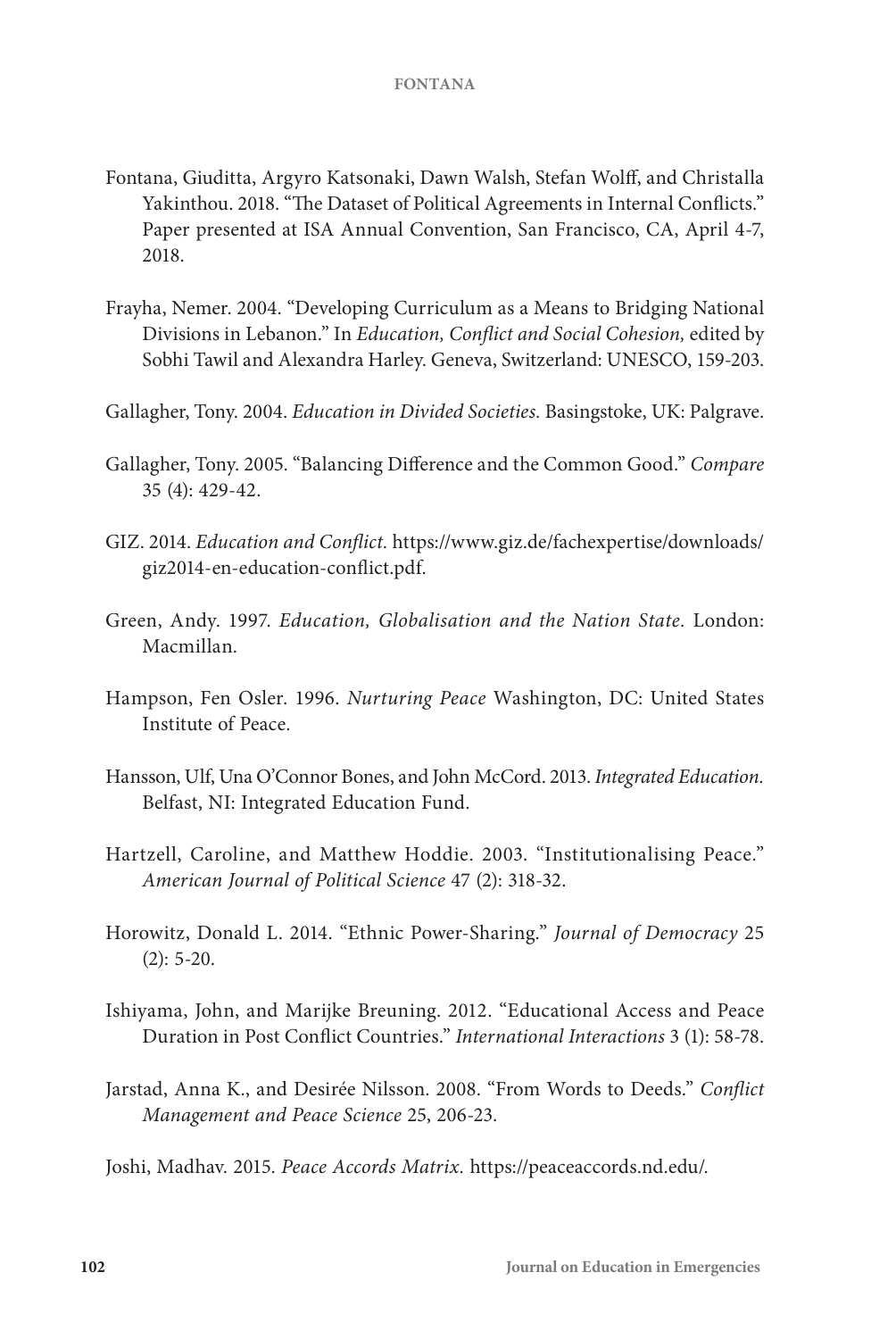- Joshi, Madhav, Jason Michael Quinn, and Patrick M. Regan. 2015. "Annualized Implementation Data on Comprehensive Intrastate Peace Accords, 1989– 2012." *Journal of Peace Research* 52, 551-62.
- Karajkov, Risto. 2005, May 16. "Roma in Macedonia." *Osservatorio Balcani e Caucaso.* https://www.balcanicaucaso.org/eng/Areas/Macedonia/Roma-in-Macedonia-A-Decade-of-Inclusion-29319.
- King, Elisabeth. 2014. *From Classrooms to Conflict in Rwanda.* New York: Cambridge University Press.
- Knudsen, Are, and Michael Kerr. 2013. "Introduction." In *Lebanon after the Cedar Revolution,* edited by Are Knudsen and Michael Kerr. London: Hurst, 3-21.
- Koneska, Cvete. 2014. *After Ethnic Conflict.* London: Ashgate.
- Lijphart, Arend. 1977. *Democracy in Plural Societies.* London: Yale University Press.
- Lijphart, Arend. 1996. "The Framework Document on Northern Ireland and the Theory of Power-Sharing." *Government and Opposition* 31 (3): 267-74.
- Lijphart, Arend. 2008. *Thinking about Democracy.* London: Routledge.
- Lyon, Aisling. 2011. *Decentralisation and the Delivery of Primary and Secondary Education.* Skopje, Macedonia: Centre for Research and Policymaking.
- Makdisi, Samir, and Richard Sadaka. 2002. "The Lebanese Civil War." Paper presented at Case Studies on the Economics and Politics of Civil War, Yale University, April 13-14, 2002.
- Marusic, Sinisa-Jakov. 2010. "Macedonia Court Annuls Controversial Classes." *Balkan Insight,* July 15, 2010.
- McGarry, John, and Brendan O'Leary. 1994. "The Political Regulation of National and Ethnic Conflict." *Parliamentary Affairs* 47 (1), 94-115.
- McGarry, John, and Brendan O'Leary. 2006a. "Consociational Theory, Northern Ireland's Conflict, and Its Agreement: Part 1." *Government and Opposition* 41 (1): 43-63.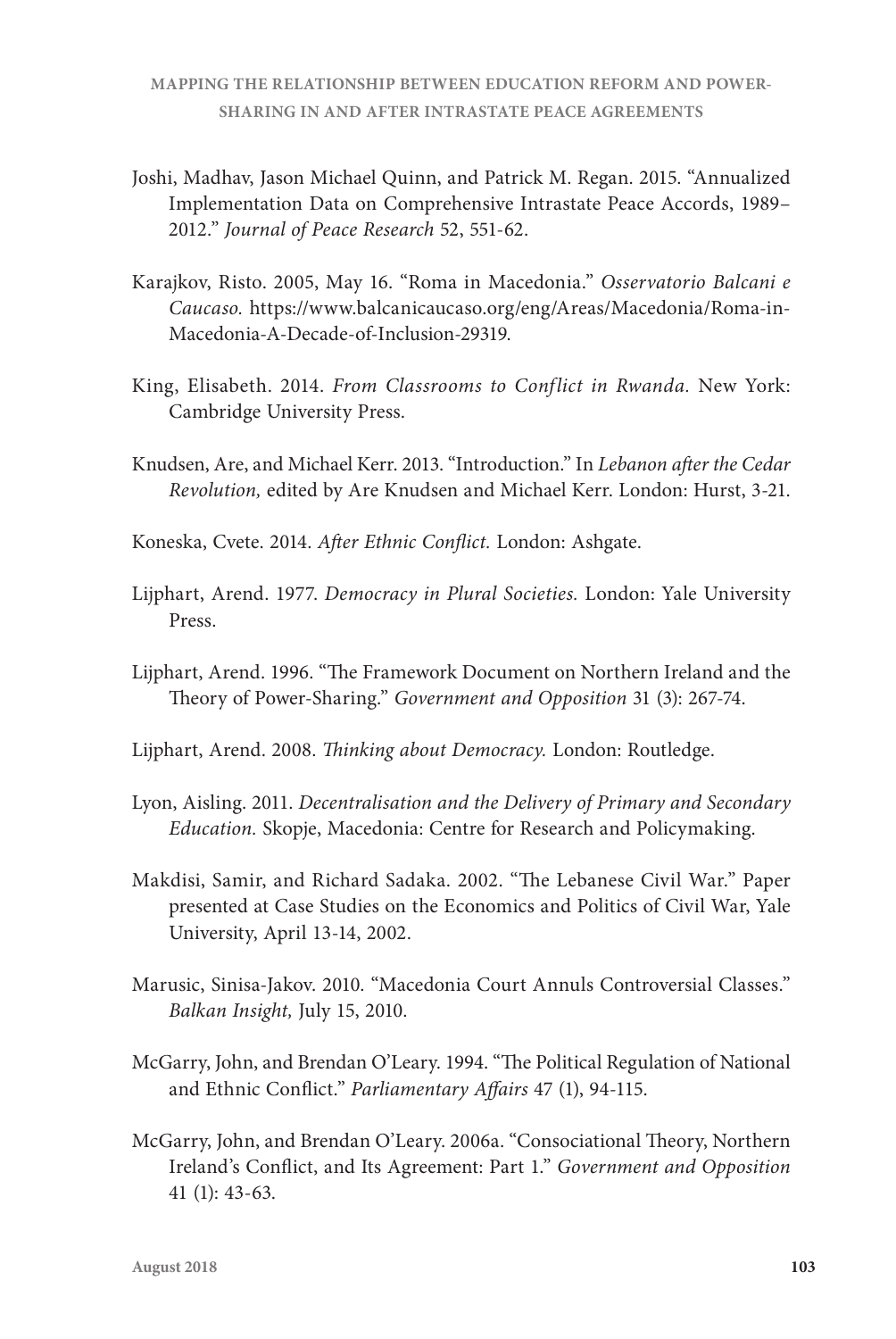- McGarry, John, and Brendan O'Leary. 2006b. "Consociational Theory, Northern Ireland's Conflict, and Its Agreement: Part 2." *Government and Opposition*  41 (2): 249-77.
- McGarry, John, and Brendan O'Leary. 2007. "Iraq's Constitution of 2005." *International Journal of Constitutional Law* 5 (4): 670-98.
- McGlynn, Claire. 2007. "Challenges in Integrated Education in Northern Ireland." In *Addressing Ethnic Conflict through Peace Education,* edited by Zvi Bekerman and Claire McGlynn. London: Palgrave, 77-89.
- McGlynn, Claire, Ulrike Niens, Ed Cairns, and Miles Hewstone. 2004. "Moving Out of Conflict." *Journal of Peace Education* 1 (2): 147-63.
- Miles, Matthew B., and A. Michael Huberman. 1994. *Qualitative Data Analysis.*  Thousand Oaks, CA: Sage.
- Mukherjee, Bumba. 2006. "Why Political Power-Sharing Agreements Lead to Enduring Peaceful Resolution of Some Civil Wars, But Not Others." *International Studies Quarterly* 50, 479-504.
- Myhrvold, Ronny. 2005. *Former Yugoslav Republic of Macedonia: Education as a Political Phenomenon.* Oslo: Norwegian Centre for Human Rights.
- Niens, Ulrike, and Ed Cairns. 2005. "Conflict, Contact and Education in Northern Ireland." *Theory Into Practice* 44 (4): 337-44.
- Northern Ireland Courts and Tribunal Services. 2014, May 15. "NIQB 69: Drumragh Integrated College's Application and in the Matter of a Decision of the Department of Education." https://www.judiciary-ni.gov.uk/sites/judiciary/ files/decisions/Drumragh%20Integrated%20College%E2%80%99s%20 Application%20and%20in%20the%20matter%20of%20a%20decision%20 of%20the%20Department%20of%20Education.pdf.
- Novelli, Mario, and Sean Higgins. 2016. "The Violence of Peace and the Role of Education." *Compare* 47 (1): 32-45.
- Novelli, Mario, Mieke T. A. Lopes-Cardozo, and Alan Smith. 2017. "The 4Rs Framework." *Journal of Education in Emergencies* 3 (1): 14-43.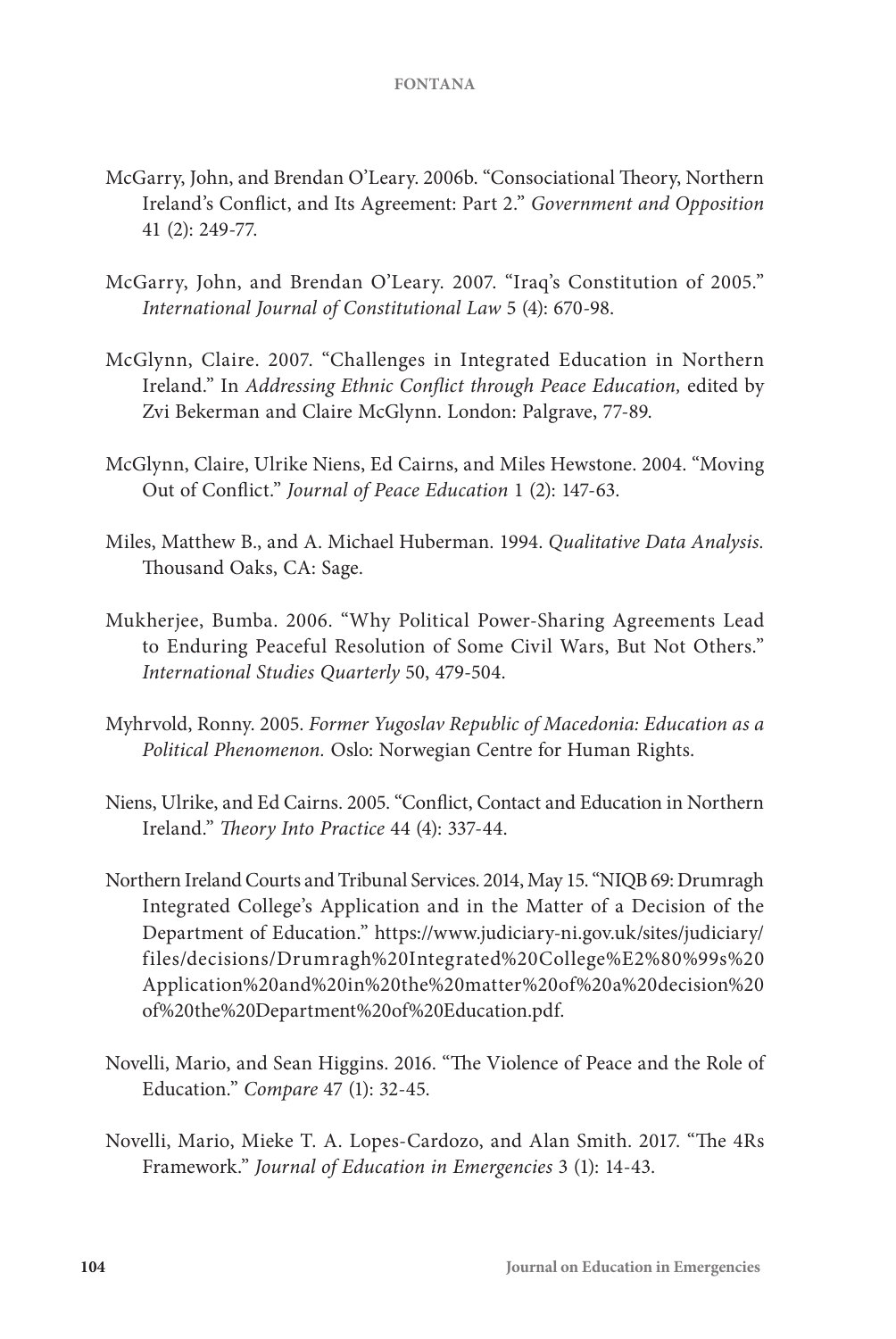- O'Connor, Fionnuala. 2002. *A Shared Childhood: The Story of the Integrated Schools in Northern Ireland.* Belfast, NI: Blackstaff Press.
- *Ohrid Framework Agreement.* 2001. http://www.ucd.ie/ibis/filestore/Ohrid%20 Framework%20Agreement.pdf.
- O'Leary, Brendan. 2006. "The Realism of Power-Sharing." In *Imposing Power-Sharing,* edited by Michael Kerr. Dublin: Irish Academic Press, xxiv.
- O'Leary, Brendan. 1999. "The British-Irish Agreement of 1998: Results and Prospects." Paper presented at Conference on Constitutional Design 2000, University of Notre Dame, December 9-11, 1999.
- Organization for Security and Cooperation in Europe (OSCE). 2010. *Age, Contact, Perceptions.* Skopje, Macedonia: OSCE.
- Paolini, Stefania, Miles Hewstone, Ed Cairns, and Alberto Voci. 2004. "Effects of Direct and Indirect Cross-Group Friendships on Judgments of Catholics and Protestants in Northern Ireland." *Personality and Social Psychology Bulletin* 30 (6): 770-86.
- Paulson, Julia. 2015. "Whether and How?" *Journal on Education in Emergencies* 1, 7-37.
- Ragaru, Nadège. 2008. "The Former Yugoslav Republic of Macedonia: Between Ohrid and Brussels." In *Is There an Albanian Question?* edited by Judy Batt. Paris: European Union Institute for Security Studies, 41-60.
- Republic of Macedonia State Statistical Office. 2002. *Census of Population, Households and Dwellings* 2002. http://www.stat.gov.mk/PublikaciiPoOblasti\_ en.aspx.
- Ripiloski, Sasho. 2011. *Conflict in Macedonia.* London: First Forum Press.
- Rosūlek, Premysl. 2011. "Macedonia in 2011." In *One Decade after the Ohrid Agreement,* edited by Marja Risteska and Zhidas Daskalovski. Skopje, Macedonia: Centre for Research and Policymaking, 66-85.
- Schneckener, Ulrich. 2002. "Making Power-Sharing Work." *Journal of Peace Research* 39 (2): 203-28.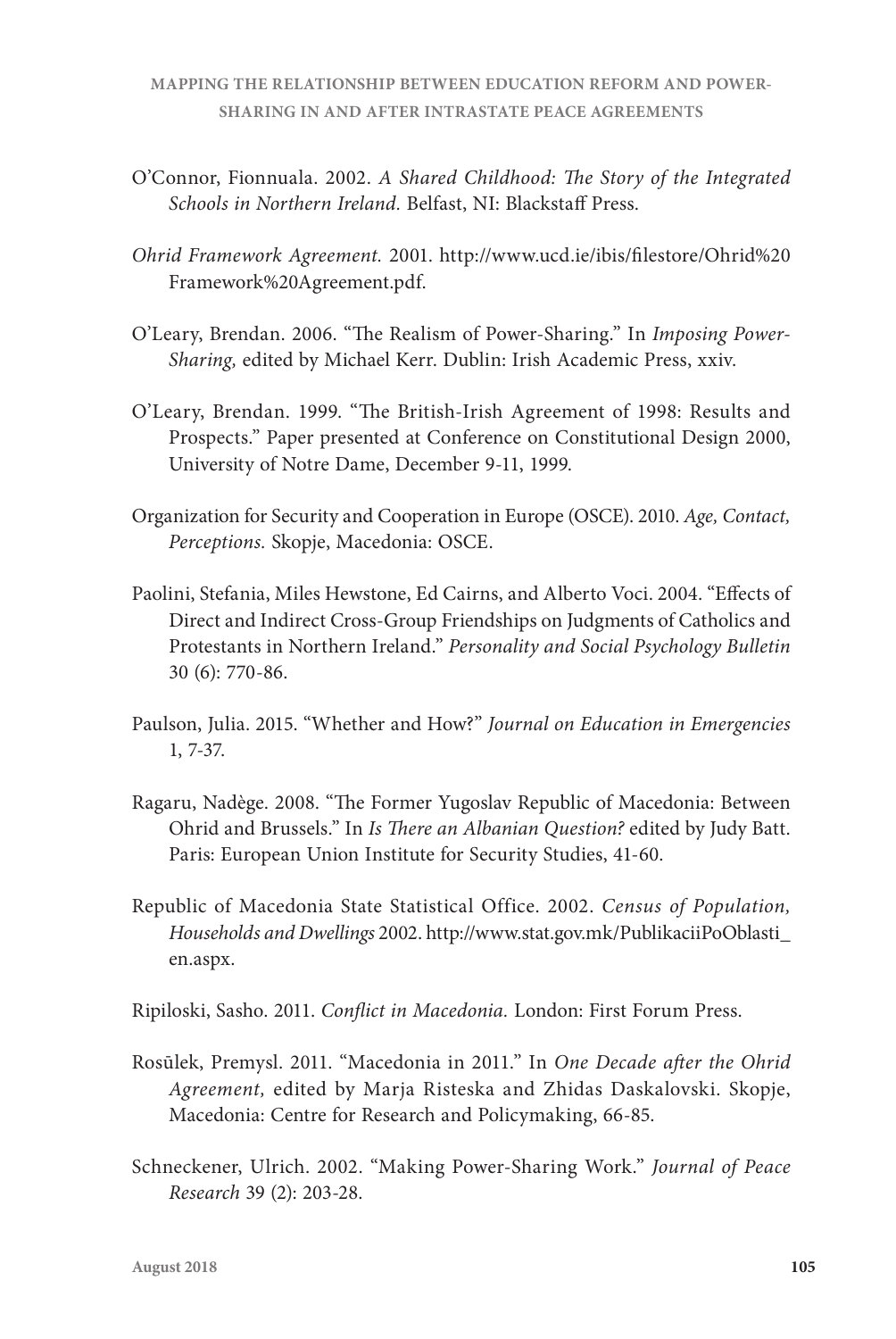Shanks, Kelsey. 2015. *Education and Ethno-Politics.* London: Routledge.

- Sisk, Timothy D. 1996. *Power-Sharing and International Mediation in Ethnic Conflicts.* Washington, DC: United States Institute of Peace.
- Smith, Alan, and Tony Vaux. 2003. *Education, Conflict and International Development.* London: Department for International Development.
- Stedman, Stephen John, Donald S. Rothchild, and Elizabeth M. Cousens. 2002. *Ending Civil Wars.* London: Lynne Rienner.
- Sutton, Malcolm. 2018. *Sutton Index of Deaths.* http://cain.ulst.ac.uk/sutton/.
- *Taif Agreement.* 1989. https://www.un.int/lebanon/sites/www.un.int/files/Lebanon/ the\_taif\_agreement\_english\_version\_.pdf.
- Taush, Nicole, Katharina Schmidt, and Miles Hewstone. 2009. "The Social Psychology of Intergroup Relations." In *Handbook on Peace Education,* edited by Gavriel Salomon and Edward Cairns. New York: Psychology Press, 75-86.
- Taylor, Rupert. 2006. "The Belfast Agreement and the Politics of Consociationalism." *The Political Quarterly* 77 (2): 217-26.
- The Agreement Reached in the Multi-Party Negotiations (GFA). 1998. https://assets.publishing.service.gov.uk/government/uploads/system/uploads/ attachment\_data/file/136652/agreement.pdf.
- Torney, Katherine. 2012, November 23. "How Integrated Are Schools Where You Live?" *The Detail TV.* http://www.thedetail.tv/articles/how-integrated-areschools-where-you-live.
- UN Peacemaker. 2018. *Peace Agreements Database.* http://peacemaker.un.org/ document-search.
- UNESCO. 2016. *Education for People and Planet.* Paris: UNESCO.
- UNESCO. 2011. *Education for All Global Monitoring Report 2011.* Paris: UNESCO.
- UNICEF. 2009. *Study on Multiculturalism and Inter-Ethnic Relations in Education.* Skopje, Macedonia: UNICEF.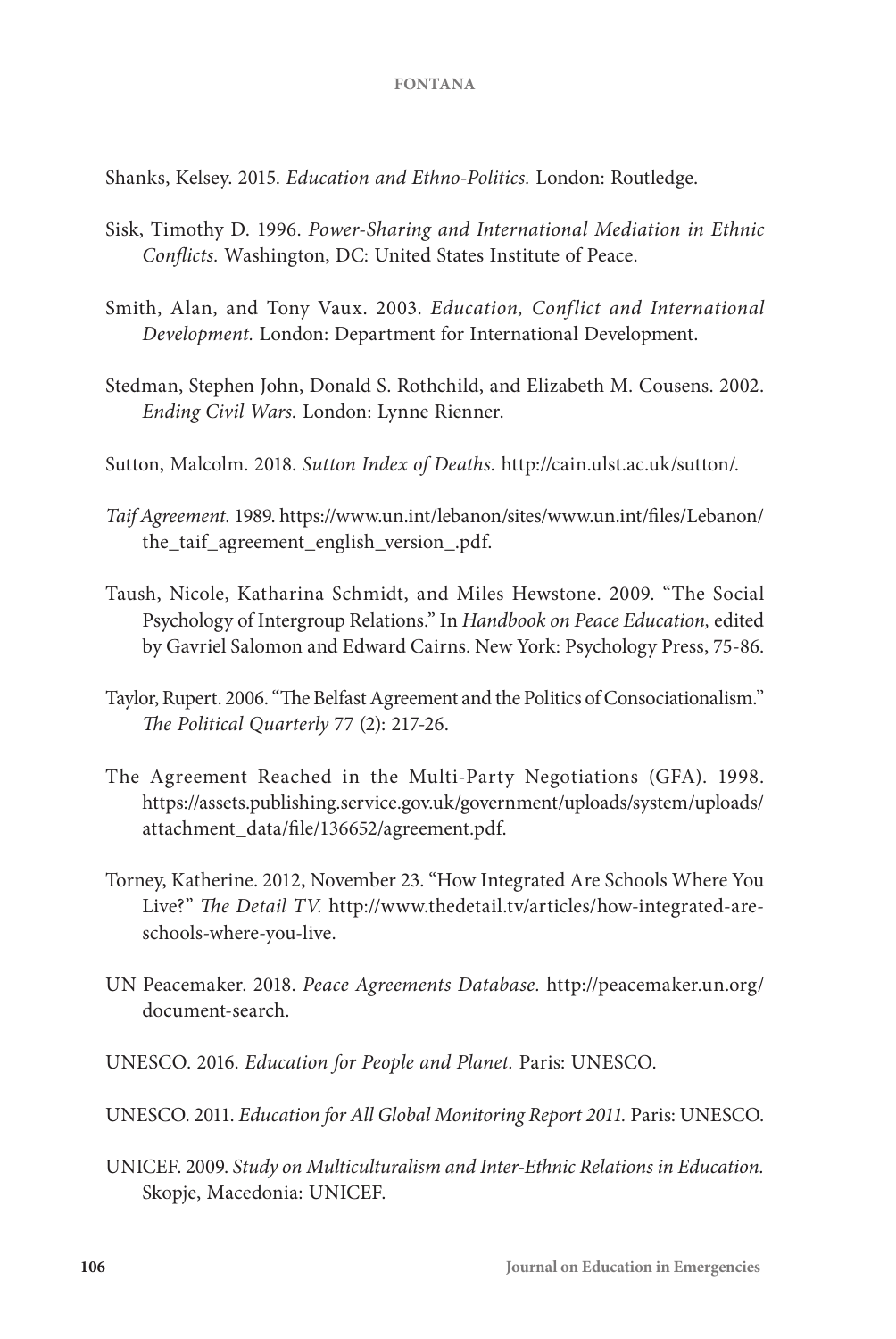UNICEF. 2011. *The Role of Education in Peacebuilding.* New York: UNICEF.

- Walsh, Dawn. 2014. "Northern Ireland and the Independent Parades Commission." *Irish Political Studies* 30 (1): 1-21.
- Wallensteen, Peter, and Mikael Eriksson. 2009. *Negotiating Peace.* Uppsala, Sweden: Uppsala University.
- Walter, Barbara. 2002. *Committing to Peace.* Princeton, NJ: Princeton University Press.
- Williams, James H. 2014. *(Re)Constructing Memory: School Textbooks and the Imagination of the Nation.* Rotterdam, Netherlands: Sense Publishers.
- Wolff, Stefan. 2011. *Liberal Consociationalism in Theory and Practice.* http://www. stefanwolff.com/files/LibConTalkPaper.pdf.

World Education Forum. 2000. *Dakar Framework for Action.* Paris: UNESCO.

# **APPENDIX 1: EXTENT OF EDUCATION REFORM IN PEACE AGREEMENTS**

The following table provides a snapshot of the extent of education reform in different types of peace agreements, coded on a scale of 0-3. Peace agreements were assigned an index, depending on the number of aspects of education they address, with those scoring 3 having the most extensive approach to education reform.

To build the index, all the educational provisions in peace agreements were coded into three broad categories: Contents, Access, and Governance. Reforms addressing content map changes to the educational curricula, as in the case of clause F5 in Lebanon's Taif Agreement: "The curricula shall be reviewed and developed in a manner that strengthens national belonging, fusion, spiritual and cultural openness, and that unifies textbooks on the subjects of history and national education." Reforms to access to education prescribe the expansion of educational provision to reach formerly marginalized communities or the introduction of quotas, as in the case of article 6.3 of Macedonia's Ohrid Agreement: "The principle of positive discrimination will be applied in the enrolment in State universities of candidates belonging to communities not in the majority in the population of Macedonia until the enrolment reflects equitably the composition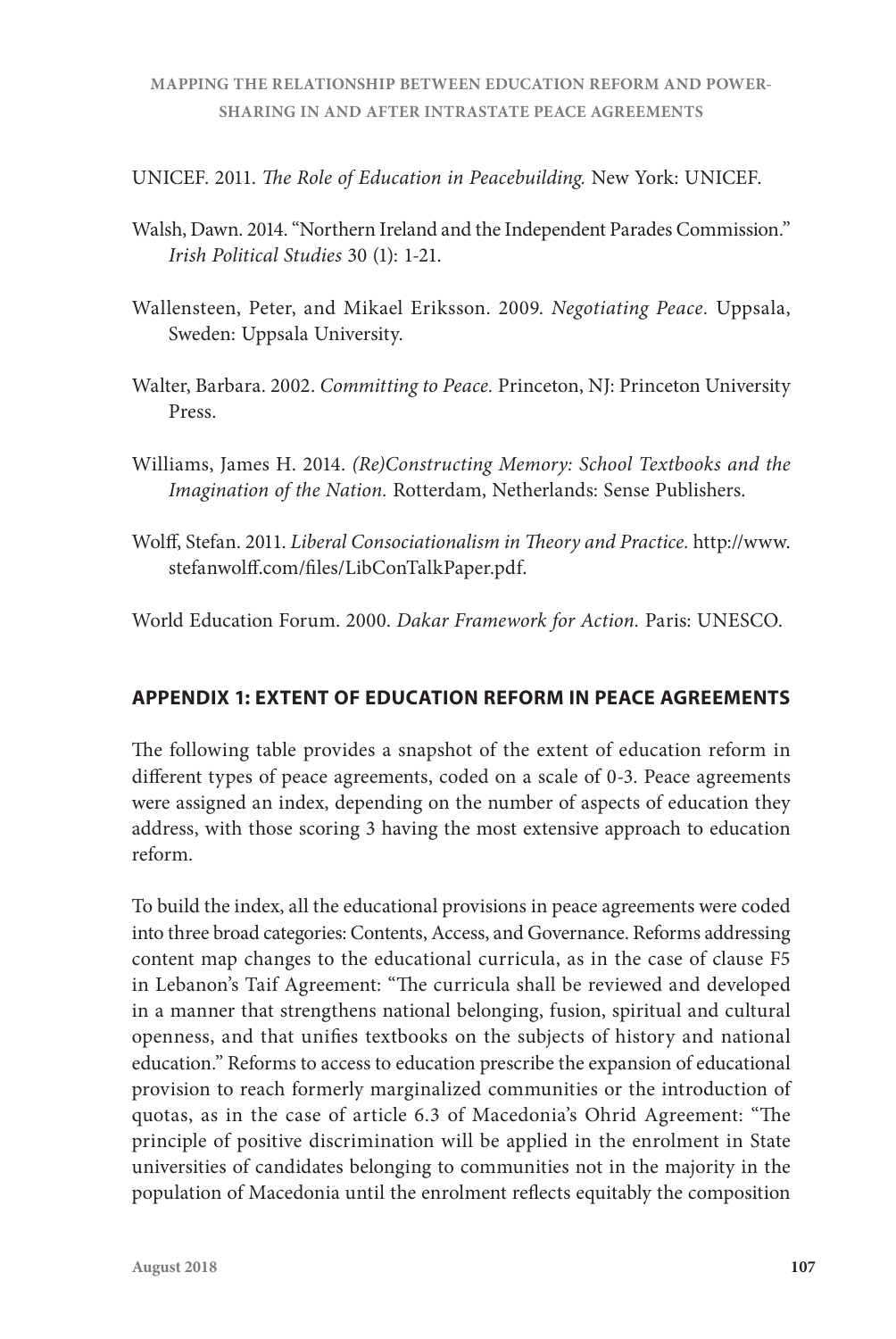of the population of Macedonia." Finally, reforms of the governance affect the funding, management, and overall structure of the education system. For example, Northern Ireland's Good Friday Agreement includes the intention to "place a statutory duty on the Department of Education to encourage and facilitate Irish medium education in line with current provision for integrated education."

It becomes apparent that there is no statistically significant difference in the extent of education reform between agreements that include multiple dimensions of power-sharing and those that do not include power-sharing. Yet, as observed in the article, agreements including power-sharing are more likely to include some education reform. They are also marginally more likely to adopt a more comprehensive approach to education reform: most of the agreements including multidimensional power-sharing alongside both syncretistic and pluralistic reforms address the contents, access, and governance of education. This does not apply to the agreements adopting only a syncretistic or a pluralistic approach to education reform.

|                                                     | N                | Mean<br><b>Dimensions</b> | <b>SD</b> | Mode<br><b>Dimensions</b> |
|-----------------------------------------------------|------------------|---------------------------|-----------|---------------------------|
| Without Multi-dimensional<br>Power-Sharing          | 239              | 0.4                       | 0.8       | $\mathbf{0}$              |
| With Syncretistic Reforms                           | 42               | 1.57                      | 0.7       | 1                         |
| With Pluralistic Reforms                            | $\boldsymbol{l}$ | 1                         | 0         | 1                         |
| With Syncretistic and<br><b>Pluralistic Reforms</b> | 13               | 2.08                      | 0.86      | 2                         |
| With Multi-dimensional<br>Power-Sharing             | 54               | 1.02                      | 1.21      | $\mathbf{0}$              |
| With Syncretistic Reforms                           | 14               | 1.64                      | 0.93      | 1                         |
| <b>With Pluralistic Reforms</b>                     | 1                | 1                         | 0         | 1                         |
| With Syncretistic and<br><b>Pluralistic Reforms</b> | 12               | 2.58                      | 0.51      | 3                         |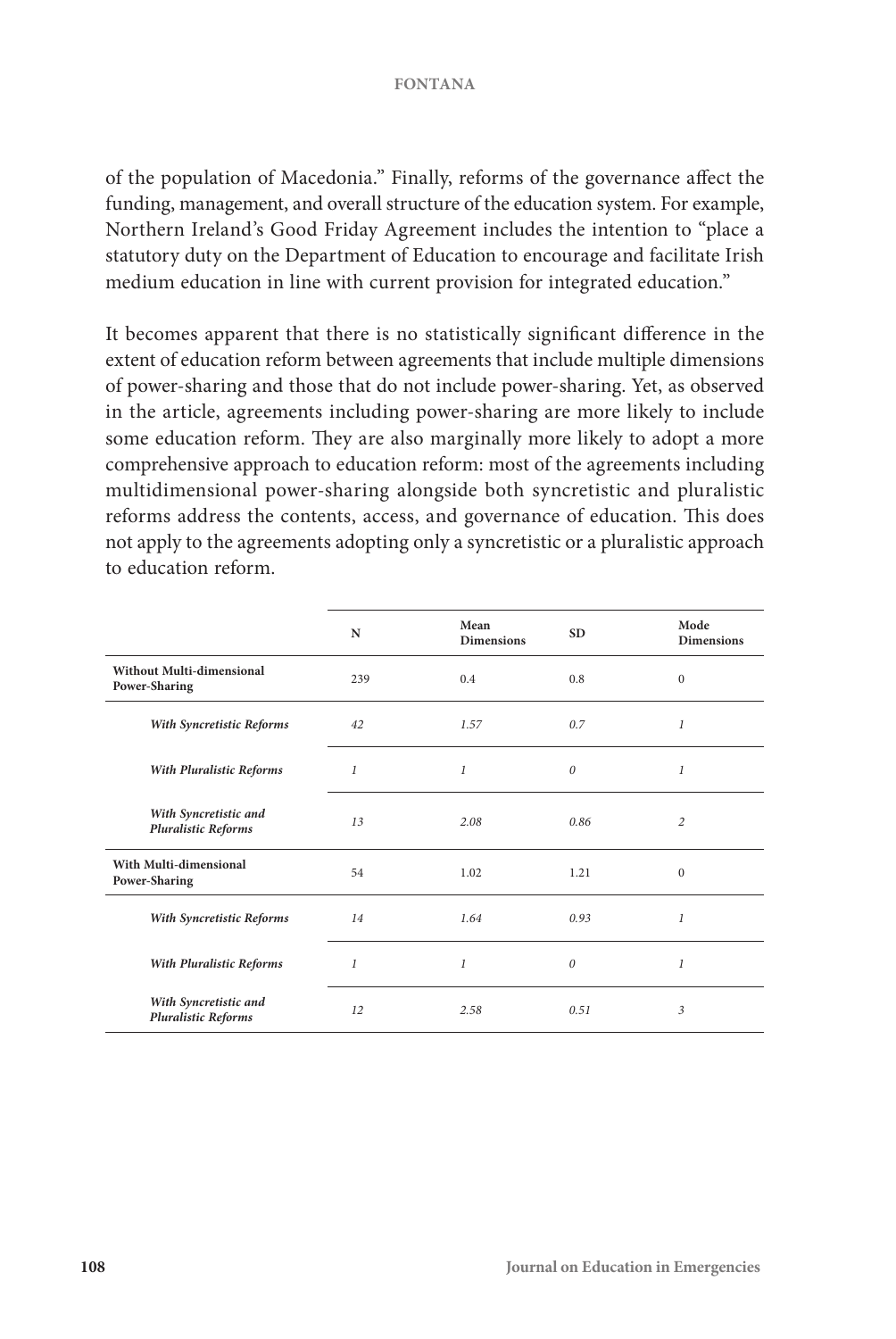# **APPENDIX 2: INTERVIEW LIST AND PROTOCOL**

The author conducted a total of 75 interviews with educational experts, policymakers, and practitioners in Lebanon, Northern Ireland, and FYR of Macedonia. They were asked slightly different follow-up questions, depending on their role and experience. This appendix reproduces a detailed list of the interviews cited in this article (48) and a sample Interview Protocol.

| Person ID           | Description                                                                | Case             | <b>Location/Date</b>                   |
|---------------------|----------------------------------------------------------------------------|------------------|----------------------------------------|
| Interview 1         | Senior Officer, Council for Catholic<br>Maintained Schools                 | Northern Ireland | Belfast, February 18, 2013             |
| Interview 2         | <b>Expert of Primary Religious</b><br>Education                            | Northern Ireland | Telephone Interview, March<br>25, 2013 |
| Interview 3         | Expert of Religious Education and<br>Citizenship Education                 | Northern Ireland | Belfast, February 19, 2013             |
| Interview 4         | Former Curriculum Developer for<br>Local and Global Citizenship            | Northern Ireland | Belfast February 22, 2013              |
| Interview 5         | Senior Officer, Council for<br>Curriculum, Examination and<br>Assessment   | Northern Ireland | Belfast, February 19, 2013             |
| Interview 6         | Head of Education Standards,<br>Council for Catholic Maintained<br>Schools | Northern Ireland | Holywood, February 19,<br>2013         |
| <b>Interview 7</b>  | Expert of Post-Primary Religious<br>Education                              | Northern Ireland | Telephone Interview, March<br>8,2013   |
| Interview 8         | Expert on Faith Schools and Inter-<br>Group Relations                      | Northern Ireland | Belfast, March 4, 2013                 |
| Interview 9         | President of the History Teachers'<br>Association of Macedonia             | FYR of Macedonia | Skopje, September 13, 2012             |
| Interview 10        | Albanian Historian                                                         | FYR of Macedonia | Skopje, September 14, 2012             |
| Interview 11        | Journalist, Transitions Online, Edno<br>Magazine                           | FYR of Macedonia | Skopje, September 9, 2012              |
| Interview 12        | President of Civil - Centre for<br>Freedom                                 | FYR of Macedonia | Skopje, September 18, 2012             |
| Interview 13        | Deputy Country Director Forum<br><b>ZFD</b>                                | FYR of Macedonia | Skopje, September 13, 2012             |
| <b>Interview 14</b> | Policy Analyst, Centre for Research<br>and Policymaking                    | FYR of Macedonia | Skopje, September 10, 2012             |

# **INTERVIEWS CITED IN THE ARTICLE**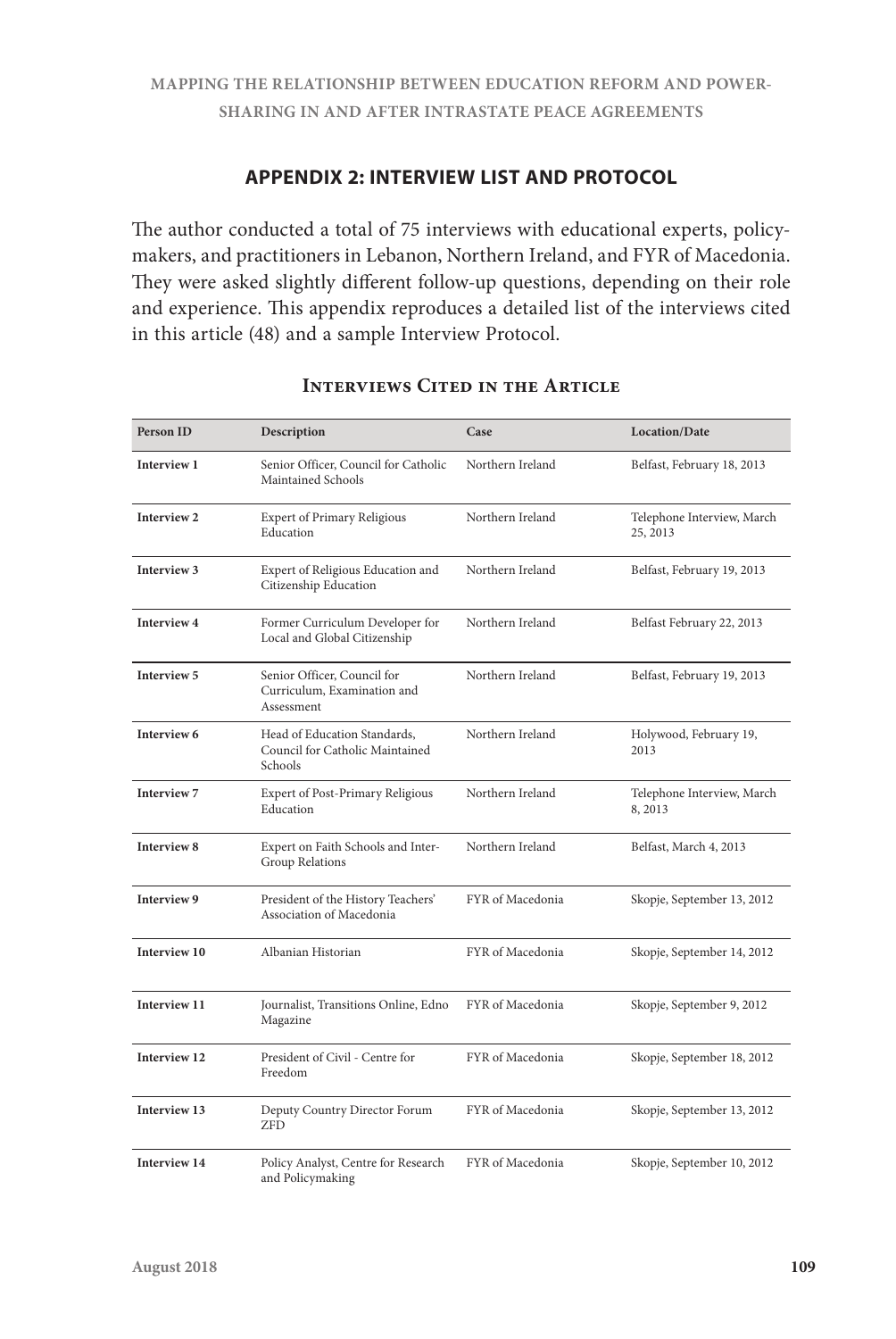**(cont.)**

| Person ID           | Description                                                                                                                             | Case             | Location/Date                               |
|---------------------|-----------------------------------------------------------------------------------------------------------------------------------------|------------------|---------------------------------------------|
| Interview 15        | Independent Consultant and Drafter of<br>the Strategy for Integrated Education                                                          | FYR of Macedonia | Skopje, September 12, 2012                  |
| Interview 16        | Professor of Education                                                                                                                  | Lebanon          | Beirut, June 18, 2012                       |
| Interview 17        | Expert on Citizenship Education                                                                                                         | Lebanon          | Beirut, June 28, 2012                       |
| <b>Interview 18</b> | Lebanese Association for Educational<br>Studies Director and Curriculum<br>Specialist                                                   | Lebanon          | Beirut, June 22, 2012, and<br>July 13, 2012 |
| <b>Interview 19</b> | Lebanese Academic and Former<br>Director of the Centre for Educational<br>Research and Development (1999-2001)                          | Lebanon          | Beirut, June 19, 2012                       |
| Interview 20        | Senior Officer, Centre for Educational<br>Research and Development                                                                      | Lebanon          | Beirut, June 27, 2012                       |
| <b>Interview 21</b> | Lebanese Academic and Former<br>Director of the Centre for Educational<br>Research and Development (1994-1999)                          | Lebanon          | Telephone Interview,<br>September 6, 2012   |
| Interview 22        | Project Manager, Youth for Tolerance                                                                                                    | Lebanon          | Beirut, June 20, 2012                       |
| Interview 23        | <b>ESCWA Regional Advisor</b>                                                                                                           | Lebanon          | Beirut, July 3, 2012                        |
| Interview 24        | Official in an International Mission                                                                                                    | FYR of Macedonia | Skopje, September 10, 2012                  |
| Interview 25        | Head of Sector for Professional<br>Development, Bureau for Development<br>of Education                                                  | FYR of Macedonia | Skopje, September 14, 2012                  |
| Interview 26        | Official in International Organization                                                                                                  | FYR of Macedonia | Skopje, September 11,2012                   |
| Interview 27        | Social Democratic and Labour Party<br>Member of the Northern Ireland<br>Assembly and Former Member of the<br><b>Education Committee</b> | Northern Ireland | Belfast, March 1, 2013                      |
| <b>Interview 28</b> | Ulster Unionist Party Member of<br>the Northern Ireland Assembly and<br>Member of the Education Committee                               | Northern Ireland | Stormont, September 19,<br>2013             |
| <b>Interview 29</b> | Independent Member of the Northern<br>Ireland Assembly                                                                                  | Northern Ireland | Belfast, February 25, 2013                  |
| <b>Interview 30</b> | President, Integrated Education Fund                                                                                                    | Northern Ireland | London, March 19, 2013                      |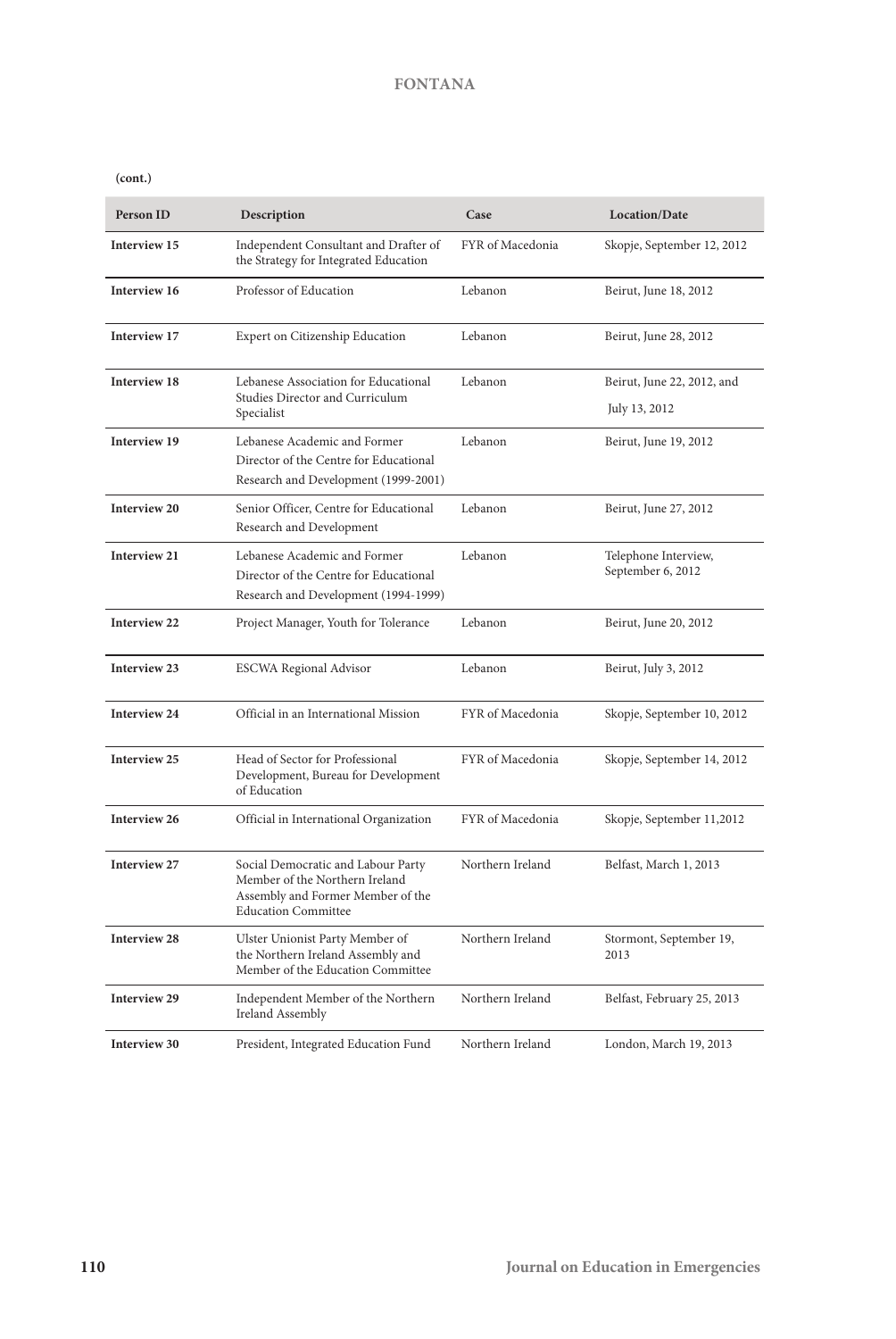# **MAPPING THE RELATIONSHIP BETWEEN EDUCATION REFORM AND POWER-SHARING IN AND AFTER INTRASTATE PEACE AGREEMENTS**

**(cont.)**

| Person ID           | Description                                                                                                  | Case             | Location/Date                          |
|---------------------|--------------------------------------------------------------------------------------------------------------|------------------|----------------------------------------|
| Interview 31        | Communications Director, Integrated<br><b>Education Fund</b>                                                 | Northern Ireland | Belfast, March 4, 2013                 |
| Interview 32        | Community Relations Coordinator,<br>Department of Education Northern<br>Ireland                              | Northern Ireland | Bangor, February 26, 2013              |
| Interview 33        | Senior Officer, Education and Skills<br>Authority                                                            | Northern Ireland | Telephone Interview, March<br>13, 2013 |
| <b>Interview 34</b> | Lebanese Politician and Former<br><b>Education Minister</b>                                                  | Lebanon          | Beirut, June 27, 2012                  |
| <b>Interview 35</b> | Progressive Socialist Party Member,<br>Member of the Advisory Committee on<br><b>History Books</b>           | Lebanon          | Beirut, July 10, 2012                  |
| Interview 36        | Professor of Education                                                                                       | Northern Ireland | Belfast, February 26, 2013             |
| Interview 37        | Education Program Director,<br>Foundation Open Society Macedonia                                             | FYR of Macedonia | Skopje, September 17, 2012             |
| <b>Interview 38</b> | Officer in International Delegation                                                                          | FYR of Macedonia | Skopje, September 11, 2012             |
| Interview 39        | Chief Executive, Council for Irish-<br>medium Schools                                                        | Northern Ireland | Telephone Interview,<br>March 5, 2013  |
| <b>Interview 40</b> | Lebanese Academic and Political<br>Analyst                                                                   | Lebanon          | Beirut, July 6, 2012                   |
| Interview 41        | Lebanese Jurist and Former Education<br>Minister (2005-2008)                                                 | Lebanon          | Beirut, July 17, 2012                  |
| <b>Interview 42</b> | Senior Education Advisor, Council for<br>Catholic Maintained Schools                                         | Northern Ireland | Belfast, February 18, 2013             |
| <b>Interview 43</b> | Democratic Unionist Party Member of<br>the Northern Ireland Assembly, Chair of<br><b>Education Committee</b> | Northern Ireland | Stormont, February 27, 2013            |
| <b>Interview 44</b> | Alliance Member of the Northern<br>Ireland Assembly and Minister for<br><b>Employment and Learning</b>       | Northern Ireland | Belfast, February 25, 2013             |
| <b>Interview 45</b> | Education for Development Specialist,<br><b>UNICEF</b>                                                       | FYR of Macedonia | Skopje, September 18, 2012             |
| <b>Interview 46</b> | Academic and Former Minister of<br>Education (1998-2002)                                                     | FYR of Macedonia | Skopje, September 11, 2012             |
| Interview 47        | Officer in an International Donor<br>Organization                                                            | FYR of Macedonia | Skopje, September 14, 2012             |
| <b>Interview 48</b> | Project Manager, Nansen Dialogue<br>Centre                                                                   | FYR of Macedonia | Skopje, September 12, 2012             |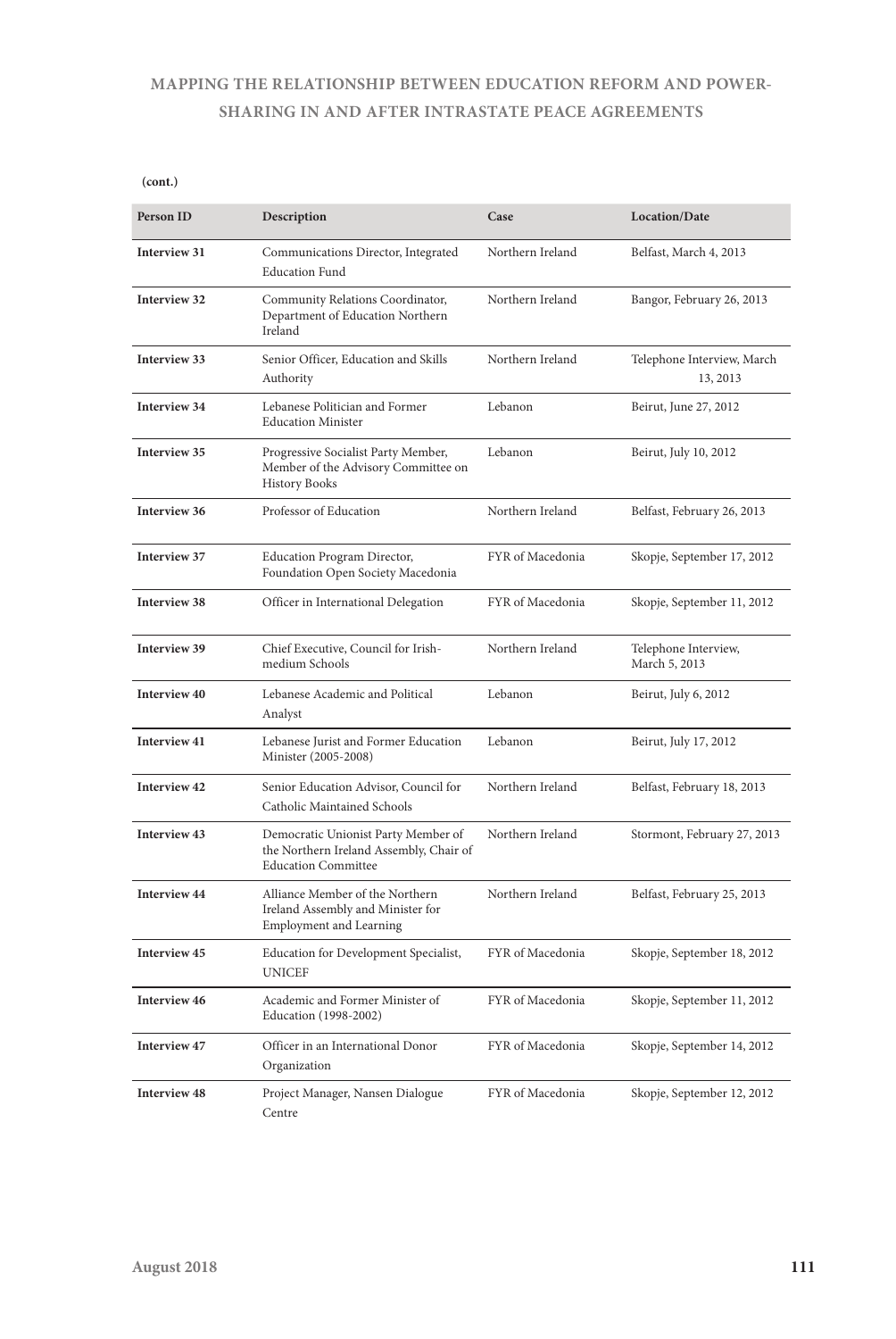INTERVIEW PROTOCOL

Opening statements:

I would like to invite you to participate in this original research project. I am interested in how education evolves after the establishment of power-sharing. I am particularly interested in investigating whether power-sharing has an impact on priorities in educational reform, on the values and narratives underpinning education and on the way education is or is not employed as an instrument to transform conflicts and create social cohesion in divided societies.

Discussion of further issues you may deem relevant is welcome. Should you feel uncomfortable with any of the questions, you can avoid answering it.

I have invited policy-makers and academics from across Lebanon, Northern Ireland and FYR of Macedonia to take part in this study. It is up to you to decide whether to take part or not. If you decide to take part you are still free to withdraw without giving a reason. If you do decide to take part you will be given an information sheet to keep and be asked to sign a consent form.

The consent form asks for consent for:

- processing of personal information for the present research in accordance with the terms of the Data Protection Act 1998;
- the interview being recorded;
- disclosing personal details (or keeping them confidential).

Guiding Questions and Probes (to be adapted depending on the specific expertise of the interviewee):

- 1. What was the impact of the Taif Agreement/Good Friday Agreement/ Ohrid Agreement on education?
	- Objectives of the peace agreement in regard to education;
	- Specific examples of implemented or sidelined reforms;
	- Sources for the inclusion of specific reforms in the peace agreements.